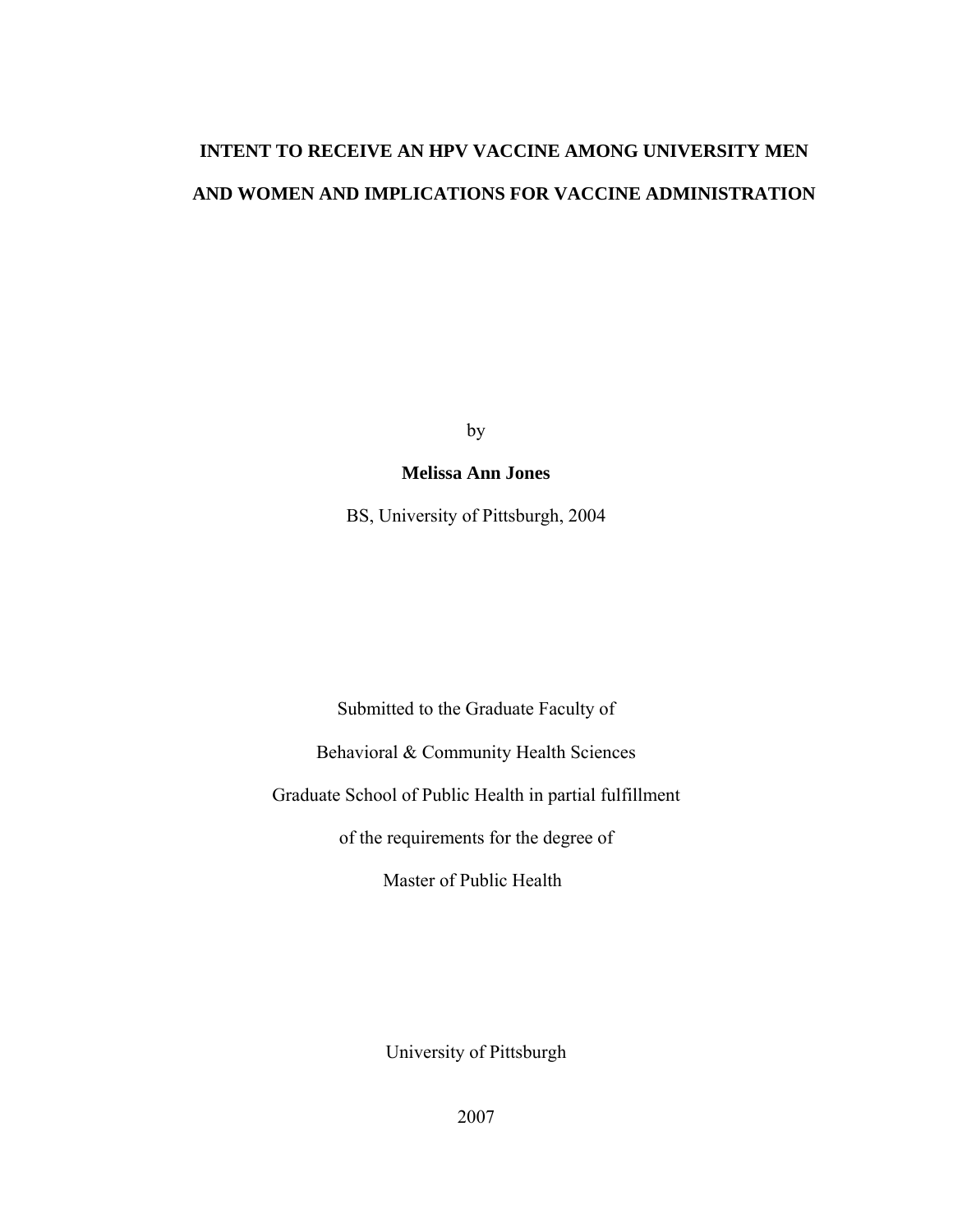#### UNIVERSITY OF PITTSBURGH

#### Graduate School of Public Health

This thesis was presented

by

Melissa Jones

It was defended on

March 2, 2007

and approved by

Rodger Beatty, PhD, LSW Assistant Professor Infectious Diseases& Microbiology Graduate School of Public Health University of Pittsburgh

James Butler, MEd, DrPH Assistant Professor, Behavioral & Community Health Sciences Graduate School of Public Health University of Pittsburgh

Robert Cook, MD, MPH Associate Professor Epidemiology, Biostatistics, & Medicine University of Florida

#### **Thesis Director:**

Martha Ann Terry, PhD Senior Research Associate Director MPH Program Behavioral & Community Health Sciences Graduate School of Public Health University of Pittsburgh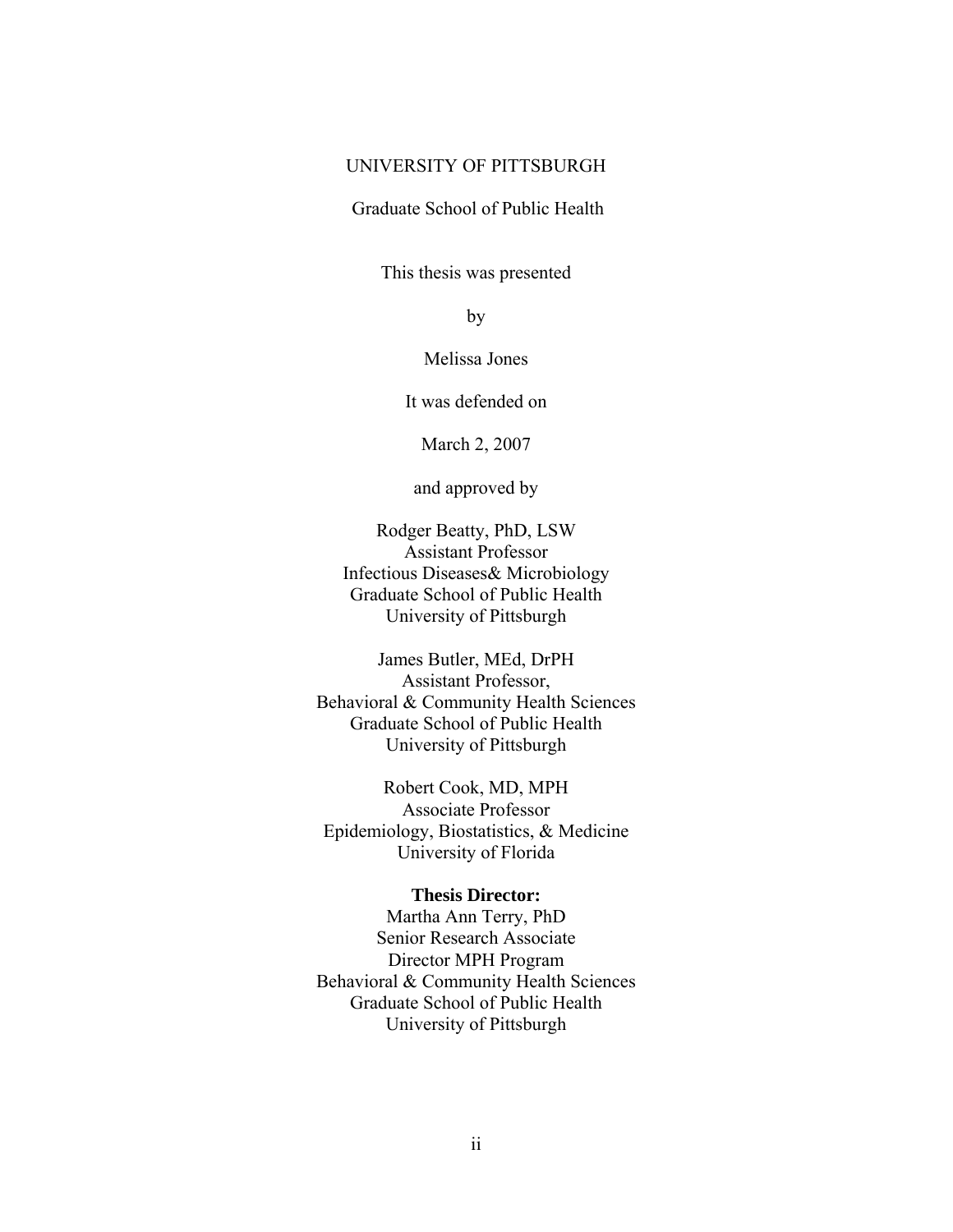Copyright © by Melissa Jones

2007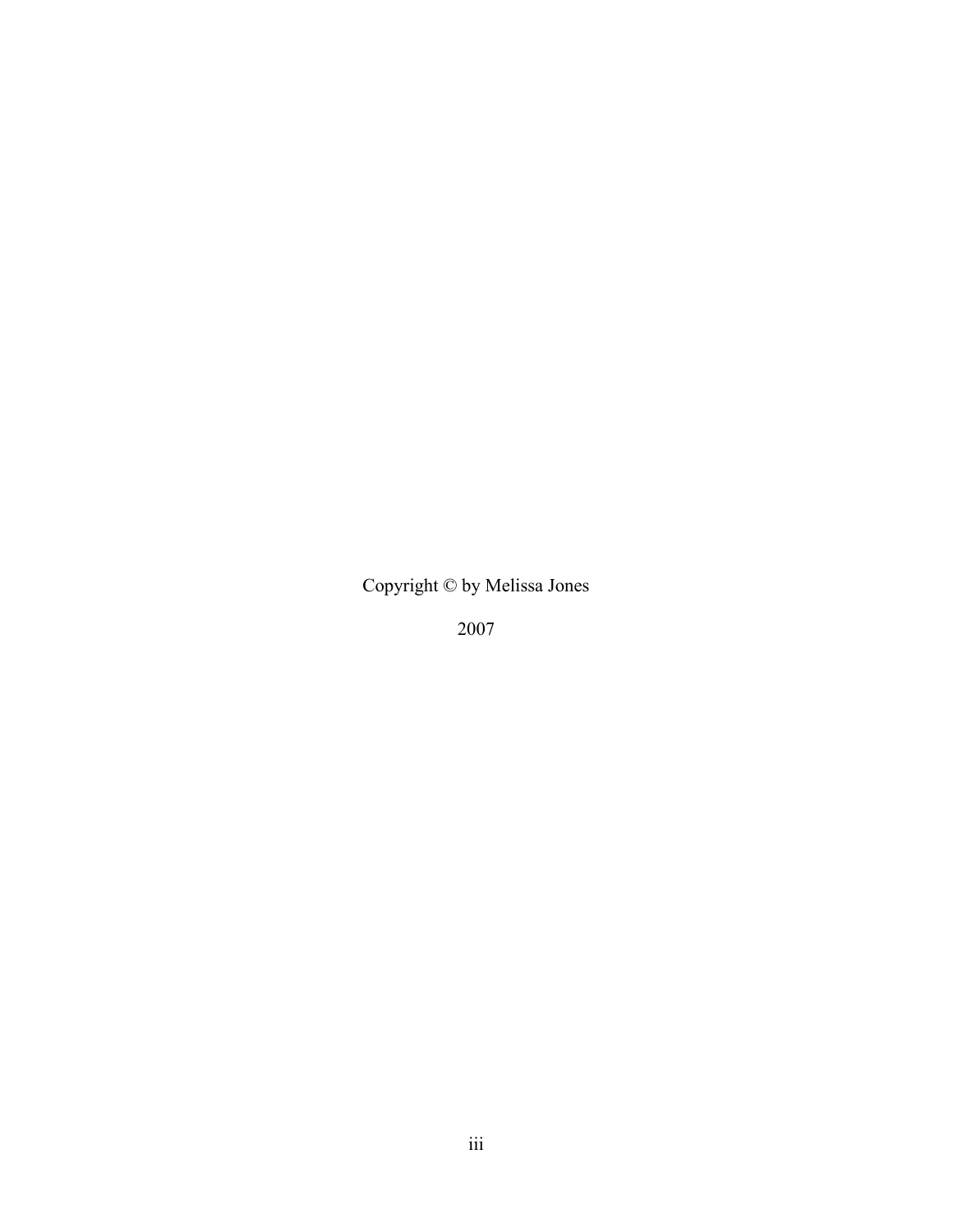# **INTENT TO RECEIVE AN HPV VACCINE AMONG UNIVERSITY MEN AND WOMEN AND IMPLICATIONS FOR VACCINE ADMINISTRATION**

Melissa Jones, MPH

University of Pittsburgh, 2007

#### **Abstract**

**Objective**: An effective human papillomavirus (HPV) vaccine must be accepted by young persons in order to achieve its full public health benefits. This study examines the intention to receive an HPV vaccine among college age men and women.

**Methods Summary:** 340 university students, 138 men and 202 women, ages 18 to 32 (mean age of 20.8) completed self-administered questionnaires. Intention was measured by asking participants how likely they would be to accept an HPV vaccine that prevented 1) all HPV, 2), cervical cancer but not genital warts, 3), warts but not cancer, or 4) both warts and cancer.

**Results:** Both men and women reported high intent to receive an HPV vaccine, though women significantly more so, 77.5% and 88.6% respectively ( $p < .01$ ). Men were less willing to receive a vaccine that prevents cervical cancer in women (men can transmit HPV to their sexual partners) compared to one that prevents cervical cancer and genital warts  $(34.1\% \text{ vs. } 77.5\%, \text{ p}$ .001). Intent to receive the HPV vaccine was significantly greater among participants having more than five partners compared to those having no partners ( $OR = 4.4$ ; 95% CI = 1.4, 14.4). Intent was also significantly greater among those answering two or three HPV knowledge questions correctly compared to those getting none or only one question correct ( $OR = 3.6$ ;  $95\%$ )  $CI = 1.3, 9.9$ ).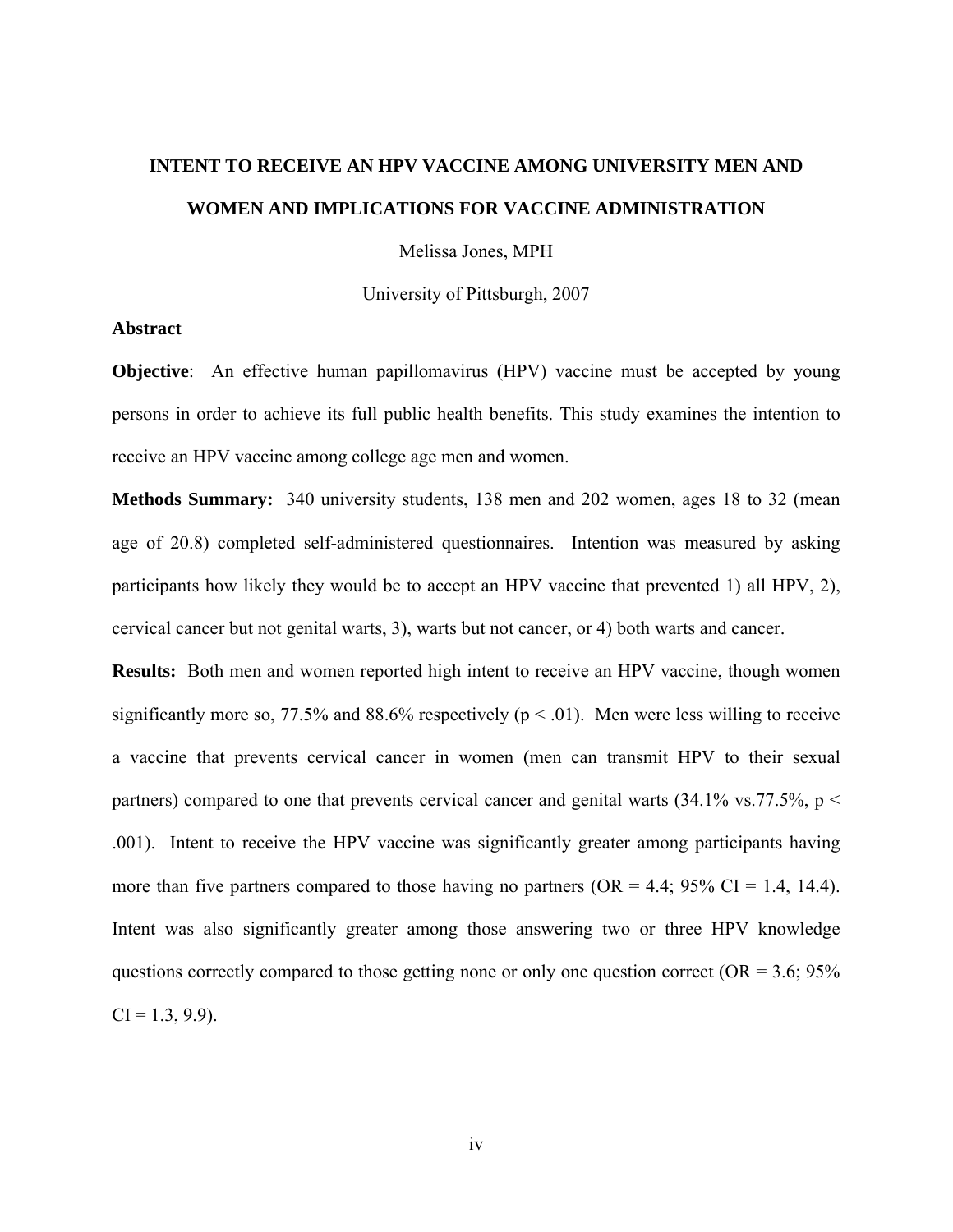**Conclusions**: A great majority of university students in this study were willing to receive the vaccine. Interest varied according to sexual history and knowledge about HPV, and in men, according to whether the vaccine targeted genital warts.

**Public Health Significance**: An effective HPV vaccine, and one that is accepted, could have enormous public health benefits as vaccinations are one of the most successful public health approaches to preventing and controlling many infectious diseases.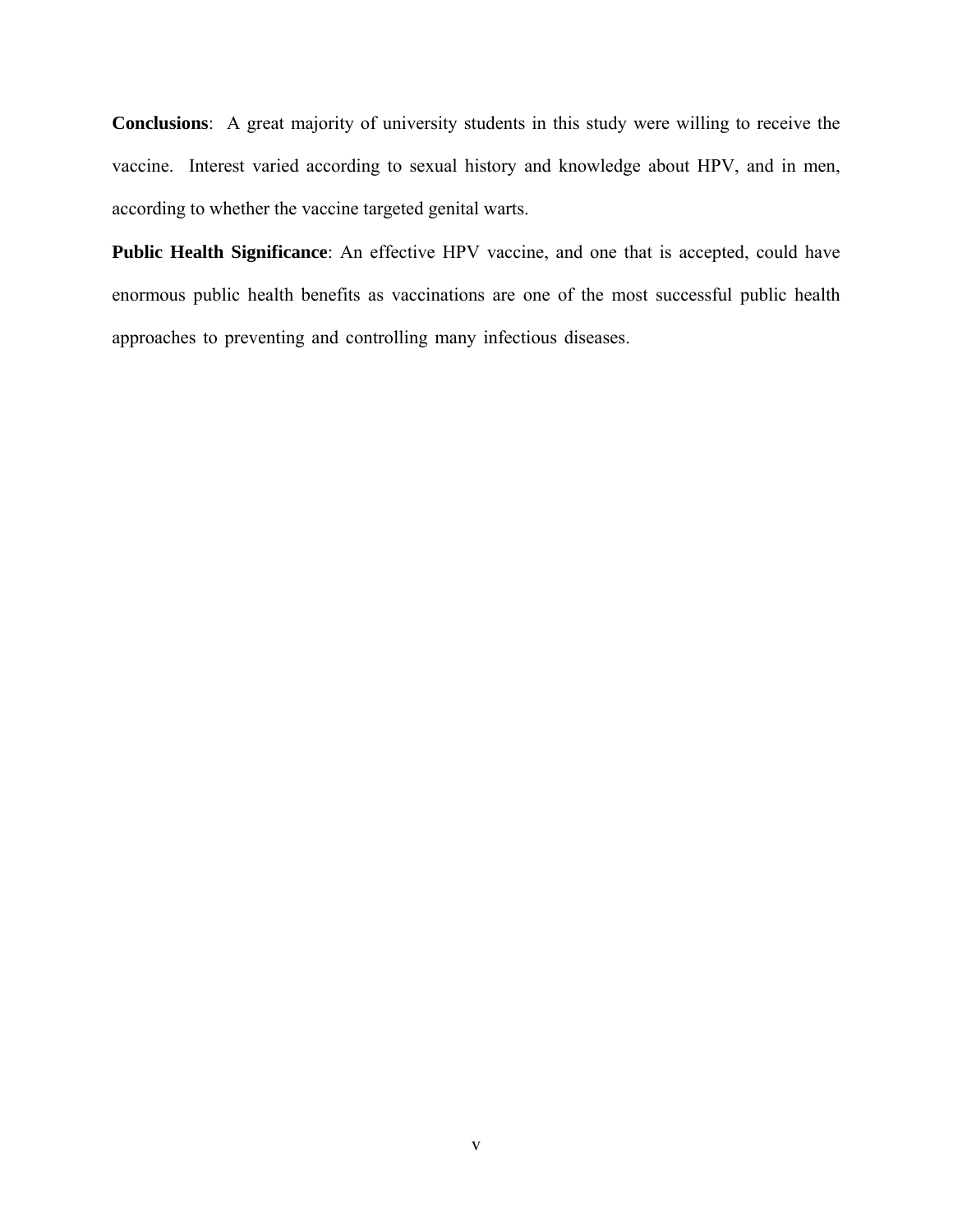### **TABLE OF CONTENTS**

| 1.0 |     |                                                       |
|-----|-----|-------------------------------------------------------|
|     | 1.1 |                                                       |
|     | 1.2 |                                                       |
|     | 1.3 |                                                       |
|     | 1.4 |                                                       |
| 2.0 |     |                                                       |
|     | 2.1 |                                                       |
|     | 2.2 |                                                       |
|     | 2.3 |                                                       |
|     | 2.4 |                                                       |
| 3.0 |     |                                                       |
|     | 3.1 |                                                       |
|     | 3.2 | <b>FACTORS ASSOCIATED WITH VACCINE ACCEPTANCE  24</b> |
|     | 3.3 |                                                       |
| 4.0 |     |                                                       |
| 5.0 |     |                                                       |
|     |     |                                                       |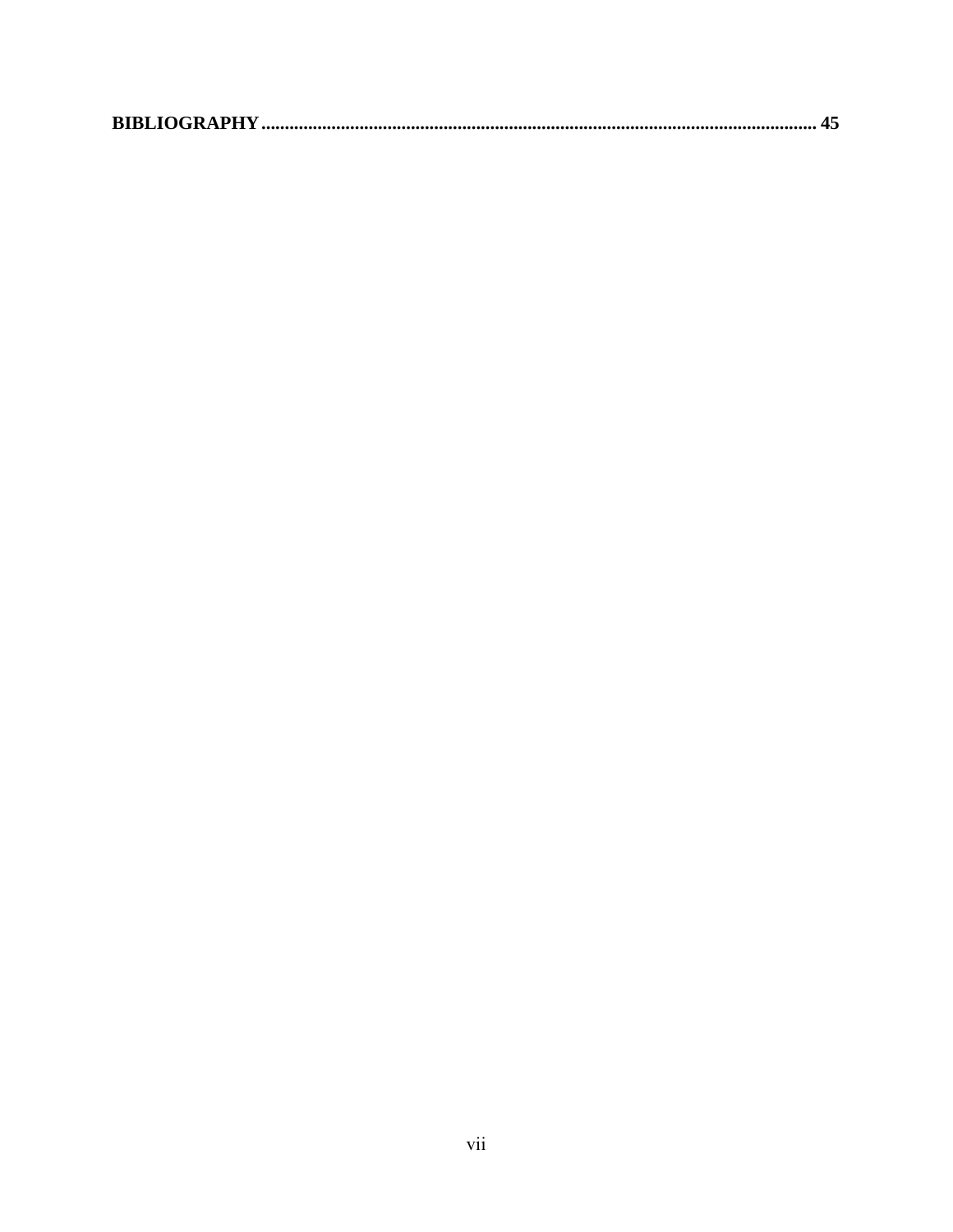## **LIST OF TABLES**

| Table 2 Accept Vaccine that Prevents Against both Cervical Cancer and Genital Warts 26 |  |
|----------------------------------------------------------------------------------------|--|
|                                                                                        |  |
|                                                                                        |  |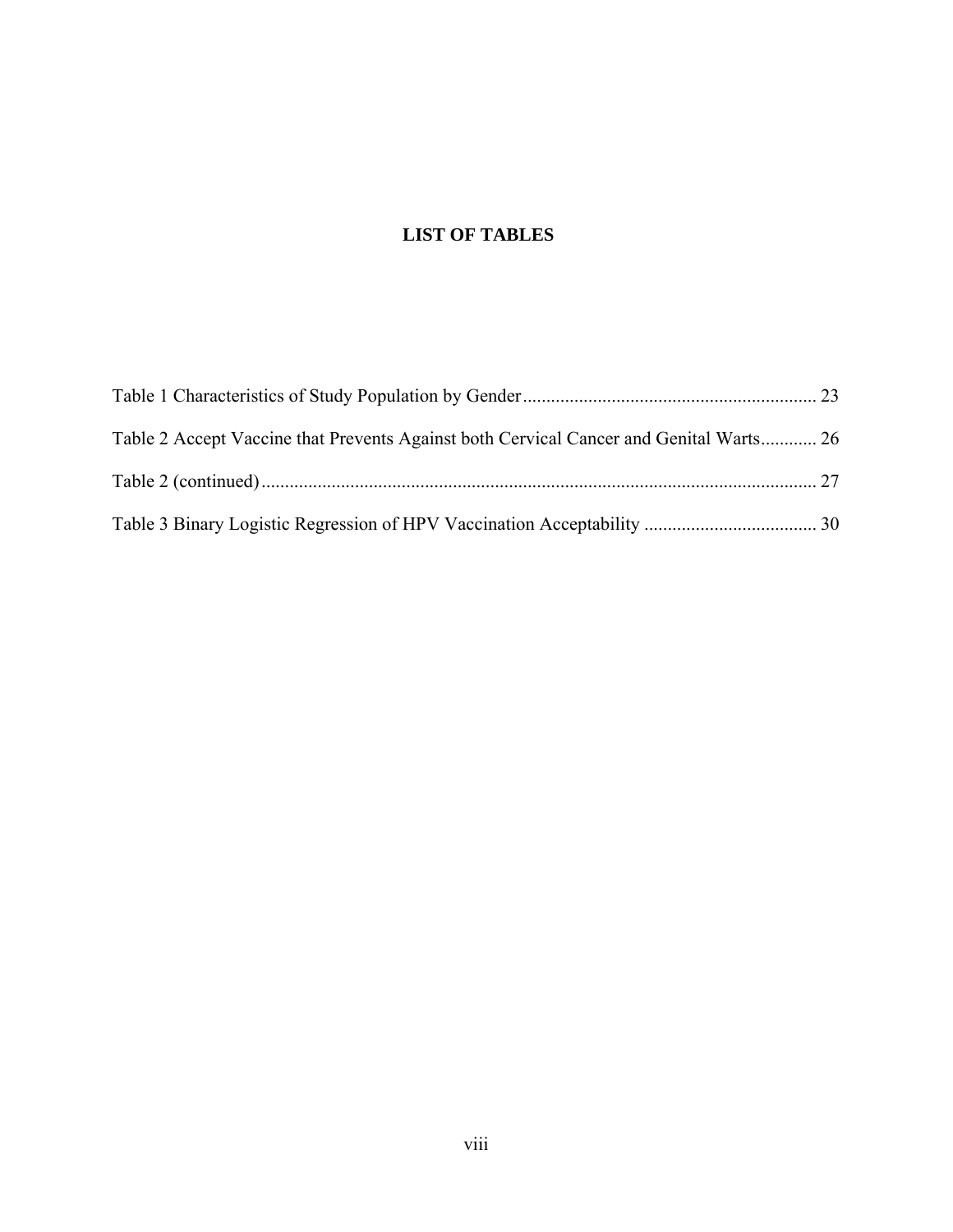### **LIST OF FIGURES**

[Figure 1 Proportion of university men and women who reported they would be "somewhat](#page-38-0)  [likely" or "extremely likely" to accept an HPV vaccine if it prevented various conditions.](#page-38-0) ....... 29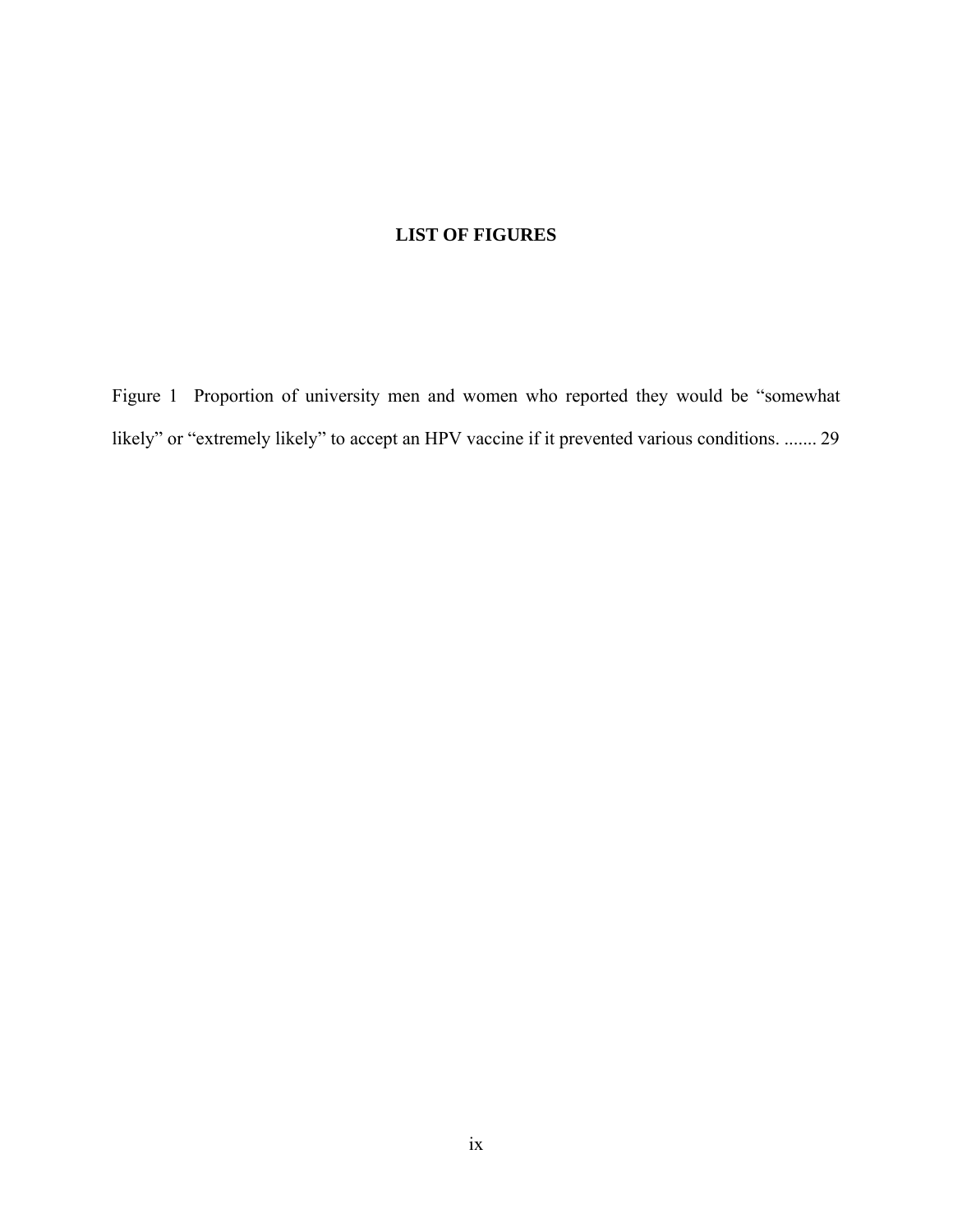## **PREFACE**

<span id="page-9-0"></span>An article based on this thesis research project has been accepted for publication in the *Journal of American College Health,* copyright by Heldref Publications.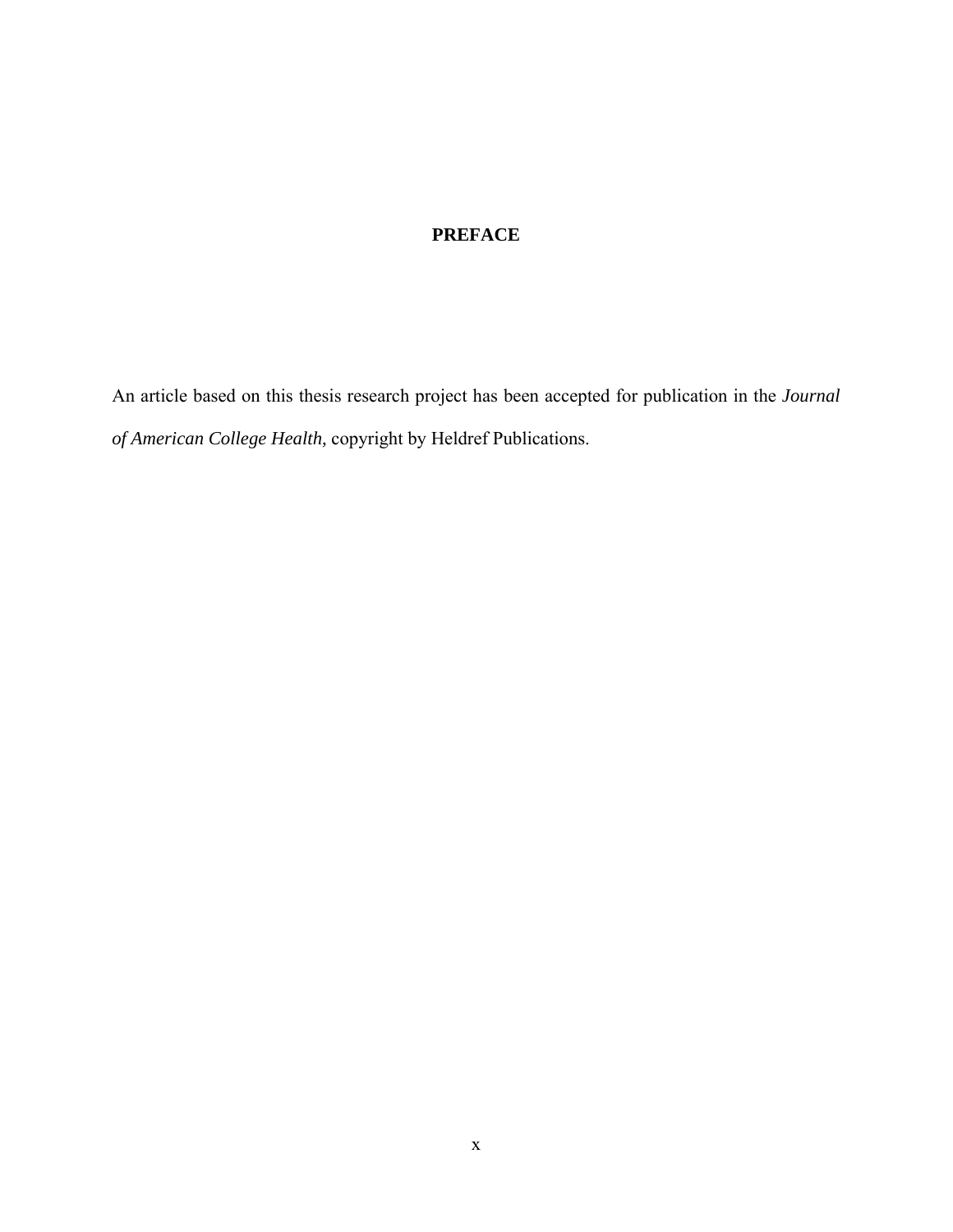#### **1.0 INTRODUCTION**

<span id="page-10-0"></span>Human papillomavirus (HPV) is one of the most pervasive sexually transmitted diseases (STDs) in the United States as 20 million people are currently infected with HPV and an estimated 6.2 million Americans will acquire a new HPV infection each year (Centers for Disease Control and Prevention [CDC], 2006a). Of the estimated 15.4 million new cases of STDs in the Unites States prior to 1996, HPV made up the largest portion with 5.5 million cases (Burk et al., 1996). Epidemiologic studies suggest that 75% of all people who are sexually active will become infected with HPV at some point in their lives (Koutsky, 1997). An estimated 50% of all reported cases of STDs are among people 15 to 24 years of age (Weinstock, Berman, & Cates, 2000) and the highest rate of HPV infection are among adults ages 18 to 28 (Koutsky, 1997). Although less is known about HPV among men, research suggests that levels of current infections in men appear to be similar to the levels in women (CDC, 1999). HPV infection tends to be transient, asymptomatic and causing no clinical problems, but may manifest as genital warts in both men and women, or cervical cancer in women. Approximately 1% of the sexually active population in the U.S. aged 15 to 49 has genital warts (Koutsky, Galloway, & Holmes, 1988) while research in both the U.S. and Europe suggests that the highest incidence of genital warts is among men and women 20 to 24 years of age (Chuang, Perry, Kurland, & Ilstrup, 1984; Persson & Krantz, 1996; Simms & Fairley, 1997). Approximately 500,000 new cases of cervical cancer occur each year worldwide, 260,000 of which are fatal (CDC, 2006b). In the U.S., it is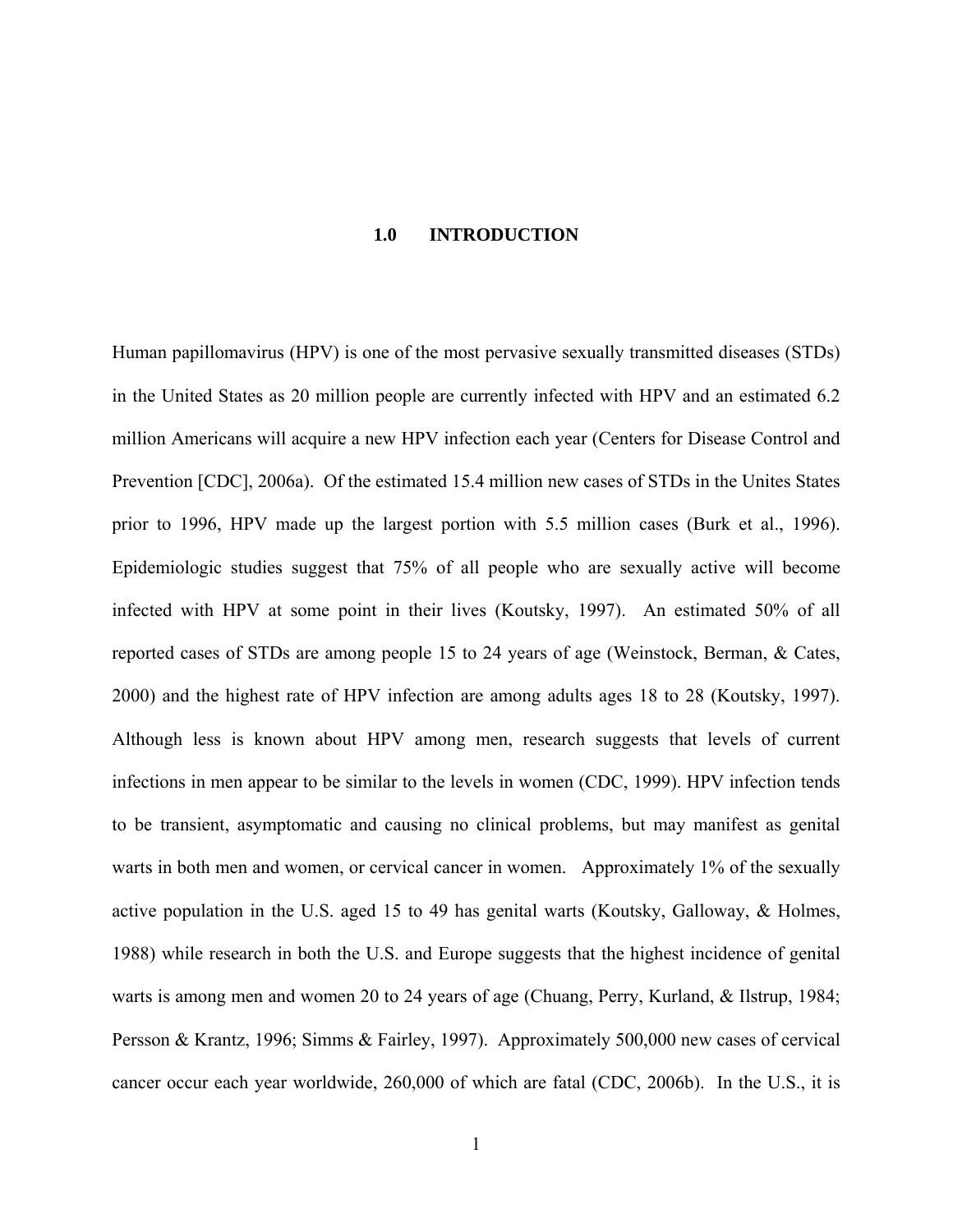estimated that there were over 9,700 cases of cervical cancer in 2006, and of these 3,700 resulted in deaths (American Cancer Society [ACS], 2005; CDC, 2006b).

Vaccinations are one of the most successful public health approaches to preventing and controlling many infectious diseases. At the end of 2005 Merck and GlaxoSmithKline each announced that its experimental HPV vaccine, Gardasil and Cervarix respectively, were 100% effective in preventing the infection of HPV strains 16 and 18 in women over five years time, which together cause about 70% of cervical cancers. Merck also announced that Gardasil was 99% effective in preventing HPV strains 6 and 11, which together cause about 90% of genital warts (Kaiser Family Foundation, 2006). Determining the acceptability of the HPV vaccine is very important as HPV is a sexually transmitted disease that is not only detected in almost 100% of cervical cancers worldwide (Walboomers, et al., 1999) but also strains of the virus have been linked to 70% of anal cancers and 70% of precancerous lesions of the penis (Geipert, 2005). A goal of Healthy People 2010, objective 25-5, is to decrease the number of HPV infections (U.S. Dept of Health and Human Services, 2000). An effective HPV vaccine, and one that is accepted, could have enormous public health benefits for both men and women by decreasing the morbidity and mortality associated with cervical, anal, and penile cancers, which may translate into enormous savings in healthcare costs as well as the emotional and financial costs associated with cancer and genital warts.

Previous research on the acceptability of an HPV vaccine has focused primarily on adolescent females and parental views of these adolescent females receiving the vaccine. Results have shown that a large proportion of females studied, as well as parents of adolescent females, would accept an HPV vaccine were it available (Boehner, Howe, Bernstein, & Rosenthal, 2003; Hoover, Carfioli, & Moench, 2000; Kahn, Rosenthal, Hamann, & Bernstein, 2003; Mays,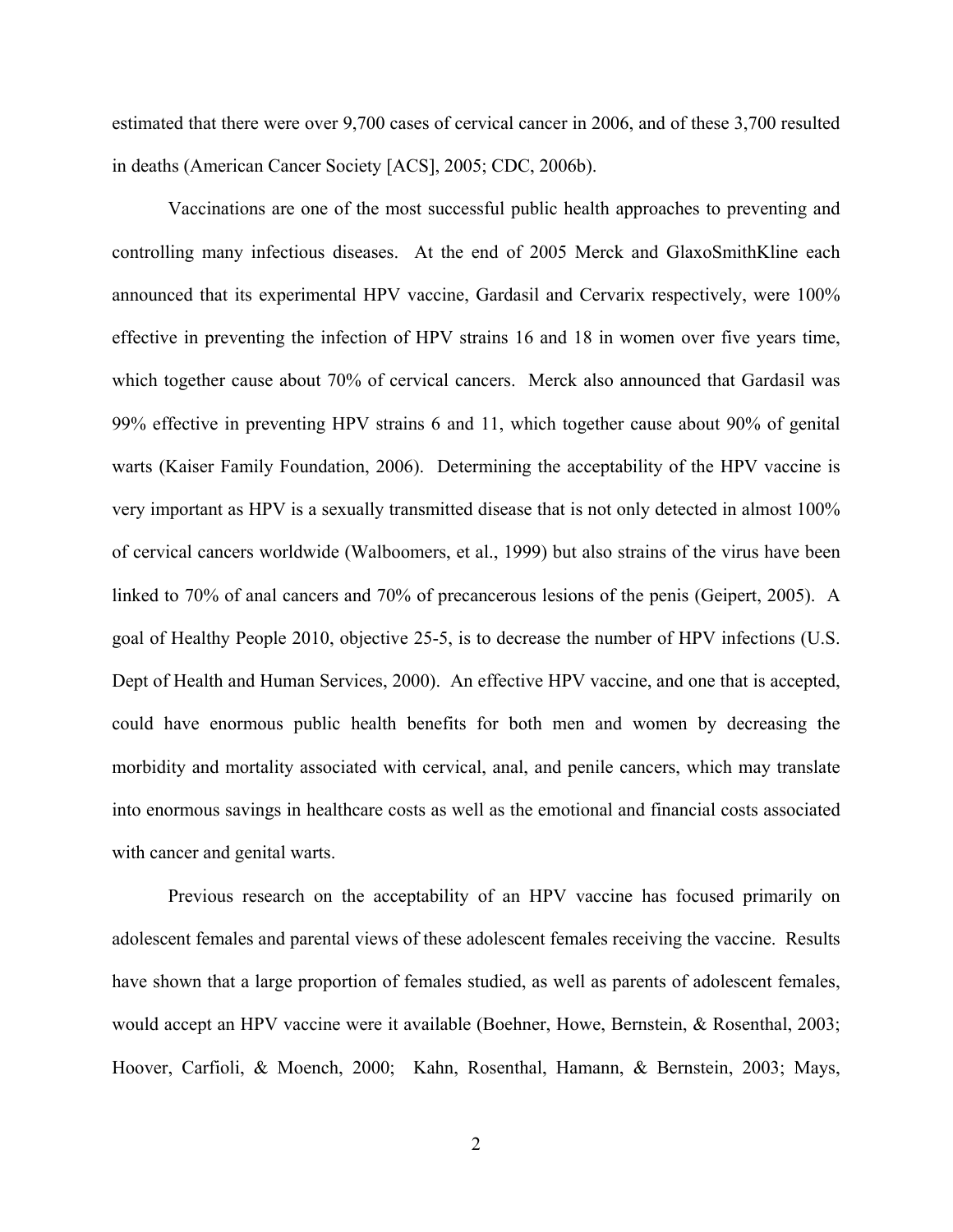Sturm, & Zimet, 2004; Olshen, Woods, Austin, Luskin, & Bauchner, 2005; Zimet, Mays, Winston, et al., 2000; Zimet, et al., 2005). The CDC's Advisory Committee on Immunization Practices (ACIP) recommends the vaccine for girls as young as age nine, and it also recommends the vaccine for females up to age 26 (Kaiser Family Foundation, 2006). The upper age limit was set because at the time of this study the vaccine has only been tested in females up to age 26. Though the vaccine will be most effective if received before the onset of sexual activity, vaccination is recommended for those already sexually active as well, regardless of a previous history of HPV infection or an abnormal Pap test, as there do not appear to be any adverse effects in vaccinating women with prior infection and because women infected with one type of HPV are still at risk for infection with other types.

Research has found that college women (ages 18 to 23) have a greater risk of acquiring STDs than the general population because of the high-risk sexual behaviors in which they engage (Burak & Meyer, 1997) and one study found that as many as 60% of college-age women had some strain of HPV (Alvey, 1995). Thus, it is very important to understand how college age individuals view the vaccine since they are at the age when they, not their parents, will need to make the decision to get the vaccine. A study by Mays, Sturm, and Zimet (2004) found that 32 of the 34 parents they surveyed expected their child to make his/her own decision regarding vaccination by age 18. Vaccine acceptability among older adolescents and young adults is also important as vaccine distribution will need to play catch up in the first few years and target older individuals as well. College health services will need to consider methods to get the vaccine to students, many of whom do not have traditional health insurance.

To date recommendations for use focus on women. National vaccine recommendations have not yet been made for men, but research on the efficacy of the vaccine in males has recently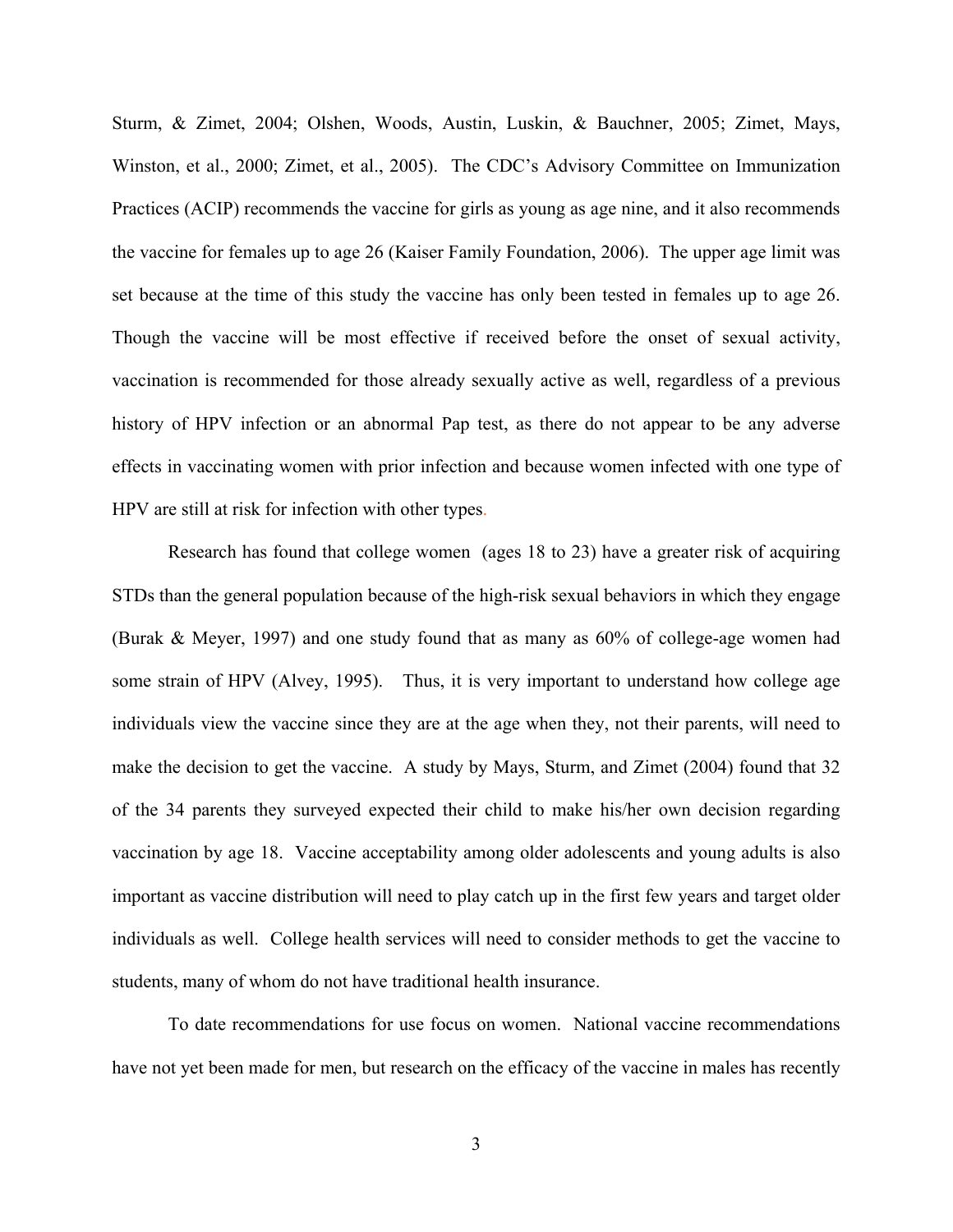begun. The safety and efficacy of the HPV vaccine have recently been established for males aged 9 to 15 years, though additional clinical trials are still needed (Friedman, Kahn, Middleman, Rosenthal, & Zimet, 2006).

Understanding men's views of the vaccine and how these compare to women's is crucial to the elimination of cervical, penile, and anal cancers, as well as genital warts. Little prior research has examined men's intent to receive an HPV vaccine compared to women's. Focusing on women only sends the message to both men and women that prevention of HPV is exclusively a woman's problem. Men play a considerable role in the transmission of HPV as findings reveal that men with HPV report significantly more sex partners than those without the infection and women who have had at least one new partner since their last visit to the clinic were at an increased risk for HPV if their partners had multiple partners (Hippelainen, et al., 1993; Ho, Beirman, Beardsley, Change, & Burk, 1998). Therefore, the willingness of men to receive the vaccine is important not only for the men themselves, but also may have an indirect health benefit for women by significantly decreasing their risk of acquiring HPV.

Studies by Bosch et al. (1996) and Burk et al. (1996) conducted with married couples showed that risk for cervical cancer is strongly associated with the number of partners a woman's husband has had, as well as the number of past partners of the woman herself. Researchers found an increased risk of cervical cancer in female partners of men infected with HPV (Bosch, et al., 1996; Hippelainen, et al., 1994; Zunzunegui, King, Coria, & Charlet, 1986). Clustering has been found of female and male genital cancers as well as an increased risk of cervical cancer among wives of men with penile cancer whose previous wife died of cervical cancer, and of men with a high number of sexual partners (Agarwal, Sehgal, Sardana, Kumar, & Luthra, 1993; Brinton, et al., 1989; Buckley, Harris, Doll, Vessey, & Williams, et al., 1981;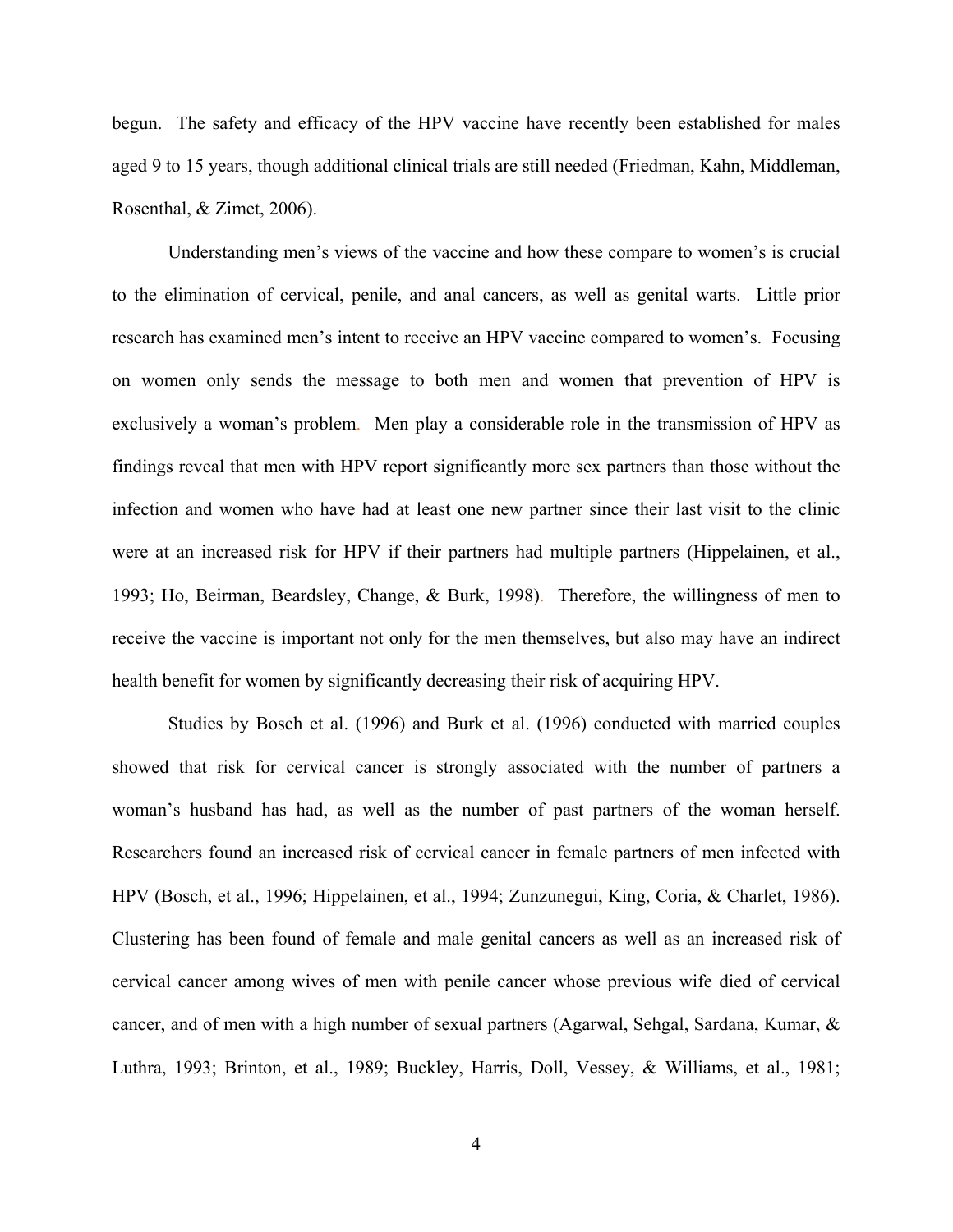<span id="page-14-0"></span>Pridan & Lilienfeld, 1971; Slattery, et al., 1989; Thomas , et al., 1996; Zunzunegui, King, Coria, & Charlet, 1986).

Men often have more partners and due to the lack of testing and the absence of symptoms they often do not know they have the infection (Hippelainen, et al., 1993). Vaccinating both genders would prevent the transmission of the virus between men and women as well as prevent placing the issue solely in women's hands.

The vaccine's target diseases (i.e., cervical cancer, or genital warts and cervical cancer) and which target diseases are emphasized when promoting the vaccine are important to examine as this may determine the acceptability of the vaccine by gender. An HPV vaccine that is marketed as preventing both cervical cancer and genital warts may be better received among young men, thus increasing its use among both sexes. Lastly, knowledge about HPV may vary by gender, greatly affecting interest in the vaccine.

#### **1.1 HPV INFECTION**

Over 30 strains of HPV exist that infect the genital area and are spread by skin-to-skin contact during sex (Daley, 1998; International Agency for Research on Cancer [IARC], 1995; Koutsky, 1997). Genital HPV infections are categorized by their association with cervical cancer. Two HPV strains, types 6 and 11, categorized as low-risk types, can cause benign cervical cell changes and cause nearly all male and female genital wart infections. Approximately 20 HPV strains can cause cervical cancer in women; four are accountable for the majority of cases, known as high-risk types. Types 16 and 18 together cause about 70% of cervical cancer, and Types 31 and 45 together cause another 15% (IARC, 1995). Infection with high-risk HPV is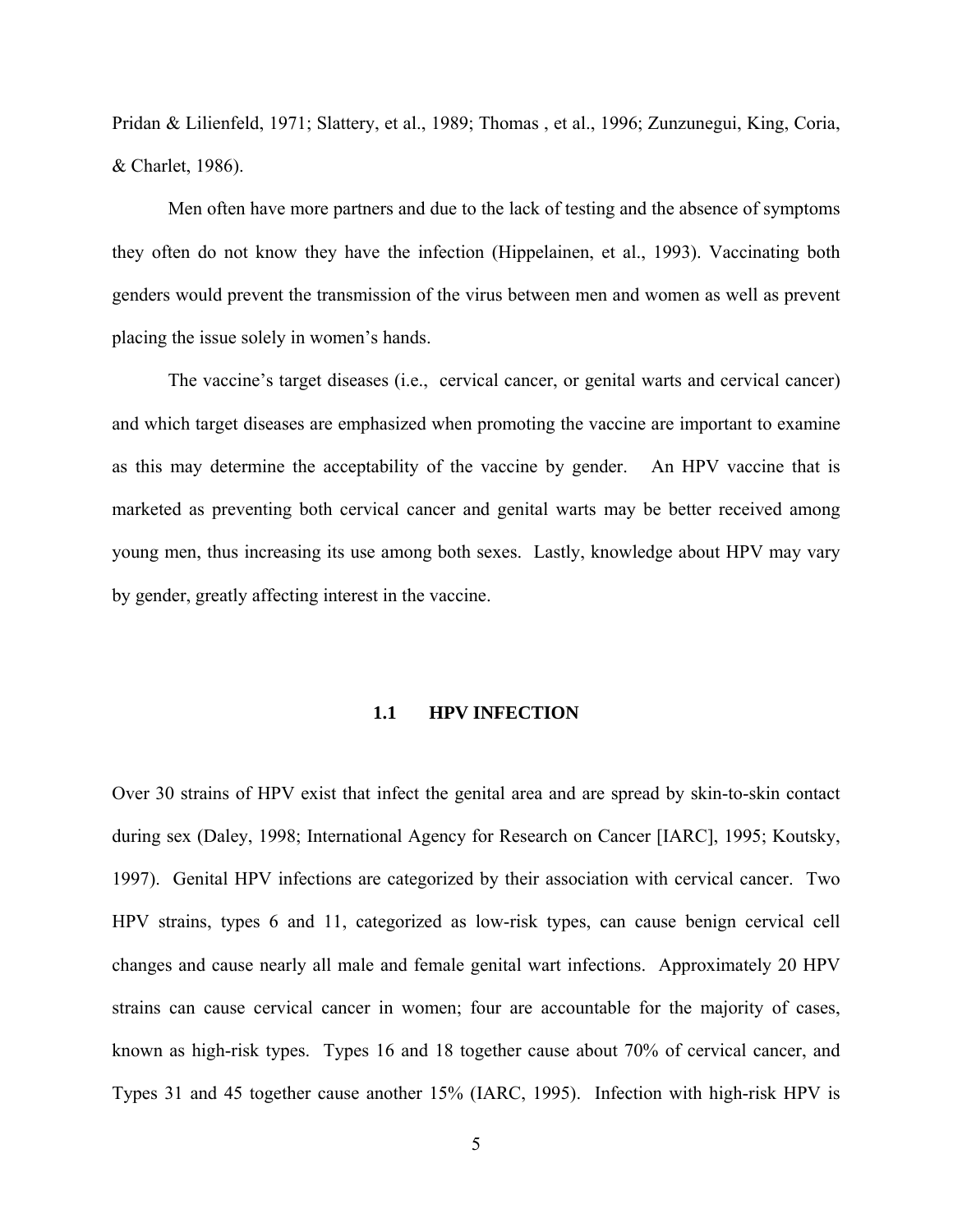also associated with the growth of other malignancies including oral, vulvar, penile, and anal cancers (Castle, et al., 2004; Daling, et al., 2004; Gilson & Lowy, 2004). Frisch found that about 90% of anal cancers among women, 58% among heterosexual men, and 100% among homosexual men were positive for high-risk HPV DNA (Frisch, 2002). The association of HPV of the genitals with non-genital cancers (i.e., head, neck, & esophageal cancers) has been less well established, but studies do support the possibility (Herrero, et al., 2003; Syrjanen, 2002).

HPV infections typically occur during the first few years of sexual activity, among adolescents or those in their early twenties (Berkow, Beers, & Fletcher, 1997; IARC, 1995). Research has revealed that the median duration of the new infection is normally eight months; about 70% of new infections clear up within one year and 91% clear within two years (Franco, et al., 1999; Ho, Bierman, Beardsley, Chang, & Burk, 1998; Molano, et al., 2003; Moscicki, et al., 1998). HPV-16 tends to persist longer than other types, though most are undetectable within two years (Ho, Bierman, Beardsley, Chang, & Burk, 1998).

Many factors have been found to be associated with persistence of HPV infection, including older age, high-risk HPV types, infection with multiple HPV types, and immune suppression (Hildesheim, et al., 1994; Ho, et al., 1995). Rates of HPV infection spontaneously resolving on its own or progression to cervical cancer without treatment vary for low-grade and high-grade cervical cell abnormalities. Low-grade cervical cell abnormalities typically resolve spontaneously (60%) and rarely progress to cancer (1%). Without treatment, high-grade cervical cell abnormalities spontaneously resolve much less often (30-40%) and progress to cancer without treatment much more often  $(12%)$  (Ostor, 1993). Co-factors that appear to be necessary for the development of cancer in addition to a persistent infection are long-term use of oral contraceptives, high number of live births, and co-infection with other STDs like Chlamydia,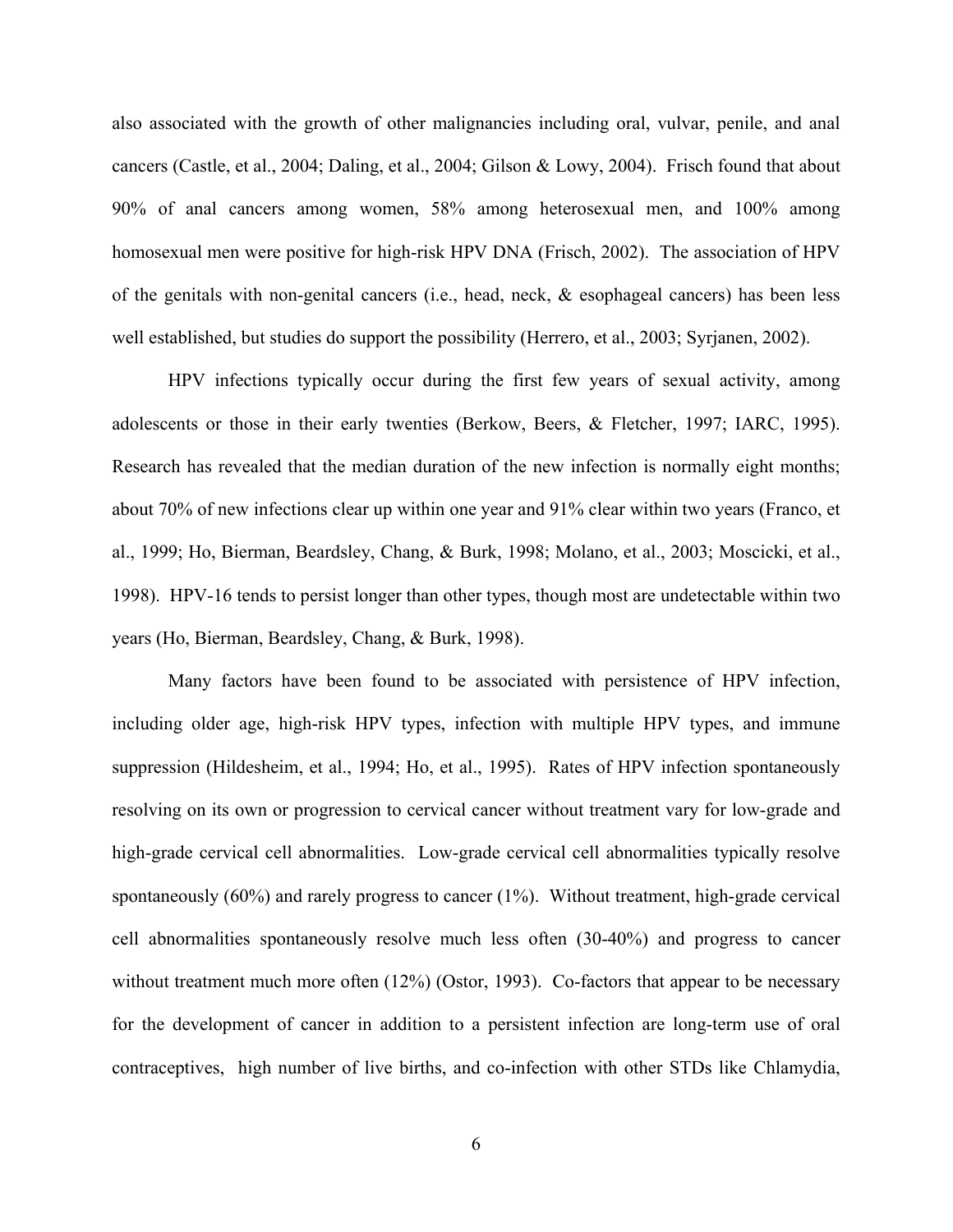herpes simplex virus-2 or genital herpes (Castle & Giuliano, 2003; Castellsague, Bosch, & Munoz, 2002; Castellsague & Munoz, 2003; Hildesheim, et al., 2001; Munoz, 2000; Munoz & Bosch, 1989; Sedjo, et al., 2003; Smith, et al., 2002; Smith, et al., 2003).

Progression to cervical cancer may not occur for 20 or more years after the first infection with HPV occurs, while genital warts normally appear one to six months later (IARC, 1995; Koutsky, 1997). Since cervical cancer typically occurs later in life (ages 35 and above) (Berkow Beers, & Fletcher, 1997; IARC, 1995), adolescents may be less concerned about HPV infection, and therefore protection from it than they are about acquiring genital warts or another STD.

While introduction of the Pap test has lowered the incidence of cervical cancer by about 75%, Pap tests detect only about 90% of cervical cancers (ACS, 2003; Koutsky, 1997). In the United States, an estimated 40% of women do not have regular Pap testing and in developing countries Pap testing just is not viable. Current cervical cancer treatment is not completely satisfactory and genital warts never entirely go away. Due to the fact that HPV infections can stay subclinical for many years, the spread of HPV cannot be halted merely by treatment of the disease, or by abstaining from sex during active periods of the disease. Condoms have been found to have limited effectiveness in preventing the transmission of HPV as it can be spread merely by skin contact (Koutsky, 1997). Prevention has been extremely challenging since HPV is highly contagious and because men typically are not screened for HPV (IARC, 1995; Koutsky, 1997; Ralefsky & Barraasso, 1996).

Costs associated with HPV may be significantly reduced with the implementation of a vaccine. A study of women in a U.S. health care plan estimated that on average, \$26,415 was spent per 100 women in cervical screening and treatment for HPV-related diseases. Extrapolating this data to the general U.S. population, it is estimated that annual healthcare costs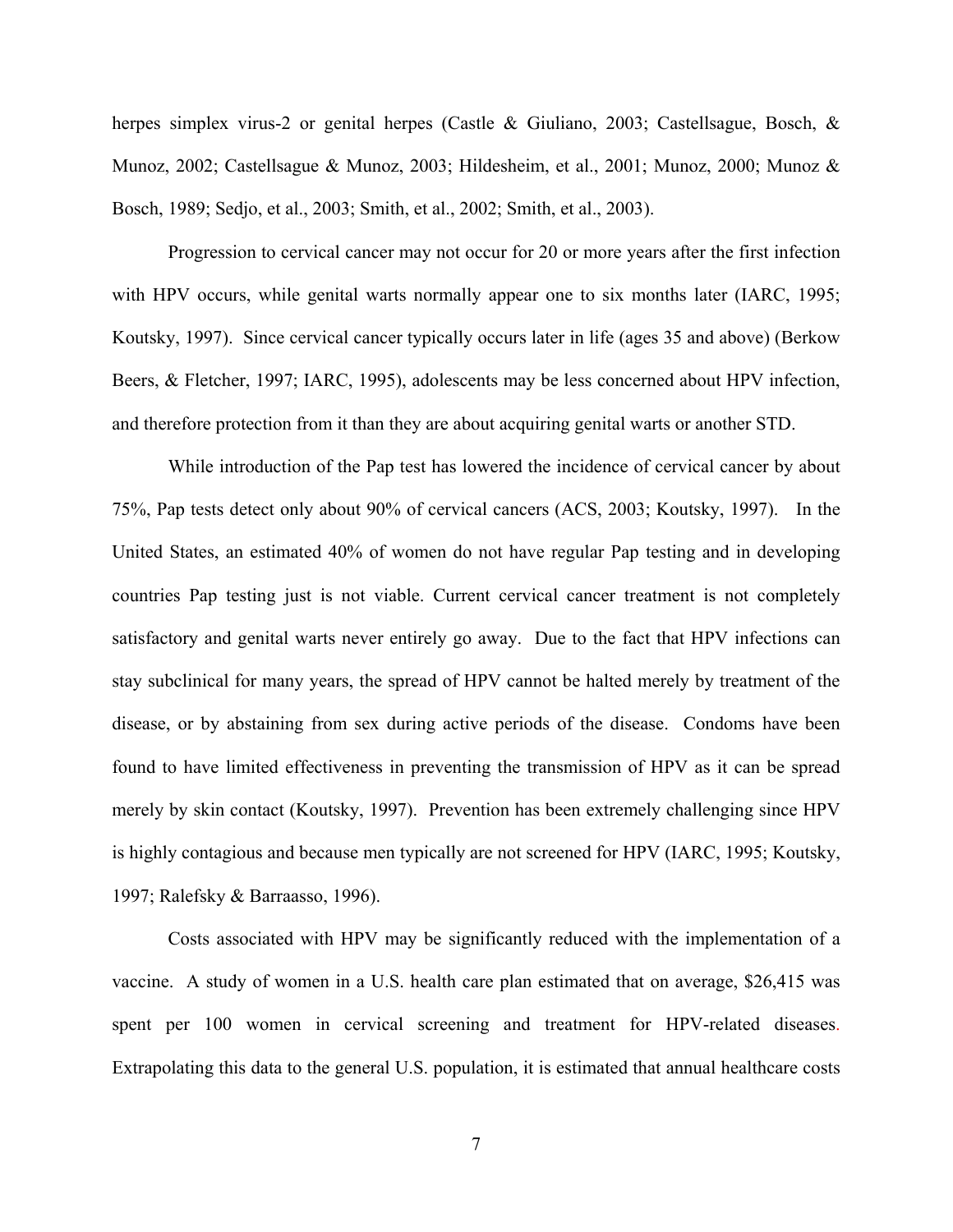<span id="page-17-0"></span>related to HPV were estimated to be \$3.4 billion in 1998. About 90% of the estimated costs was attributed to cervical cancer prevention (i.e., treatment for precancerous lesions and routine Pap tests), while the other 10% was used on the treatment of cervical cancer. An annual cost of \$51,863 was spent per 100 women ages 20 to 29 on HPV related healthcare (Insinga, Glass, & Rush, 2004). An estimated \$2.9 billion is spent on total lifetime medical costs of HPV infection for men and women ages 15 to 24, making it the second most expensive STD after HIV. Concerning genital warts alone, based on an incidence of 500,000 cases in 2000, the annual direct medical cost of all age groups was \$167.4 million (Chesson, Blandford, Gift, Tao, & Irwin, 2000). The transmission of HPV from mother to child during birth may cause the growth of warts in the upper respiratory tract of an affected child, which can cause significant upper airway problems that may require multiple surgeries, leading to additional healthcare costs (Bergler & Gotte, 2000; Silverberg, Thorsen, Lindeberg, Grant, & Shah, 2003). While psychological costs due to HPV may be difficult to measure in terms of a dollar amount, it is evident that distress, anxiety, concern, and embarrassment do exist (Basen-Esgquist, et al., 2003; Bell, et al., 1995; Campion, et al., 1988; Chandler, 1996; Lerman, et al., 1991; Maissi, et al., 2005; Persson, Dahlof, & Krantz, 1993). One report found that a diagnosis of genital warts is often the most anxiety-provoking of HPV infections (Baer, Allen, & Braun, 2000).

#### **1.2 HPV KNOWLEDGE**

Insufficient consideration has been given to promoting primary prevention of HPV. Previous research has found that knowledge of HPV in the United States is minimal among adolescents, undergraduate students, and even women who have had an abnormal Pap smear and were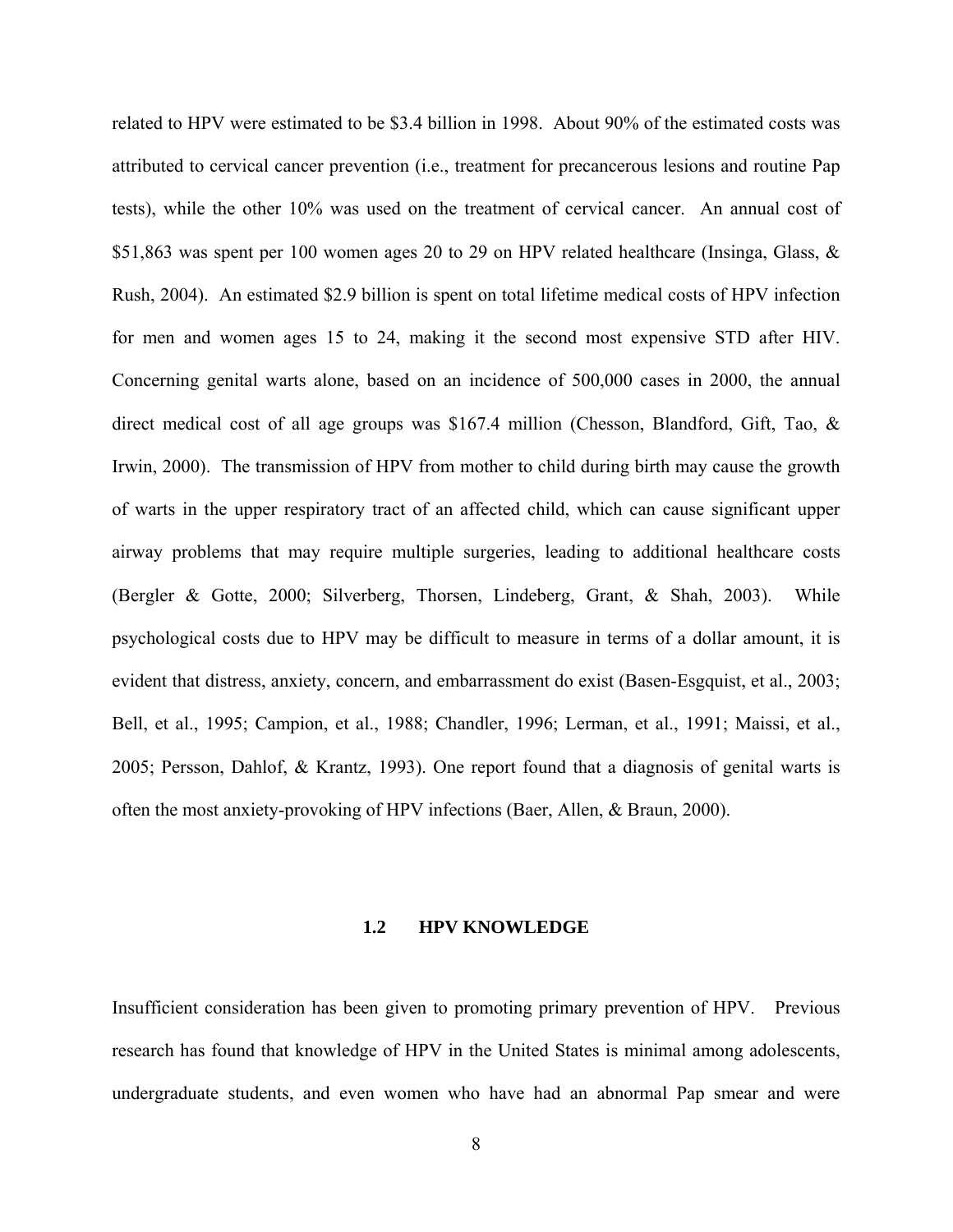referred for further testing (Biro, Rosenthal, Kollar, & Hillard, 1997; Dell, Chen, Ahmad, & Stewart, 2000; Holcomb, Bailey, Crawford, & Ruffin, 2004; Horn, McQuillian, Ray, & Hook, 1990; Jennings, 1997; Jubelirer, et al., 1996; Masad, Meyer, & Hobbs, 1997; Mays, et al., 2000; Pitts & Clarke, 2002; Ramirez, Ramos, Clayton, Kanowitz, & Moscicki, 1997; Sharp, Dignan, Dammers, Michielutte, & Jackson, 1990; Waller, et al., 2003). Other recent studies have found that adolescent and adult women who have heard of HPV report high rates of misunderstanding about the disease, its related conditions, the link of cervical cancer with an abnormal Pap test, and the function of cervical cancer screening (Dell, Chen, Ahmad, & Stewart, 2000; Goldie, et al., 2004; Harper, 2004; Holcomb, Bailey, Crawford, & Ruffin, 2004; Kulasingam & Myers, 2003; Mays, et al., 2000; Pitts & Clarke, 2002; Taira, Neukermans, & Sanders, 2004; Waller, et al., 2003; Zimet, Mays, & Fortenberry, 2000).

Dell and colleagues (2000) reported that only 13% of adolescents had heard of HPV in their study conducted in Canada. Holcomb, Bailey, Crawford, and Ruffin (2004) reported that of patients attending university and family practice clinics in the United States, 67% had heard of HPV. Baer, Allen, and Braun (2000) found that among first-year college students awareness and concern about STDs in general had increased among both males and females, but this increase in knowledge has not extended to HPV. Roughly 96% of both male and female students had heard of genital warts, but only 4.2% of males and 11.6% of females knew that HPV caused genital warts. The majority of students knew little about HPV infection, its transmission, and the prevalence of HPV relative to other common STD's.

A survey by Hoover, Carfioli, and Moench (2000) revealed that 34.5% of female respondents ages 18 and older had heard of HPV, while only 8.3% of those ages 17 and under had heard of the infection. Most of the respondents who heard of HPV did so at school (14.8%),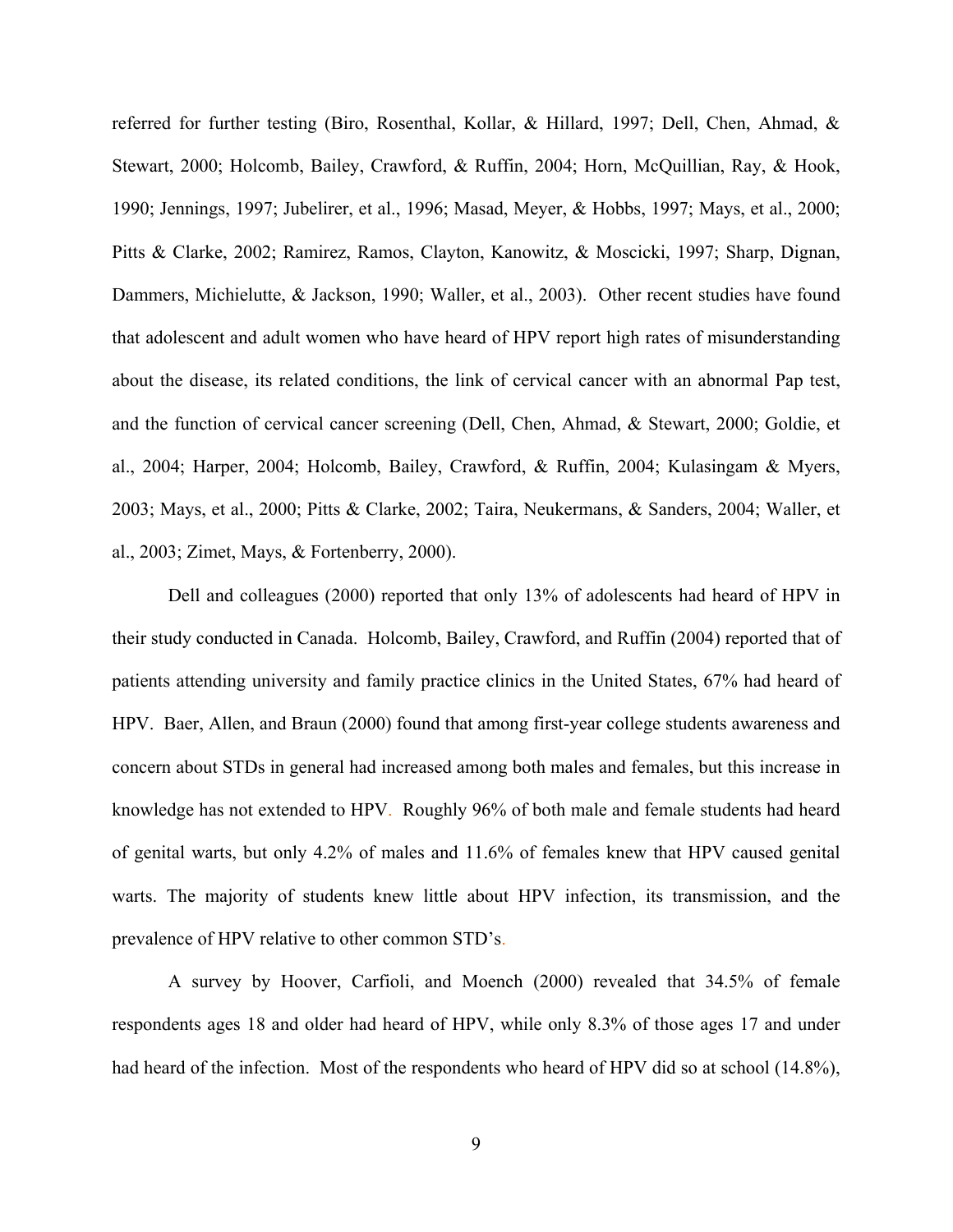while only 9% heard of the infection from their doctor, and the same number informed by television (Hoover, Carfioli, & Moench, 2000). Studies in the United Kingdom found that only about 30% of women had heard of HPV, and experience with an abnormal Pap smear result was predictive of greater knowledge of HPV (Pitts & Clarke, 2002; Waller, et al., 2003). This is worth noting since it suggests that women were only educated about HPV once they have already experienced the infection.

Though research has shown that men are unaware of the link between HPV and cervical cancer (Baer, Allen, & Braun, 2000; Dell, Chen, Ahmad, & Stewart, 2000; Lambert, 2001; Yacobi, Tennan, Ferrante, Pal, & Roetzheim, 1999), other studies have found that men are willing to make positive behavioral changes should they understand the consequences of the disease (McPartland, Weaver, Lee, & Koutsky, 2005). The higher the understanding of HPV and its consequences, the higher the intention to decrease the number of sex partners. Over half of the men (53.7%) reported they would reduce the number of new sex partners if they were diagnosed with HPV and almost all (95%) indicated that they would use condoms with new partners. General knowledge of HPV infection was also associated with intention to encourage female sex partners to undergo Pap smear screening. These findings reveal that including men in HPV education and prevention can be very valuable.

The findings of Baer and colleagues (2000) suggest that both young men and women would like more information about STDs but either the information is not getting to them or the information they do receive is not presented clearly or is not easily accessible. It is important to note that these authors found that the main source of STD information for both male and female respondents was health education classes in middle or high school. The abundance of findings that knowledge about HPV is so limited suggests that negligible efforts have been made to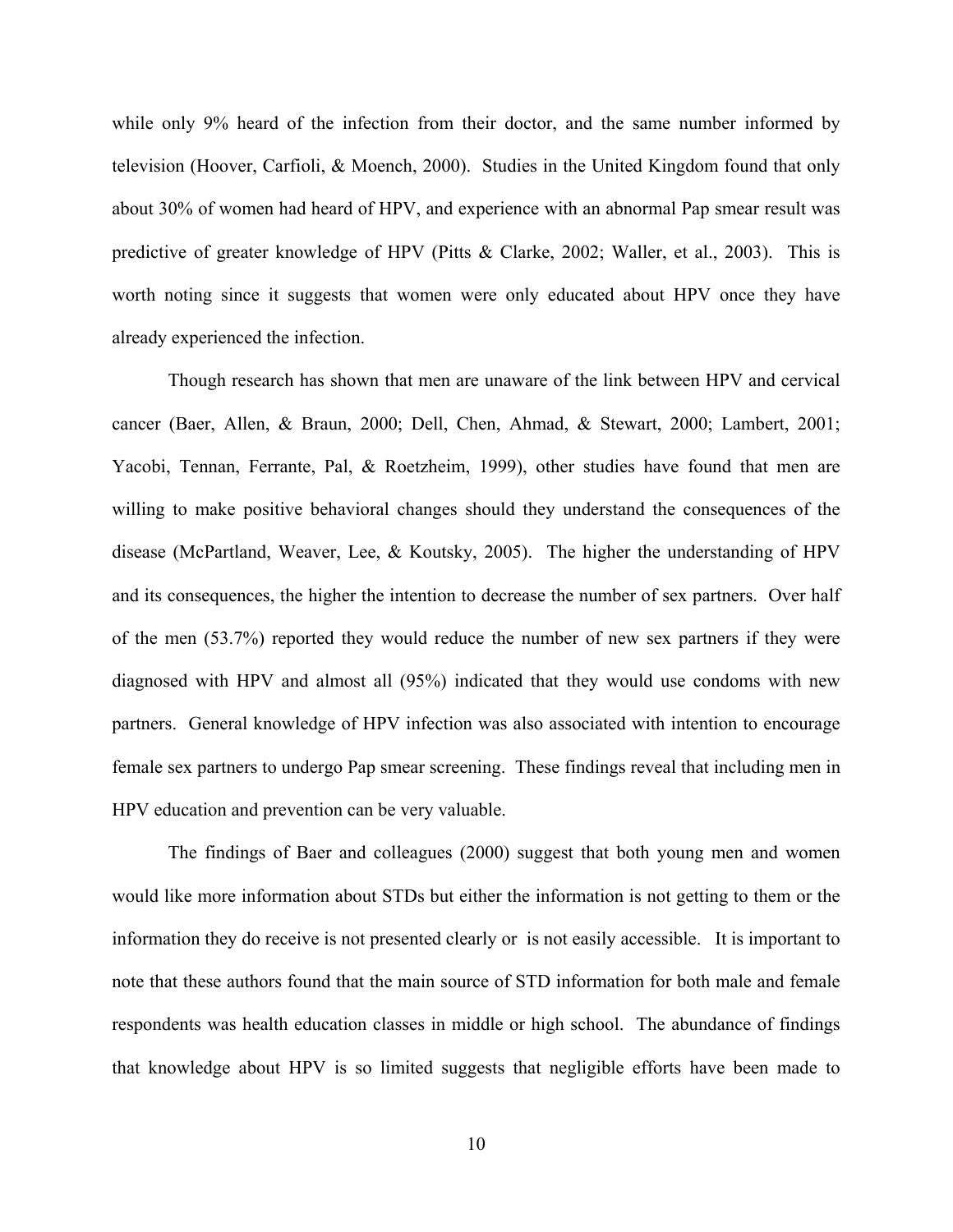<span id="page-20-0"></span>inform individuals, particularly men, about HPV. This reinforces the notion that additional information concerning HPV needs to be disseminated and the involvement of adolescents and young adults in the creation of sex education interventions and prevention strategies would be beneficial. Programs developed by health professionals without input from the population most at risk of infection may not be doing the job. Redesigning curricula to involve the information adolescent and young adults want and need to know, as well as how they feel it is best delivered, may be more effective.

#### **1.3 HPV VACCINE ACCEPTANCE**

Previous research concerning other STD vaccines in development, such as HIV and genital herpes, suggests that vaccine acceptability should not be taken for granted (Barie, Dellinger, Dougherty, & Fink, 1994; Fedson, 1994; Liau, Zimet, & Fortenberry, 1988; Rosenthal, Kottenhahn, Biro, & Succop, 1995; Wood, Pereyra, Halfon, Hamlin, & Grabowsky, 1995; Zimet, et al., 1997; Zimet, Liau, & Fortenberry, 1997). Even for non-STDs, vaccine acceptance has been low (Fedson, 1987). Thus, given the shame and stigma incurred by STDs, additional opposition to STD vaccinations is likely (Zimet, et al., 1997).

Numerous studies of already existing vaccines shown to be safe and effective (e.g., influenza, hepatitis B) report inadequate vaccination acceptance among those most at risk for the very conditions vaccines would protect against (Barie, Dellinger, Dougherty, & Frank, 1994; Bates, Fitzgerald, Dittus, & Wolinsky, 1994; CDC, 1998; Fedson, 1994; Zimet, Kee, Winston, Perkins, & Maharry, 2001). Failure to get recommended immunizations is seen in even high-risk professional groups like doctors and nurses (Barie, Dellinger, Dougherty, & Fink, 1994).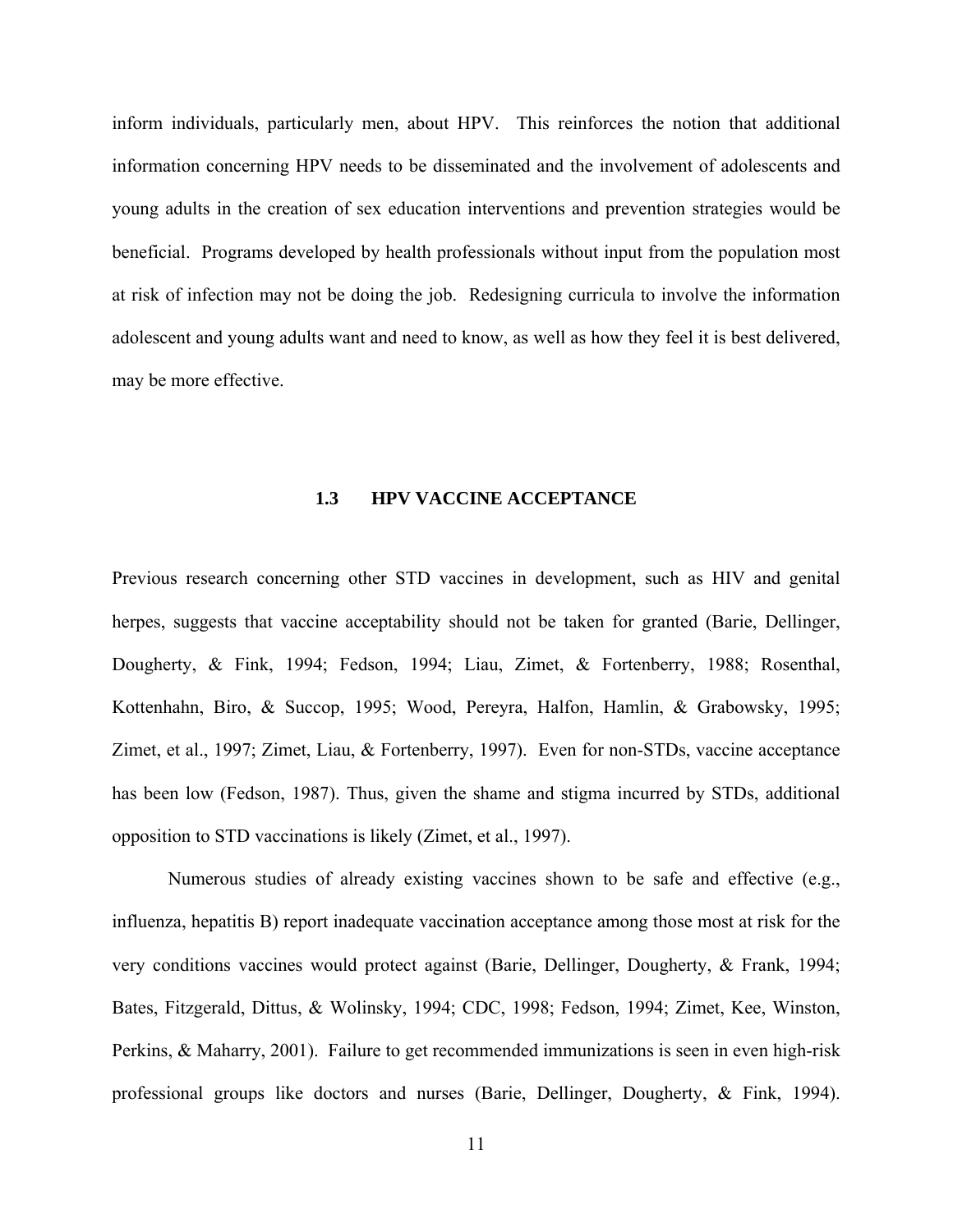Reasons reported for not getting immunized for hepatitis B are low perceived susceptibility, concern over vaccine efficacy and safety, general inertia, and fears about getting injections (Barie, Dellinger, Dougherty, & Fink, 1994; Bodenheimer, Fulton, & Kramer, 1986; Crossley, Gerding, & Petzel, 1985; Israsena, Kamolratanakul, & Sakulramrung, 1992; Lettau, Blackhurst, & Steed, 1992; Manian, 1991; McKenzie, 1992; Mundt, 1992; Scapa, Karpuch, Waron, & Eshchar, 1989). Zimet, Liau, & Fortenberry (1997) found that only 30% of respondents opposed getting an HIV vaccine. Susceptibility, perceived benefits, pragmatic obstacles, conditional nonmembership in a risk group, and fear of the vaccine demonstrated significant independent predictive power of intention to get vaccinated against HIV.

Many of the previously stated reasons for not getting vaccinated are related to aspects of the Health Belief Model (HBM), which postulates that individuals will engage in preventive behaviors if they believe themselves to be at risk of contracting a particular condition and if the benefits of preventive actions outweigh the barriers to, or costs of, such actions (Glanz, Rimer, & Lewis, 2002). The HBM has been used successfully to predict vaccine acceptance for various conditions, including influenza, poliomyelitis, and hepatitis B (Bodenheimer, Fulton, & Kramer, 1986; Frank, Henderson, & McMurray, 1985; Oliver, & Berger, 1979; Rosenstock, Derryberry, & Carriger, 1959).

Recent research suggests there are various factors likely to affect successful implementation of future immunization programs designed to prevent STDs (Zimet, Mays, & Fortenberry, 2000). One factor found to affect vaccine acceptance in the past, at least in the United States, is social or moral grounds. That is, individuals have claimed that STDs are suitable punishment for premarital sexual behavior and effective STD prevention may reduce the deterrent to engage in premarital sexual activity, thus feeling it will lower their social and moral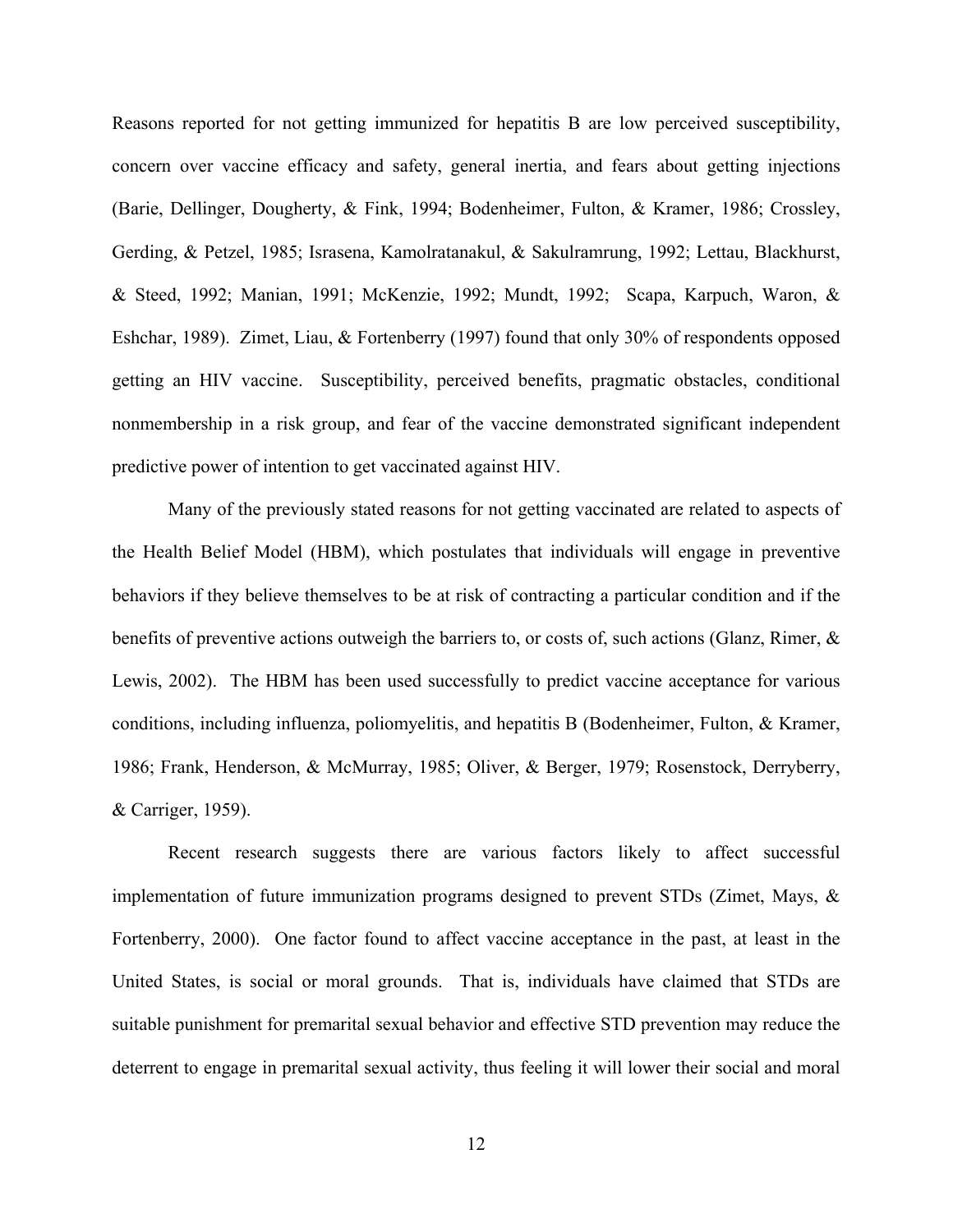values (Brandt, 1985). However, due to recent HIV education in the U.S., there is some indication that this STD stigma has lessened (Herek, Capitanio, & Wideaman, 2002).

Other factors related to STD vaccine acceptance are associated with various health beliefs, particularly perceived susceptibility to infection, perceived benefits of getting the vaccine, barriers to vaccination, and social norms (Liau & Zimet, 2000; Rosenthal, Kottenhahn, Biro, & Succop, 1995; Rosenthal, Lewis, Succop, Bernstein, & Stanberry, 1999; Zimet, et al., 1997; Zimet, Liau, & Fortenberry, 1997). Choosing to get immunized for an STD implies acknowledgement that one is at risk for acquiring an STD. Adolescents and college-aged males and females, on average, do not consider themselves vulnerable to STDs (Baer, Allen, & Braun, 2000; Dell, Chen, Ahmad, & Stewart, 2000; Ramirez, Ramos, Clayton, Kanowitz, & Moscicki, 1997; Yacobi, Tennan, Ferrante, Pal, & Roetzheim, 1999), and thus are not apprehensive about HPV (Baer, Allen, & Braun, 2000; Dell, Chen, Ahmad, & Stewart, 2000).

Previous research has shown that acceptance of an HPV vaccine is associated with vaccine efficacy, cost, physician recommendation, positive beliefs about vaccines, and knowledge (Davis, Dickman, Ferris, & Dias, 2004; Kahn, Rosenthal, Hamann, & Bernstein, 2003; Rosenthal, Kottenhahn, Biro, & Succop, 1995; Zimet, Mays, Winston, et al., 2000). Another study found that the best predictor of adolescent acceptance of the hepatitis B vaccine was their perception that their parents felt the vaccination was important (Rosenthal, Kottenhahn, Biro, & Succop, 1995).

Vaccine acceptance among physicians and various health care providers is also essential to the success of vaccine implementation. Research suggests that HPV vaccine acceptance is high among physicians, though various factors affect recommendation. Riedesel, et al. (2005) found that family physicians were significantly more likely to recommend the vaccine to girls

13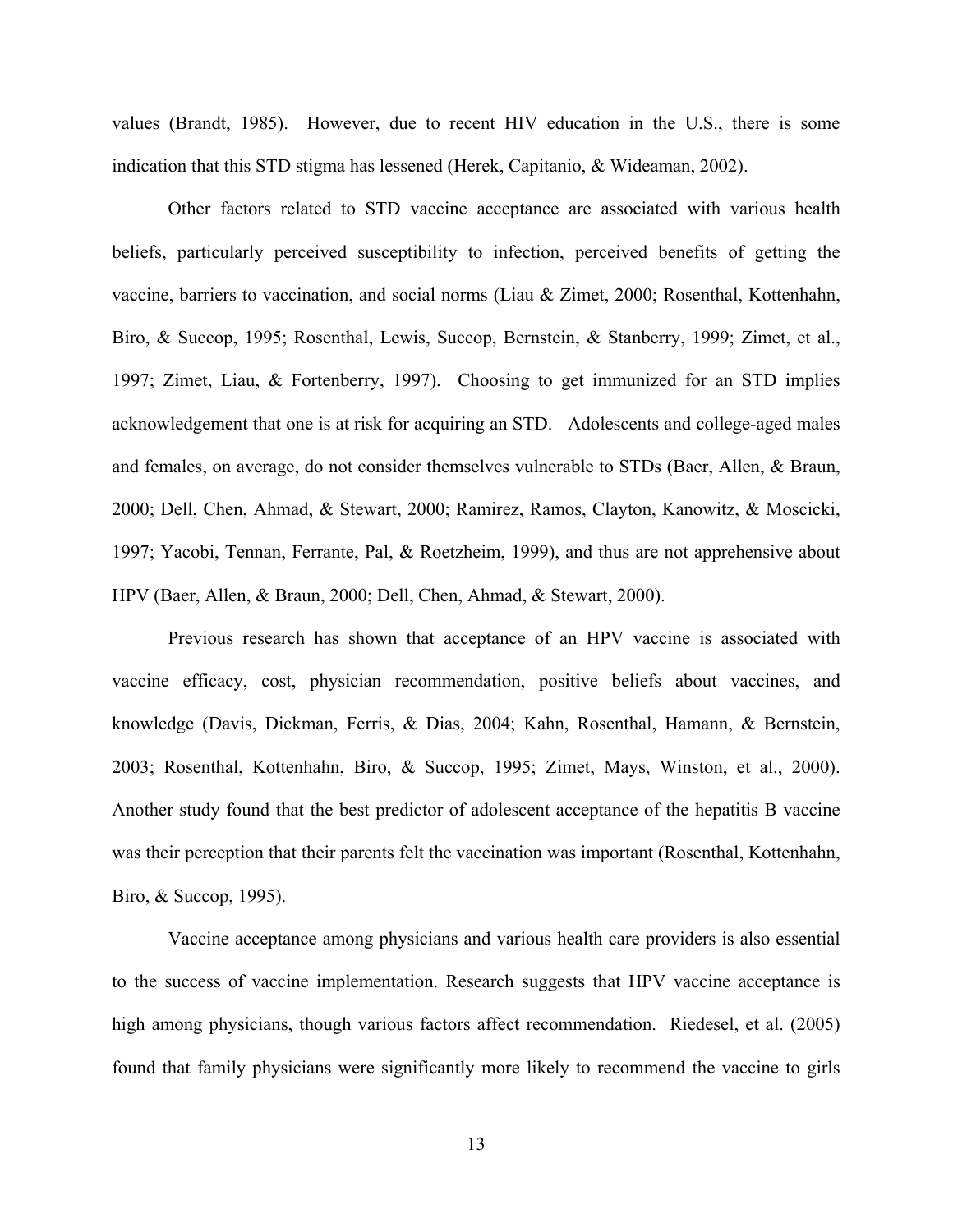and older adolescents than they were to boys and younger adolescents. Physicians were more likely to recommend the vaccine to boys and girls if it prevented against cervical cancer and genital warts versus cervical cancer alone. Gender of the provider (female), higher knowledge about HPV, and positive attitudes about vaccination were independently and positively associated with physicians' intention to recommend an HPV vaccine. Though most of the study respondents did report a high level of comfort addressing issues of sexuality, a finding that differs from other studies (Haley, Maheux, Rivard, & Gervais, 1999; Maheux, Haley, Rivard, & Gervais, 1995), the authors speculate that a provider's unwillingness to vaccinate young adolescents may be because of feeling uneasy discussing matters of sexuality with young teens or their parents or a belief that young adolescents are not at immediate risk for HPV. They did find that those who reported discomfort addressing sexuality issues had lower intention to recommend the vaccine.

Another study by Raley, Followwill, Zimet, and Ault (2004) found that the most important factor in vaccine administration among gynecologists was American College of Obstetricians and Gynecologists (ACOG) recommendations, followed by vaccine efficacy, age, and disease targeted. Concerning the disease targeted, gynecologists were more likely to recommend a vaccine that prevented against cervical cancer, or cervical cancer and genital warts than one that prevented against genital warts alone. Unlike the findings by Riedesel et al. (2005), Raley and colleagues found that demographic characteristics of the gynecologists, including age, gender, practice setting, and community setting, did not play a pivotal role in their decisions regarding the vaccine.

The previously mentioned findings concerning gynecologists and obstetricians are noteworthy, though the low response rate has been a major dilemma. In they study by Riedesel

14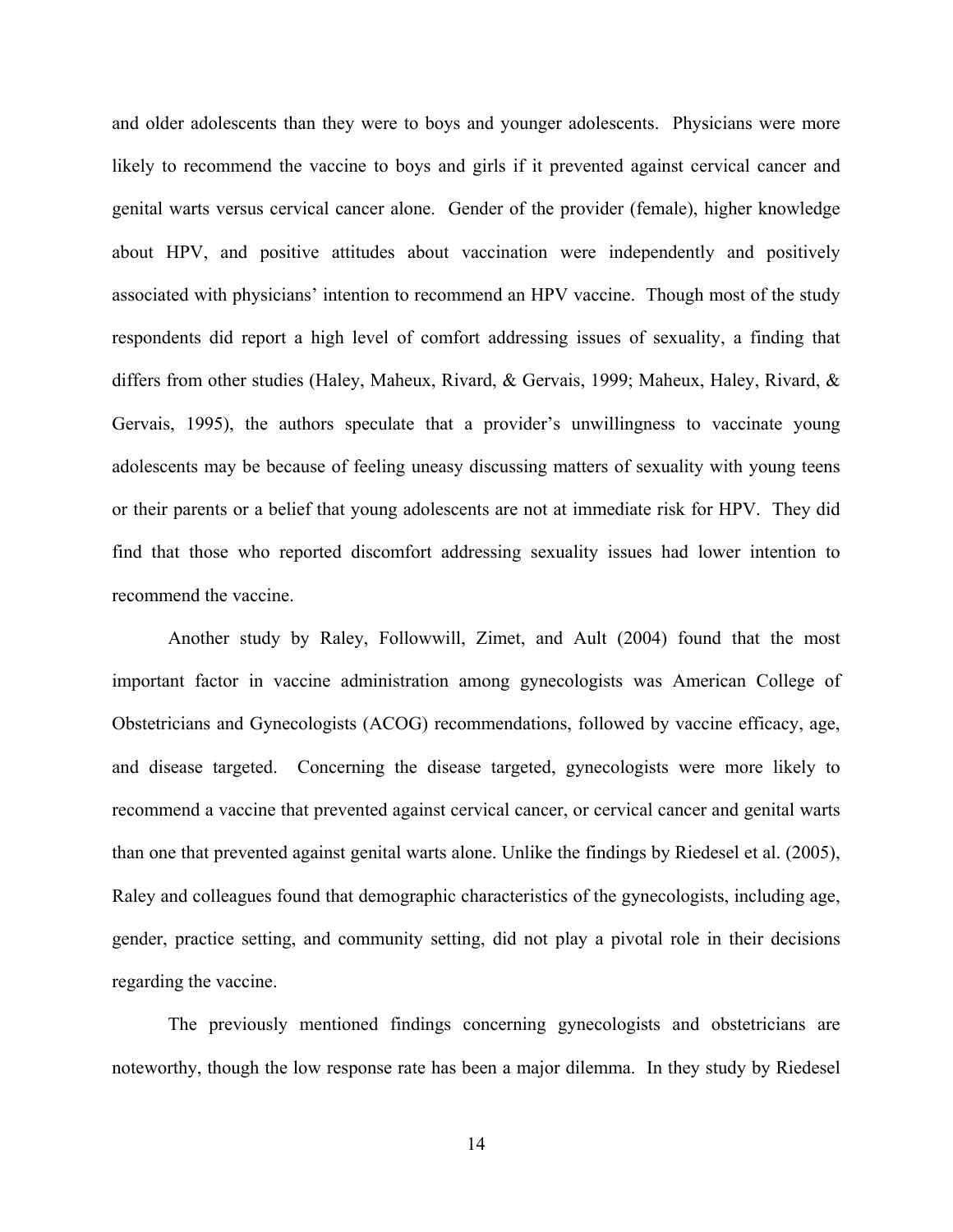<span id="page-24-0"></span>and colleagues (2005), which randomly distributed surveys to 1,000 American Academy of Family Physicians (AAFP) members, only 155 surveys were returned (15.5%) and only 145 were used in the analysis. Raley et al. distributed their surveys to 1200 Fellows of ACOG though only 181 (15.1%) surveys were returned and included in their analysis. Such low response rate leads to caution in generalizing their results.

#### **1.4 GENDER DIFFERENCES**

Very few studies have actually assessed men's acceptance of an HPV vaccine. McPartland, Weaver, Lee, and Koutsky (2005) examined young men's perceptions of HPV. Though they did not assess intention to receive an HPV vaccine, results showed that understanding that HPV may have severe consequences for women was associated with men's intention to reduce their number of sex partners. Vaccinating both genders would help to prevent the transmission of the virus between men and women as well as prevent putting responsibility for prevention solely on the women.

Due to differences in the views on STDs and healthcare by gender, differences in vaccine acceptance may also differ by gender. Women were found to be more knowledgeable about genital herpes and susceptibility to STDs, while they also reported more negative reactions to becoming infected and greater concern over parents' reactions to the infection as compared to men (Lewis, Bernstein, Rosenthal, & Stanberry, 1999). Men and women also differ when it comes to seeking healthcare for numerous illnesses, such as diabetes, tuberculosis, and psychiatric disorders. Men tend to go for care only when their symptoms are more severe, thus, often after they have fully developed (Albizu-Garcia, Alegria, Freeman, & Vera, 2001; Hjelm,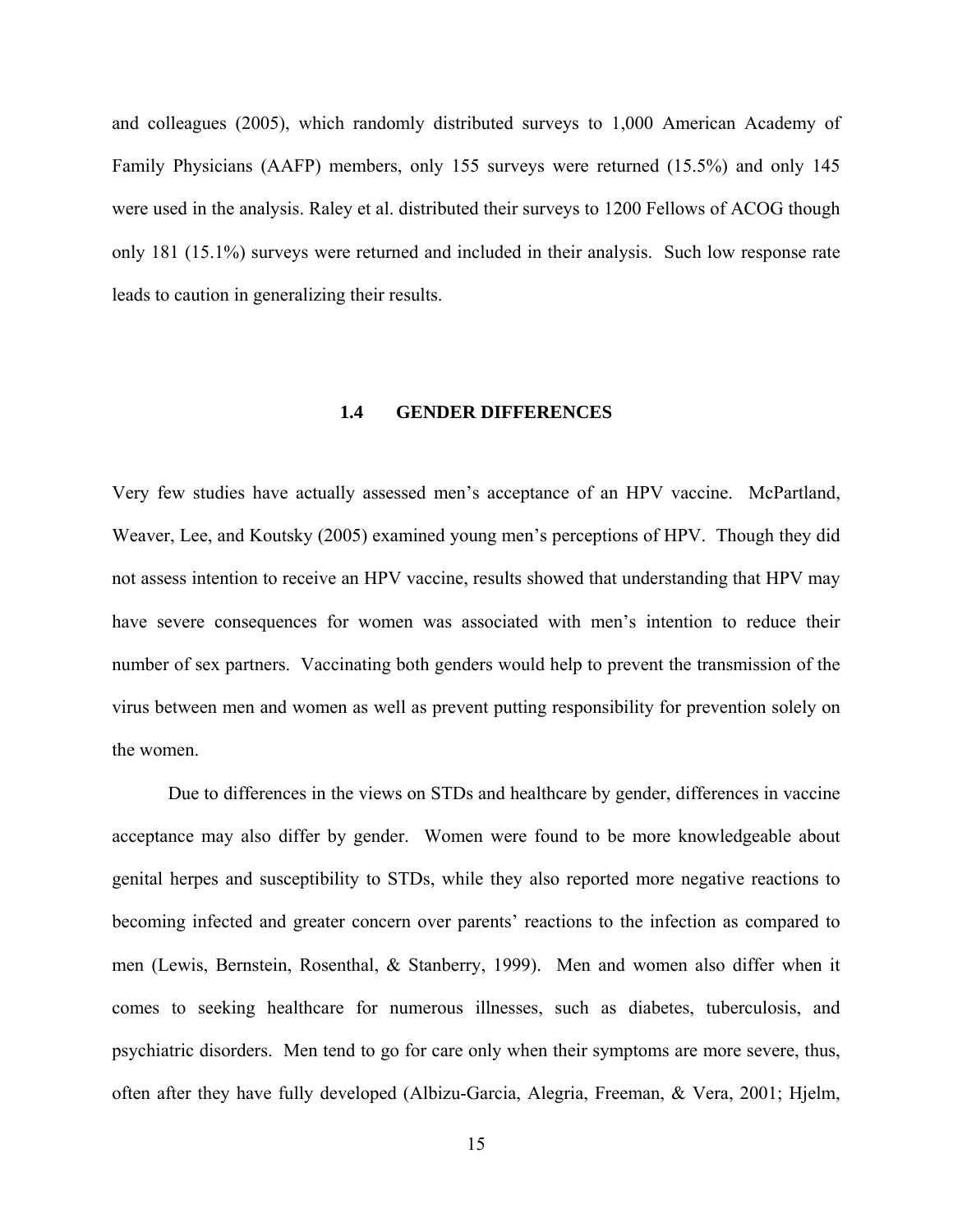Nyberg, & Apelqvist, 2002; Johansson, Long, Diwan, & Winkvist, 2000). Women are more preventative, seeking routine care to stop the problem before it occurs, or seeking care before the problem progresses. Women also tend to worry more about their health and that of their partners (Aten, Siegal, & Roghmann, 1996; Norcross, Ramirez, & Palinkas, 1996). These differences may extend to vaccine acceptability, affecting the decision making process of men and women. A study by Hoover, Carfioli, and Moench (2000) found that almost 95% of the women they surveyed felt men should be vaccinated against HPV to prevent transmitting the infection to their partners, and 100% felt that men should receive a vaccine against HPV if the vaccine would also protect men against genital warts.

Others have investigated whether there is a difference between men and women in STD vaccine acceptability but have found no differences (Liau & Zimet, 2000; Rosenthal, Lewis, Succop, Bernstein, & Stanberry, 1999; Zimet, et al., 1997; Zimet, Kee, Winston, Perkins, & Maharry, 2001). However, these studies looked at the rates of acceptance, not the reasons why or why not by gender. Auslander et al. (2005) explored whether there were gender differences in the role of health beliefs (perceived severity, perceived susceptibility, barriers, and social influence) on acceptance of a genital herpes vaccine. A history of an STD and high perceived risk of becoming infected with genital herpes were significant predictors of vaccine acceptance for men, while younger age and vaccine safety concerns were significant predictors for women. These findings imply that health-care messages concerning STD vaccines need to take gender into consideration.

Thus, the overall aim of this research project is to assess the intent to receive an HPV vaccine among students attending an urban university by exploring age and gender of those willing and not willing to receive the vaccine as well as differences in preferences for potential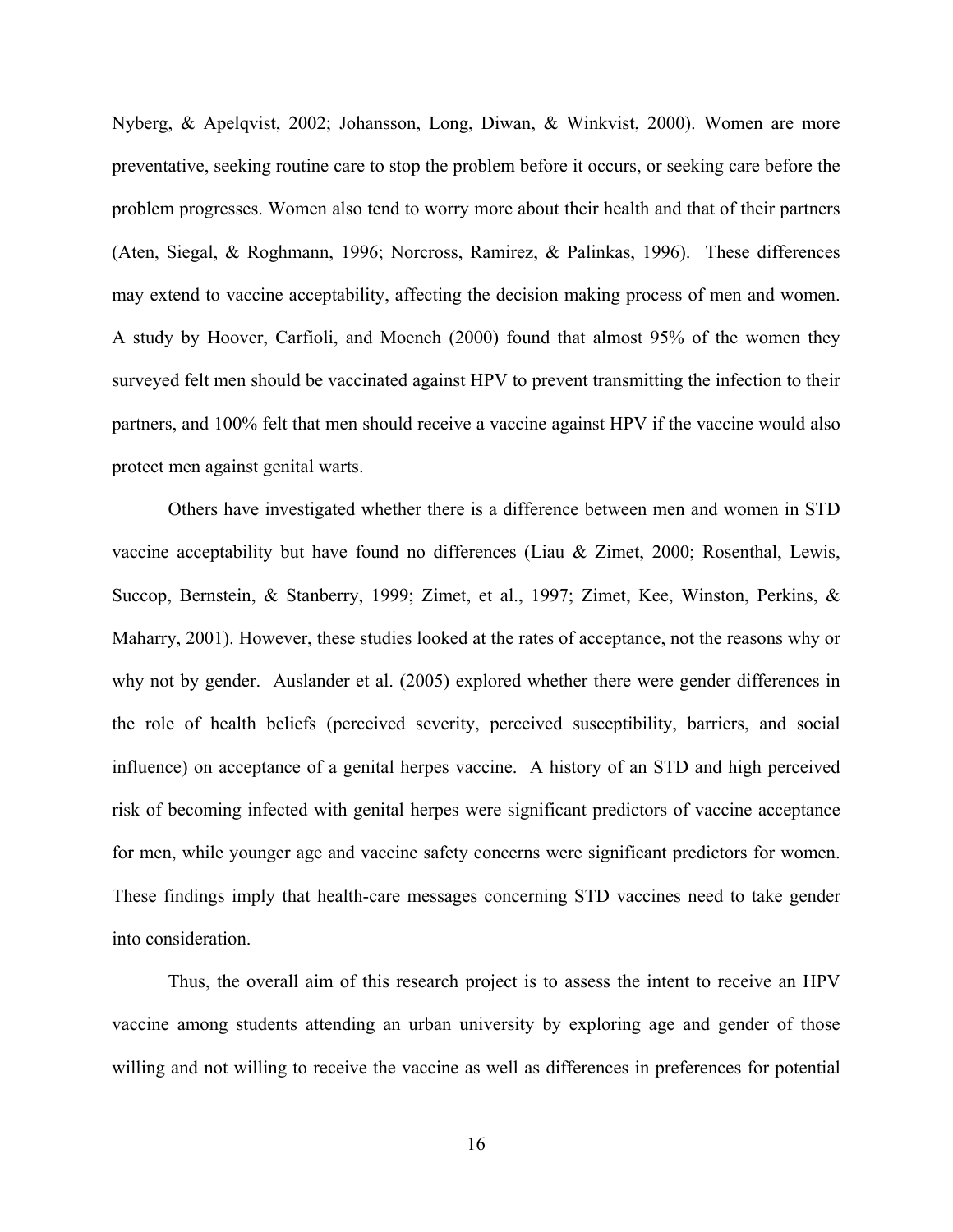vaccine attributes. It is hypothesized that 1) women will be more willing than men to receive an HPV vaccine, 2) younger students will be more willing to accept an HPV vaccine that prevents genital warts as compared to one that prevents cervical cancer alone, and 3) men will be more willing to receive an HPV vaccine that prevents genital warts.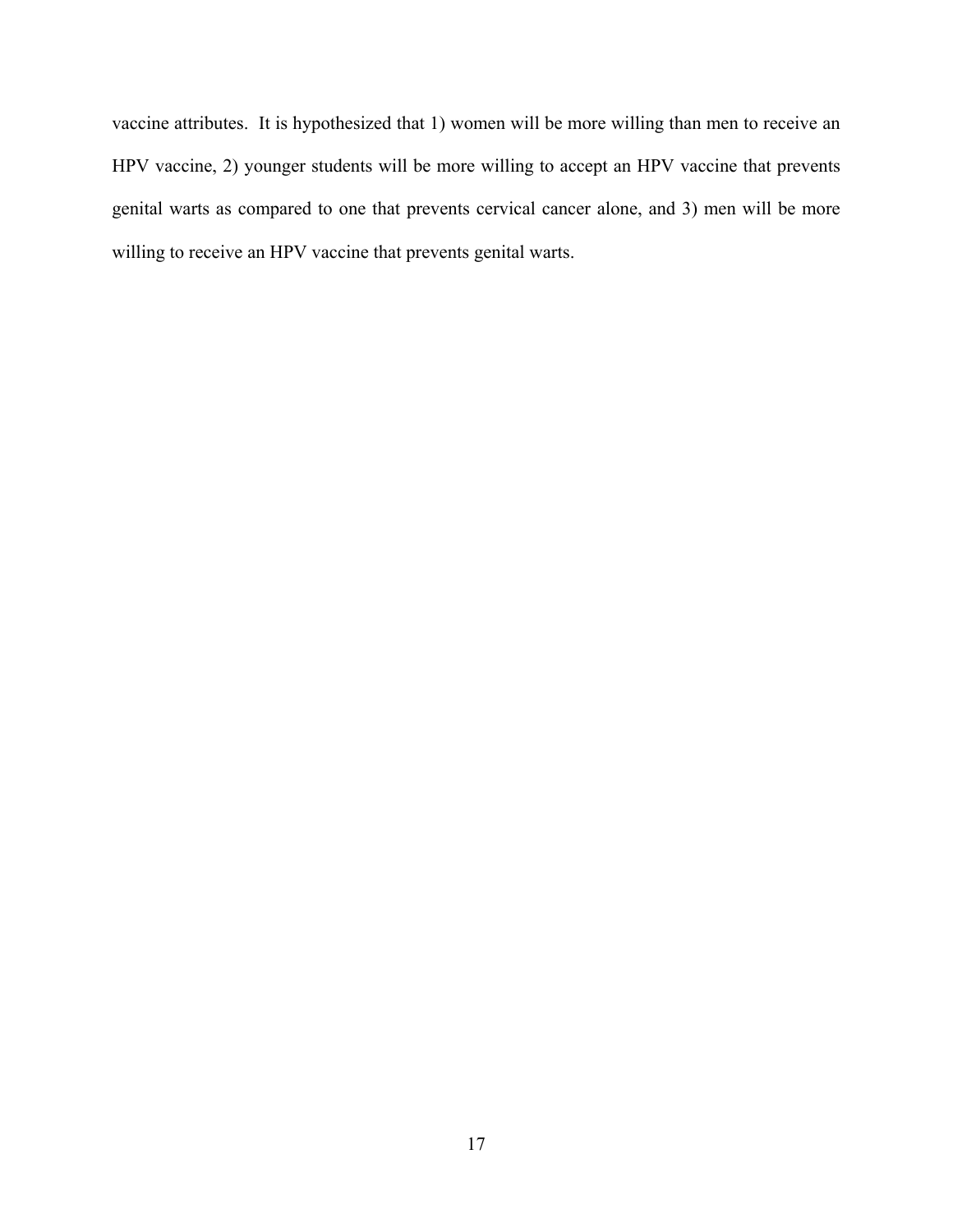#### **2.0 METHODS**

#### **2.1 STUDY DESIGN**

<span id="page-27-0"></span>In this cross-sectional study participants were recruited by convenience sampling at the University of Pittsburgh in Pittsburgh, Pennsylvania. The majority of recruitment was conducted at the university's Student Health Services while some surveys were distributed in two undergraduate psychology courses, Health Psychology and Research Methods. The study was completed several months prior to actual availability of the vaccine. The study was approved by the University of Pittsburgh's Institutional Review Board and was completely anonymous, thus written informed consent was not obtained.

The researcher approached students individually while they were sitting in the Student Health Services waiting room explaining who she was, where she came from, and what the study was about. She went on to tell participants the survey was completely voluntary and anonymous, and should they decide to complete the questionnaire, their honesty was very important and greatly appreciated. Lastly, she asked each of them to be sure to read the instructions carefully and then when done, to place the survey in the envelope provided so that their answers would remain confidential and anonymous. The same information was provided collectively to students who completed the survey during class time, in addition to an emphasis on the fact that their participation would have no bearing on their standing in class. Students did not put their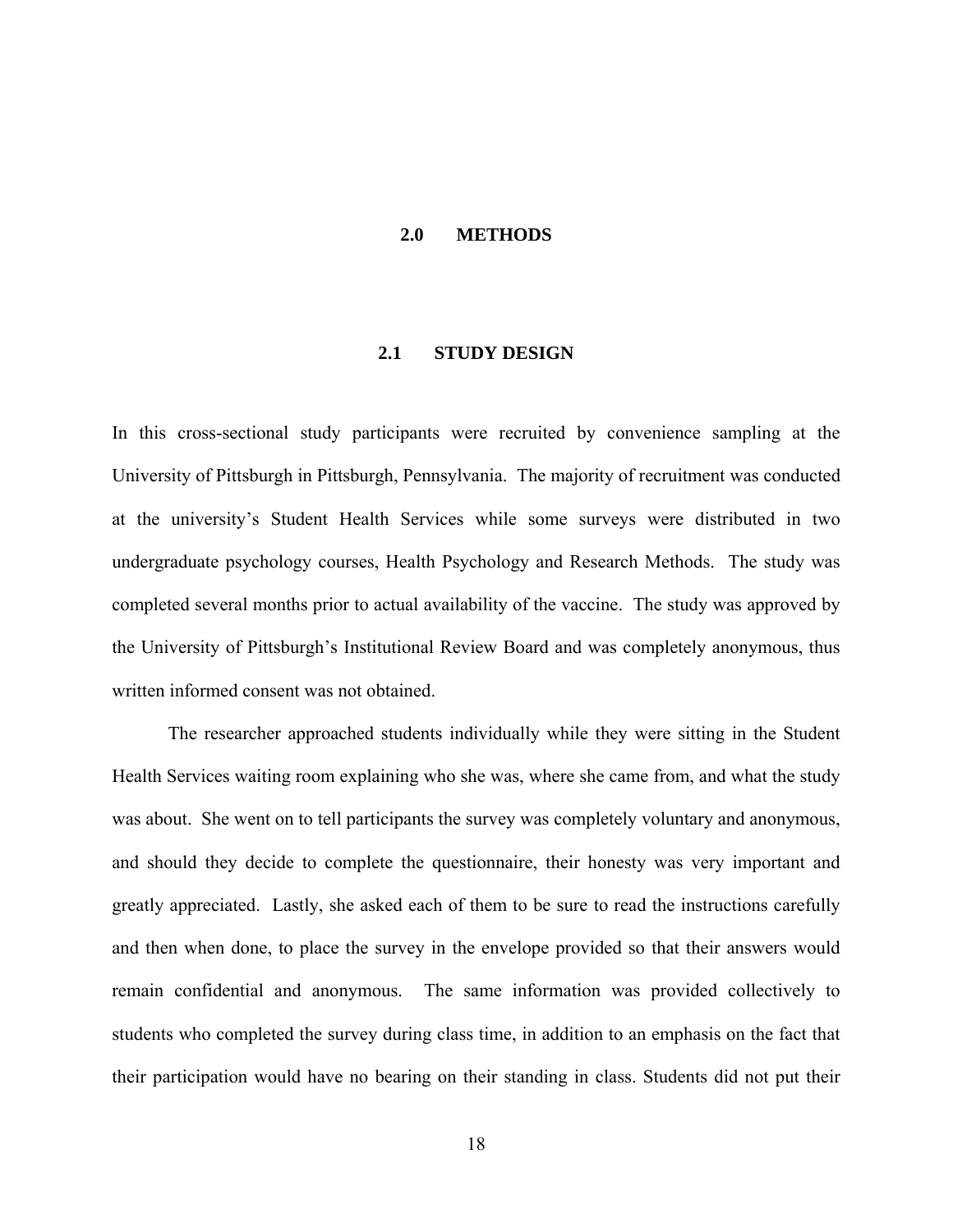<span id="page-28-0"></span>name on the survey, thus they were completely anonymous. Participants received a \$1 lottery ticket as a token of appreciation for completing the survey.

#### **2.2 SAMPLE**

Three hundred and fifty-five university students were asked to complete the five to 10 minute self-administered questionnaire containing 34 questions. Over a one month time period (April of 2006) 340 surveys were completed at the three sites; nine refused and six were returned incomplete.

#### **2.3 MEASURES**

Validated measures of attitudes regarding acceptance of an HPV vaccine do not exist; thus, theory and related articles were utilized to develop items specific to this topic (Rosenthal, Lewis, Succop, Bernstein, & Stanbery, 1999). Initial items were reviewed by experts in the field and several college students and then modified to enhance brevity, clarity, and understanding.

Vaccine intent was assessed by describing specific vaccine attributes and was measured by having the participants answer the following questions: "Assuming the HPV vaccine was available now, how likely would you be to get the vaccine if 1) it prevented all HPV, 2) it prevented cervical cancer in women, but did not prevent genital warts, 3) it prevented genital warts, but did not prevent cervical cancer, and 4) it prevented both genital warts and cervical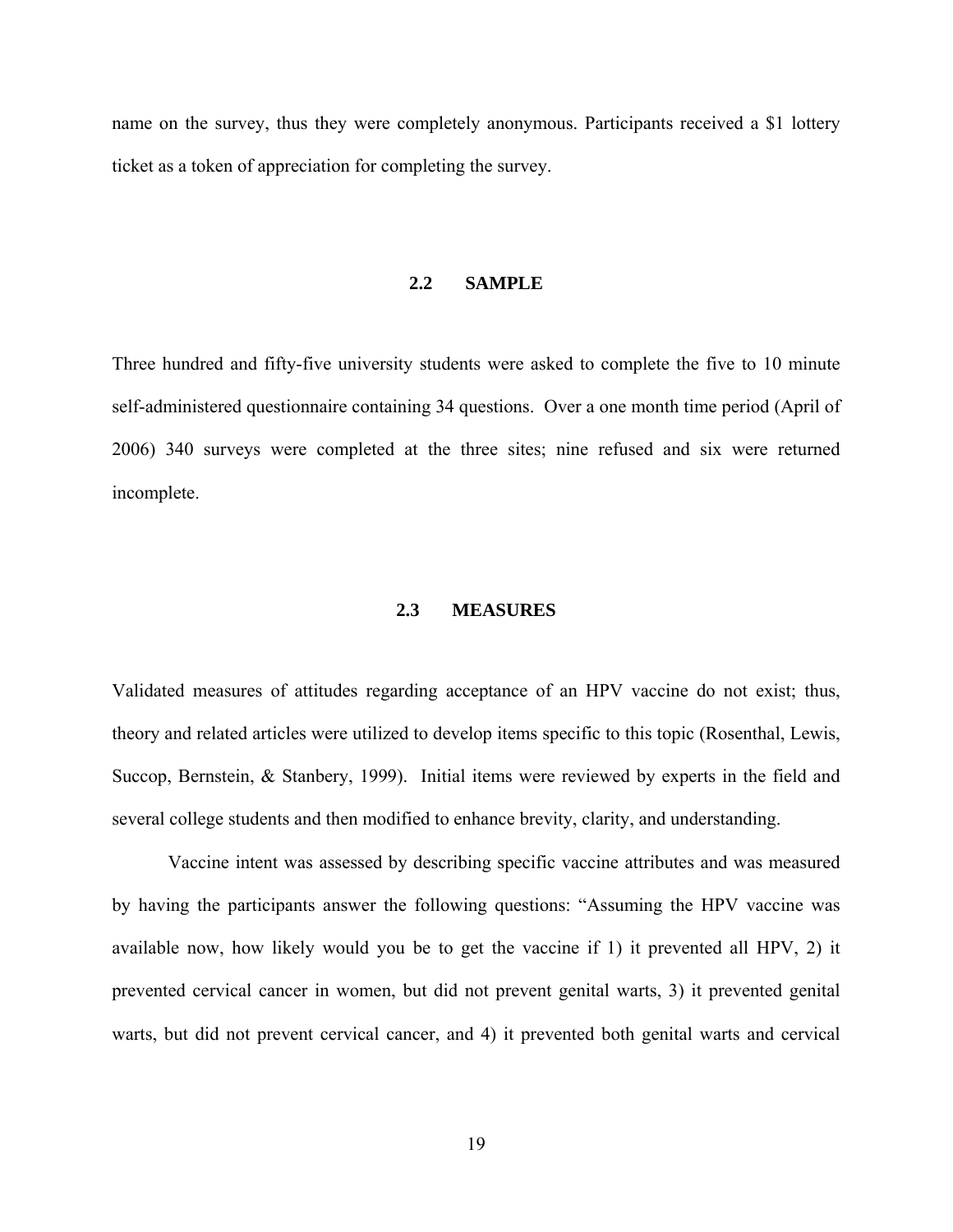cancer." The response options given were a 5-point Likert scale ranging from "Extremely likely" to "Extremely unlikely".

The survey also assessed demographics, sexual history, perceived and actual knowledge of HPV, and lastly attitudes and perceived health beliefs. Perceived knowledge was assessed after giving the participants a brief statement describing HPV. The statement read "HPV is a sexually transmitted virus that can cause genital warts or cancer". Participants were then asked, "How knowledgeable would you describe yourself when it comes to Human Papillomavirus or HPV?" Actual knowledge was measured by asking the participants to agree or disagree with three statements; "HVP can be asymptomatic" (True), "HPV can spontaneously resolve completely without treatment" (True), and "Greater than 50% of sexually active college students will have HPV once during college" (True). A sum score of 0 to 3 was then computed and those with a score of 2 or 3 were classified as knowledgeable.

Perceived susceptibility was assessed by asking what the participants thought their chances of getting HPV sometime in their lives were as well as their chances of getting a complication from HPV should they become infected. The response options for each were "0- 20%", "21-40%", "41-60%", "61-80%", and "81 to 100%". Perceived severity was assessed by asking participants to agree or disagree with the following statement; "HPV is not serious enough for a vaccine" and "How upset would you be if you were told that you: a) have genital HPV but you have no symptoms and b) have genital warts?" Participants chose from answers on a 5-point scale of "worst thing that could happen" to "not at all upset". Participants were also asked, "How severe do you think genital HPV infection is for yourself?" We also assessed whether perceived norms, specific recommendations, or costs would lead persons to be more or less likely to accept the vaccine, using a 7-point scale ranging from "much more likely to accept"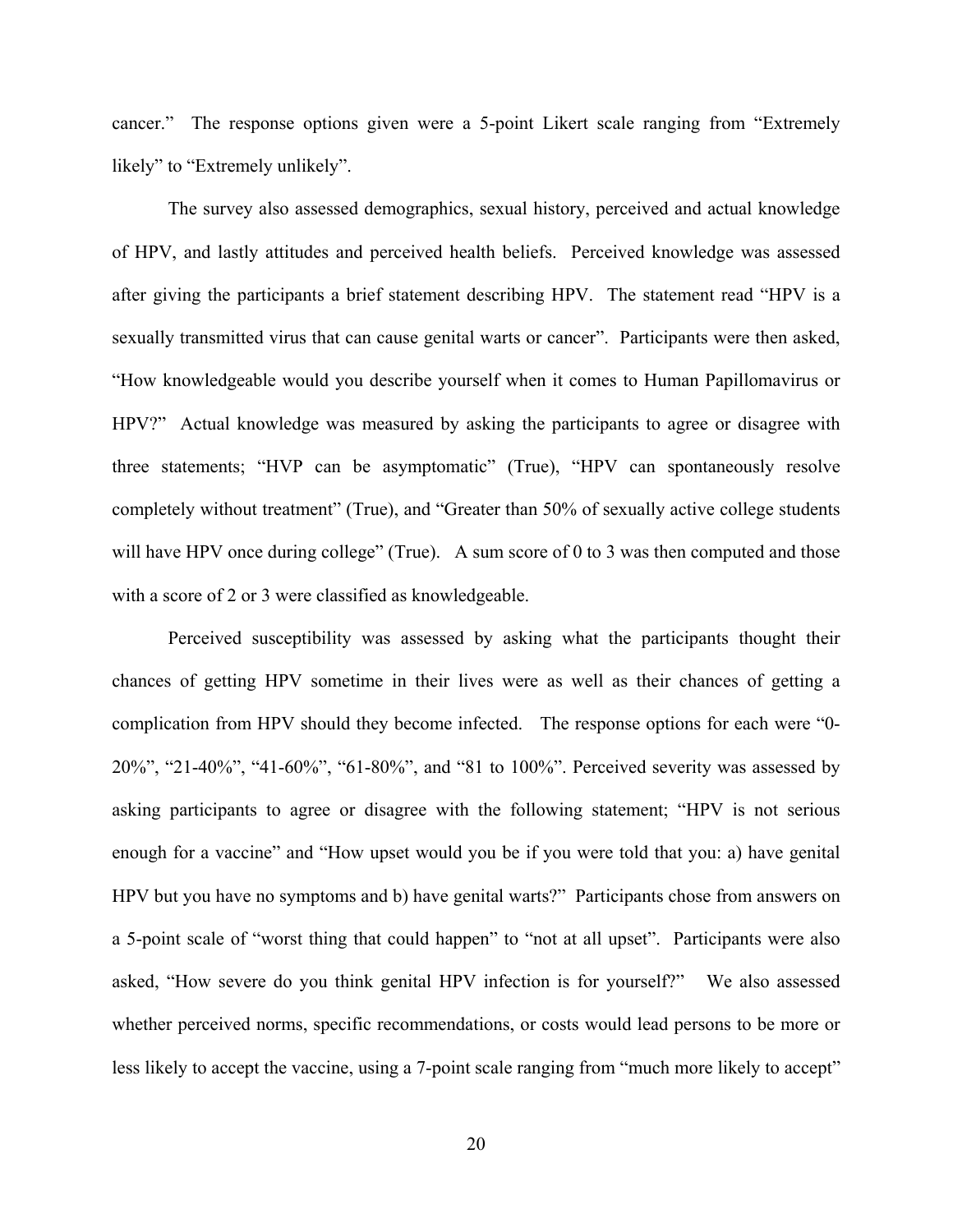<span id="page-30-0"></span>to "much less likely to accept". Specifically, persons were asked whether the following would make him or her more or less likely to get the vaccine, "friends and family would know that I got the HPV vaccine" and "the HPV vaccine was recommended to me by my a) doctor, b) spouse/partner, c) friends, and d) parents". Attitudes about cost were also assessed by asking whether "Having to pay \$50 for the HPV vaccine myself" and "Having the HPV vaccine be free" made the participants more or less likely to get the vaccine.

#### **2.4 DATA ANALYSIS**

Data analysis was conducted using the Statistical Package for the Social Sciences, 14.0 for Windows (SPSS Inc., Chicago, IL). The main outcome measure, intent to receive an HPV vaccine, was dichotomized into "Extremely or somewhat likely" and "Not likely, Somewhat unlikely, or Unsure". Comparisons were then made by gender via chi-squared tests with the statistical significance level set at  $p \leq 0.05$ . Analyses of intent to receive an HPV vaccine were also conducted by the specific vaccine attributes: preventing "all HPV" and "both genital warts and cervical cancer". Responses were similar in both men and women, thus during the final analyses we chose to look only at the responses to the question when worded as "both genital warts and cervical cancer". Multivariate logistic regression analyses were also performed to assess the relationship of demographics, sexual and STD history, knowledge, and attitudes to vaccine acceptance.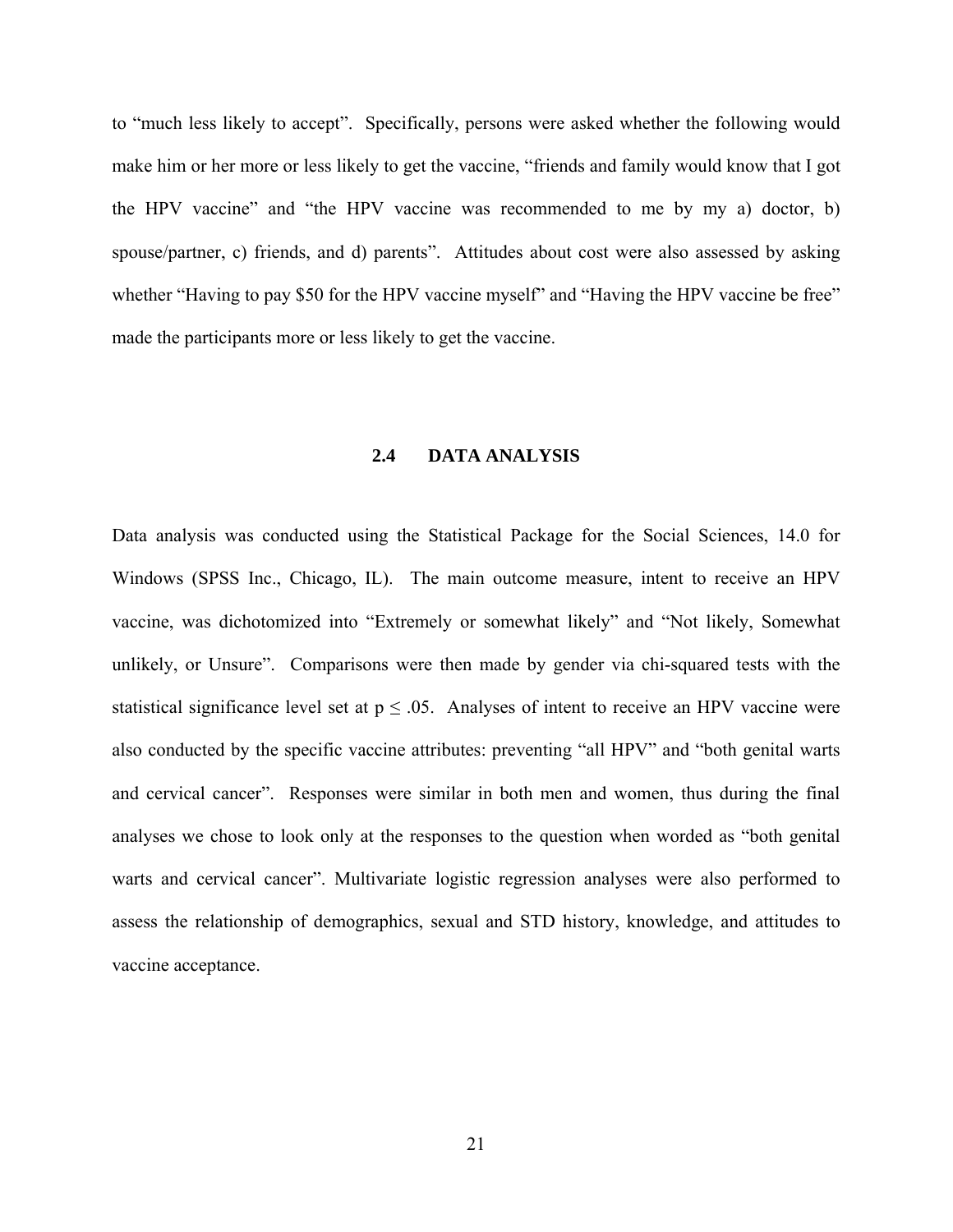#### **3.0 RESULTS**

#### **3.1 DESCRIPTIVE ANALYSIS**

<span id="page-31-0"></span>The study sample consisted of 340 university students, 138 males and 202 females, ages 18 to 32 (mean age =20.8). Participants were mostly white, 82.6%, and a majority of the surveys were completed at the Student Health Center (65%). More than half of the participants, 67.1%, were currently dating (one steady partner or no specific partner) and 32.9% were not dating, married, or living with someone. One-fourth of the participants, 24.8%, reported never having sexual intercourse and of the rest (75.2%), 18.2% had one partner, 37.8% had two to five partners and 22.6% had more than five partners. Few (9.4%) reported ever having a sexually transmitted disease, while 6.8% reported having HPV and 1.2% reported having genital warts. About threefourths, 66.5%, of the participants got zero or one of the three knowledge questions correct, and 82.4% perceived themselves as either somewhat knowledgeable of HPV or not at all knowledgeable. See Table 1 for a further breakdown by gender.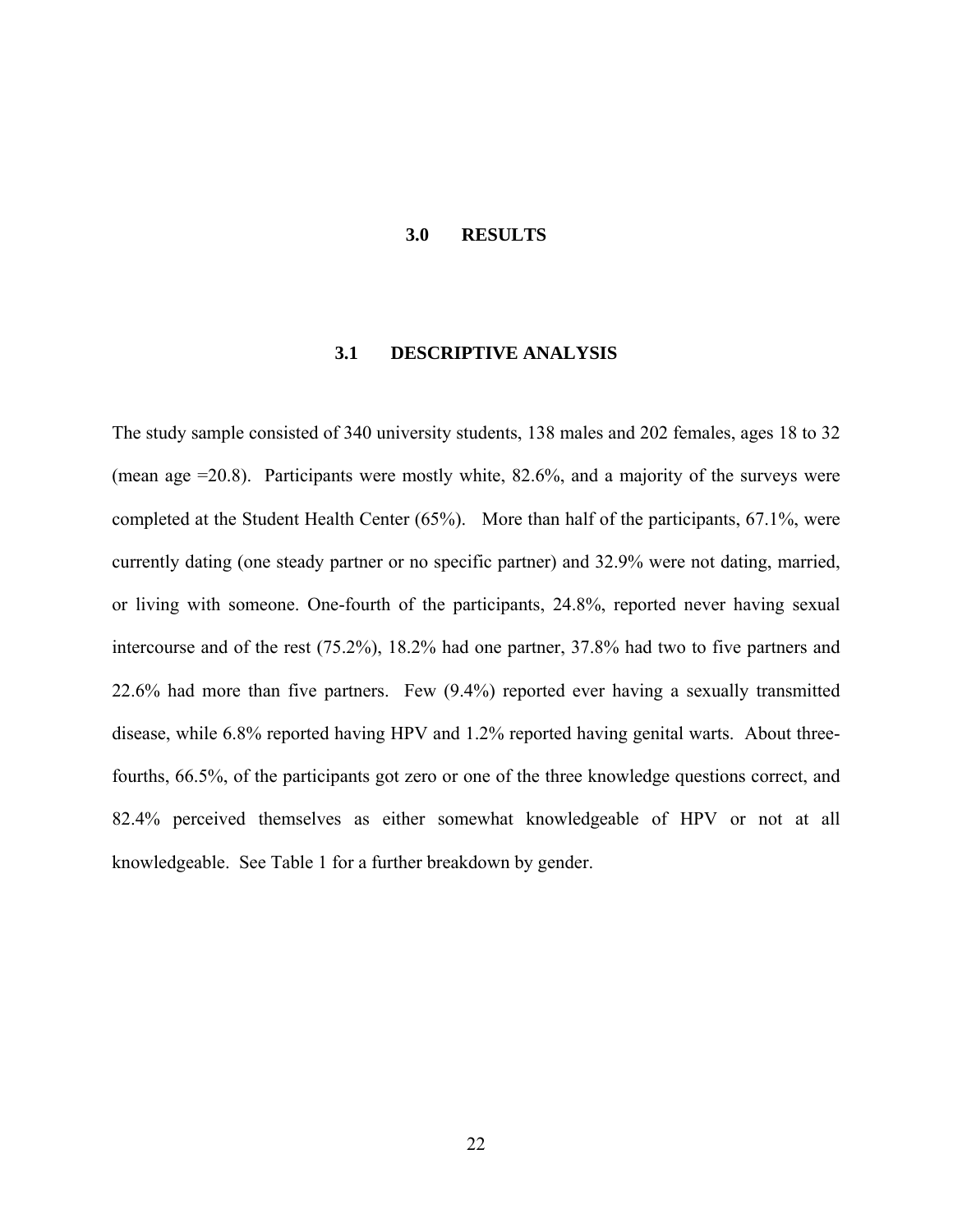| <b>Variable</b>                                                                   | <b>Male</b>             | Female      |
|-----------------------------------------------------------------------------------|-------------------------|-------------|
|                                                                                   | $n = 138$               | $n = 202$   |
|                                                                                   | $n$ (%)                 | $n$ (%)     |
| Age                                                                               |                         |             |
| 18 to 19                                                                          | 35(25.4)                | 61(30.5)    |
| 20                                                                                | 32(23.2)                | 59(29.5)    |
| 21                                                                                | 23(16.7)                | 42(21.0)    |
| 22 to 32                                                                          | 48 (34.8)               | 38(19.0)    |
| Race                                                                              |                         |             |
| Asian                                                                             | 6(4.3)                  | 8(4.0)      |
| Black/African<br>American                                                         | 9(6.5)                  | 26(12.9)    |
| White                                                                             | 118(85.5)               | 163(80.7)   |
| Unknown                                                                           | 5(3.6)                  | 5(2.5)      |
| <b>Recruitment Setting</b>                                                        |                         |             |
| <b>Student Health Center</b>                                                      | 107(77.5)               | 114(56.4)   |
| <b>Psychology Class</b>                                                           | 31(22.5)                | 88 (43.5)   |
| <b>Relationship Status</b>                                                        |                         |             |
| Not dating                                                                        | 38 (27.5)               | 43(21.3)    |
| Dating no specific partner, single, never married                                 | 38(27.5)                | 38(18.8)    |
| Dating 1 steady partner (not living together)                                     | 50 (36.2)               | 102(50.5)   |
| Married, dating 1 steady partner (living together)                                | 12(8.7)                 | 19(9.4)     |
| <b>No. Partners</b>                                                               |                         |             |
| $\boldsymbol{0}$                                                                  | 31(23.0)                | 41 $(20.4)$ |
| 1                                                                                 | 22(16.3)                | 39(19.4)    |
| $2$ to 5                                                                          | 46(34.1)                | 81 (40.3)   |
| More than 5                                                                       | 36(26.7)                | 40(19.9)    |
| Knowledge                                                                         |                         |             |
| 2 or 3 questions correct                                                          | 30(21.7)                | 84 (41.6)   |
| 0 or 1 questions correct                                                          | 108(78.3)               | 118 (58.4)  |
| <b>Perceived Knowledge</b>                                                        |                         |             |
| <b>Extremely or Very</b>                                                          | 18(13)                  | 39 (19.6)   |
| Somewhat                                                                          | 41 $(29.7)$ 89 $(44.7)$ |             |
| Not at all                                                                        | 79 (57.2) 71 (35.7)     |             |
| Ever had an STD (yes, $9.4\%$ )                                                   | $9(6.5)$ 23 (11.4)      |             |
| Ever had HPV (yes, $6.8\%$ )                                                      | $9(39.1)$ 14 (60.9)     |             |
| Ever had GW (yes, $1.2\%$ )                                                       | 2(50.0)                 | 2(50.0)     |
| <i>Note.</i> $STD =$ Sexually Transmitted Diseases; $HPV =$ Human papillomavirus; |                         |             |
| $GW =$ Genital warts                                                              |                         |             |

<span id="page-32-0"></span>**Table 1** Characteristics of Study Population by Gender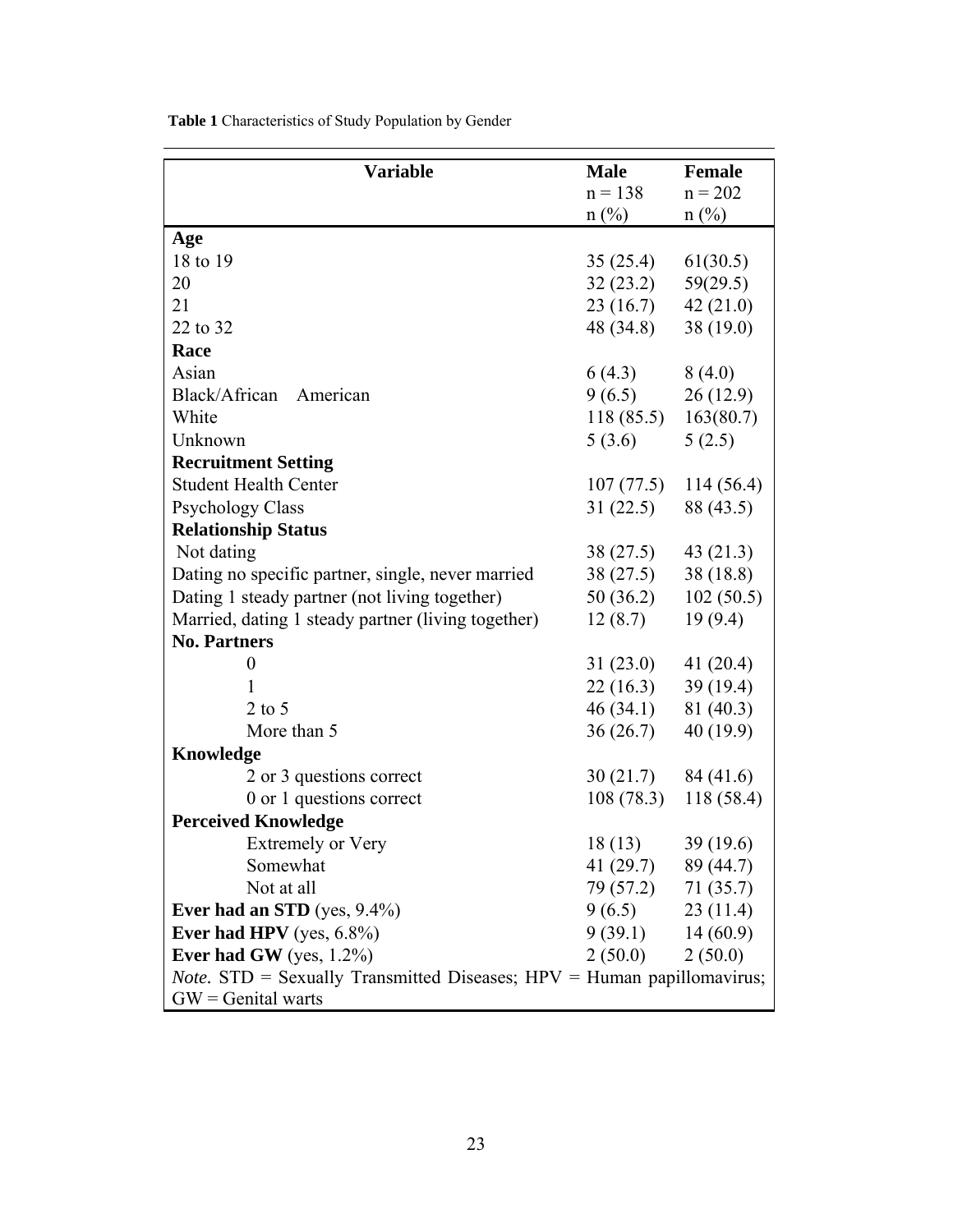#### <span id="page-33-0"></span>**3.2 FACTORS ASSOCIATED WITH VACCINE ACCEPTANCE**

Several factors were significantly associated with intention to receive the vaccine in the overall sample (see Table 2). These factors include ever having an STD, having someone close to him/her have HPV, having been sexually experienced, and having more partners. Of those who have ever had an STD, 96.9% would accept the vaccine compared to 82.8% of those who never had an STD ( $p < .05$ ). Of those who had someone close to him/her have HPV, 94% would accept the vaccine compared to 85.3% of those who either did not know anyone close to them who had HPV and 76.7% of those who responded they did not know if someone close had HPV  $(p < .01)$ . Seventy-one percent of those who had no sexual partners would accept the vaccine, 82.0% of those with one lifetime partner, 87.4% of those with 2 to 5 lifetime partners, and 93.4% of those with more than 5 partners would accept the vaccine ( $p = .001$ ).

The more HPV knowledge a person perceived him or herself as having, the more knowledge questions one answered correctly, both of which were significantly associated with accepting the vaccine. Ninety-five percent of those who perceived themselves as "extremely" or "very" knowledgeable about HPV would accept the vaccine, 89.9% of those who perceived themselves as "somewhat", and 77.3% of those "not at all" knowledgeable of HPV would accept the vaccine  $(p \le 0.01)$ . Seventy-nine percent of those getting zero of the knowledge questions correct accepted the vaccine, 78.2% of those who got one correct, 94.4% of those answering 2 correctly, and 100% of those answering all three questions correctly would accept the vaccine (p  $= .001$ ).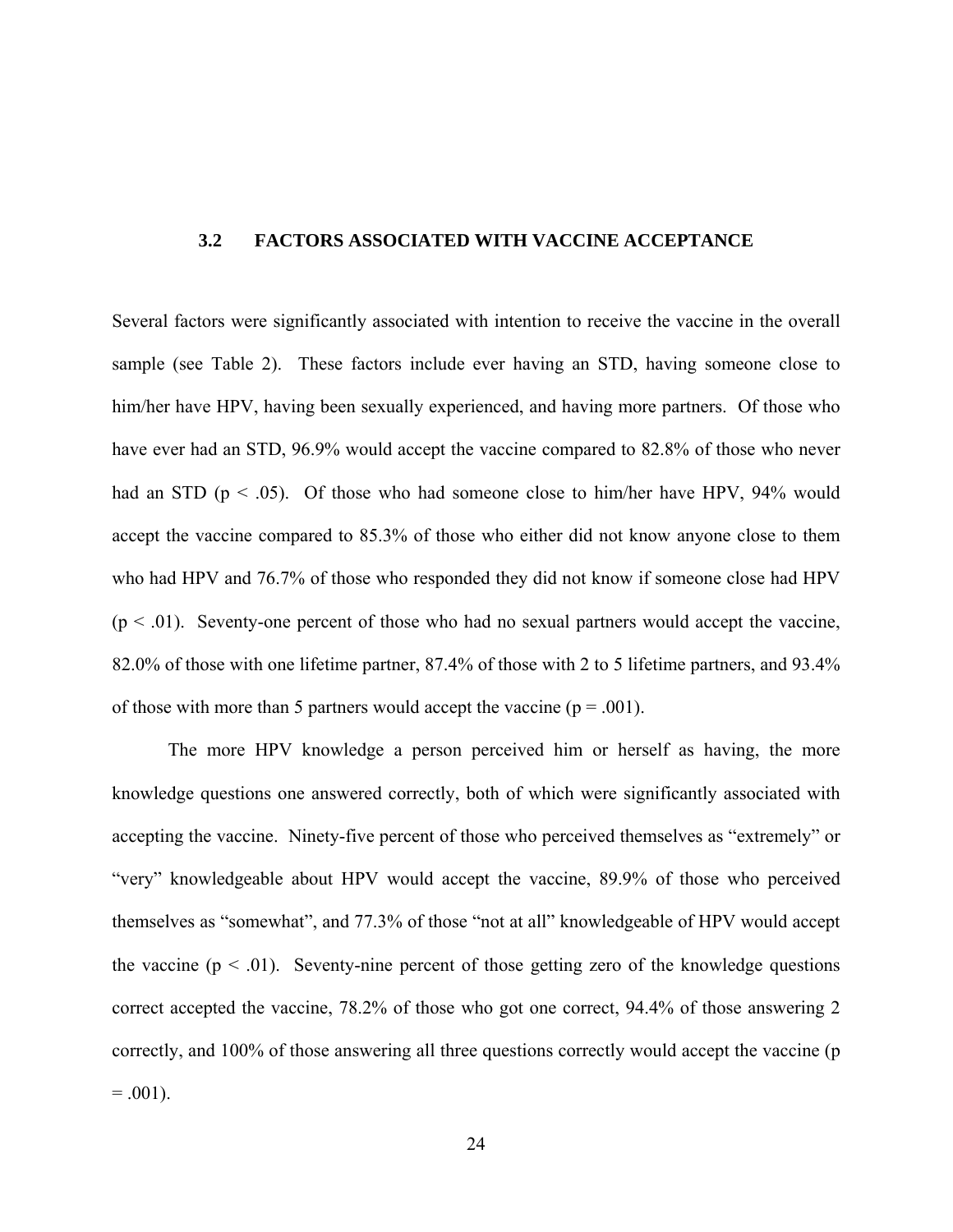Greater perceived risk was also associated with an increased likelihood of intention to receive the vaccine. Seventy-five percent of those answering "0 to 20%" for perceived risk of acquiring HPV at some point in their life would accept the vaccine, while 88.8% of those answering "21 to 60%" and 98.2% of those answering "61 to 100%" would accept the vaccine (p < .001). Seventy-eight percent of those not dating, married, or living with someone would accept the vaccine, and 87.3% of those dating one steady partner, or no specific partner would accept the vaccine  $(p < .05)$ . Vaccine acceptance was not found to be significantly associated with age, race, recruitment setting, ever having HPV or genital warts, or perceived severity of HPV.

Other factors found to make the participant "much more likely to accept the vaccine" were having a free vaccine (65.0%) and a doctor's recommendation (42.4%). Having to pay \$50 for the vaccine made 63.3% of participants "much less likely to accept the vaccine". People whose spouse (29.7%), parent (24.1%), or friend (18.5%) recommended the vaccine were "much" more likely to accept the vaccine".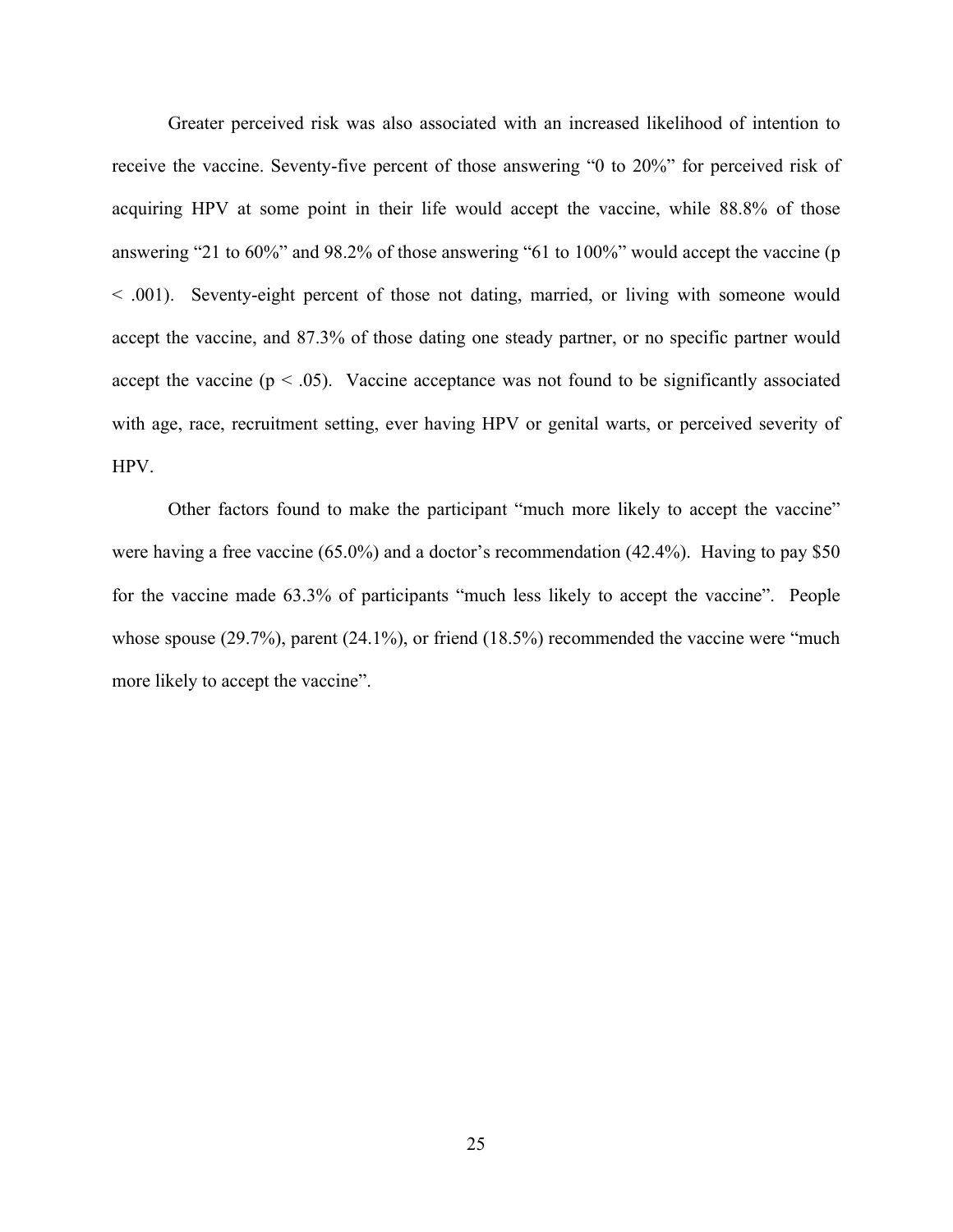<span id="page-35-0"></span>

|                                                              | <b>Extremely or Somewhat Likely</b> |       |       |
|--------------------------------------------------------------|-------------------------------------|-------|-------|
|                                                              | n(%)                                |       | P     |
| Gender                                                       |                                     | value | 0.006 |
| Male $(n = 138)$                                             | 107 (77.5)                          |       |       |
| Female ( n = 202)                                            | 179 (88.6)                          |       |       |
| Age                                                          |                                     |       | 0.814 |
| 18 to 19 (n = 96)                                            | 83 (86.5)                           |       |       |
| $20(n=91)$                                                   | 75 (82.4)                           |       |       |
| $21 (n = 65)$                                                | 56 (86.2)                           |       |       |
| 22 to 32 ( $n = 86$ )                                        | 71 (82.6)                           |       |       |
| Race                                                         |                                     |       | 0.176 |
| Asian ( $n = 14$ )                                           | 12 (85.7)                           |       |       |
| AA ( $n = 35$ )                                              | 25 (71.4)                           |       |       |
| White $(n = 281)$                                            | 241 (85.8)                          |       |       |
| Unknown $(n = 10)$                                           | 8(80.0)                             |       |       |
| <b>Recruitment Setting</b>                                   |                                     |       | 0.058 |
| <b>Student Health Center</b>                                 | 192 (86.9)                          |       |       |
| Psychology Class                                             | 94 (79.0)                           |       |       |
| <b>Knowledge T/F</b>                                         |                                     |       | 0.001 |
| 0 correct ( $n = 93$ )                                       | 73 (78.5)                           |       |       |
| 1 correct ( $n = 133$ )                                      | 104 (78.2)                          |       |       |
| 2 correct $(n = 89)$                                         | 84 (94.4)                           |       |       |
| 3 correct $(n = 25)$                                         | 25 (100)                            |       |       |
| <b>Perceived knowledge</b>                                   |                                     |       | 0.005 |
| Extremely / Very (n = 57)                                    | 54 (94.7)                           |       |       |
| Somewhat $(n = 130)$                                         | 113 (86.9)                          |       |       |
| Not at all $(n = 150)$<br><b>Current Relationship Status</b> | 116 (77.3)                          |       | 0.023 |
| Not dating, married, or living with someone ( $n = 112$ )    | 87 (77.7)                           |       |       |
| Dating 1 partner or no specific partner ( $n = 228$ )        | 199 (87.3)                          |       |       |
| # of Sex partners                                            |                                     |       | 0.001 |
| $0 (N = 72)$                                                 | 51 (70.8)                           |       |       |
| 1 (n = 61)                                                   | 50 (82.0)                           |       |       |
| 2 to 5 (n = $127$ )                                          | 111 (87.4)                          |       |       |
| More than 5 (n = $76$ )                                      | 71 (93.4)                           |       |       |
| <b>Ever STD</b>                                              |                                     |       | 0.038 |
| Yes ( $n = 32$ )                                             | 31 (96.9)                           |       |       |
| No $(n = 308)$                                               | 255 (82.8)                          |       |       |
| <b>Ever HPV</b>                                              |                                     |       | 0.116 |
| Yes ( $n = 23$ )                                             | 22 (95.7)                           |       |       |
| No $(n = 316)$                                               | 263 (83.2)                          |       |       |
| <b>Ever GW</b>                                               |                                     |       | 0.380 |
| Yes $(n=4)$                                                  | 4(100.0)                            |       |       |
| No $(n = 334)$                                               | 280 (83.8)                          |       |       |
| Anyone close HPV                                             |                                     |       | 0.007 |
| Yes ( $n = 67$ )                                             | 63 (94.0)                           |       |       |
| No ( $n = 156$ )                                             | 133 (85.3)                          |       |       |
| Don't Know (n=116)                                           | 89 (76.7)                           |       |       |

|  | Table 2 Accept Vaccine that Prevents Against both Cervical Cancer and Genital Warts |  |  |
|--|-------------------------------------------------------------------------------------|--|--|
|  |                                                                                     |  |  |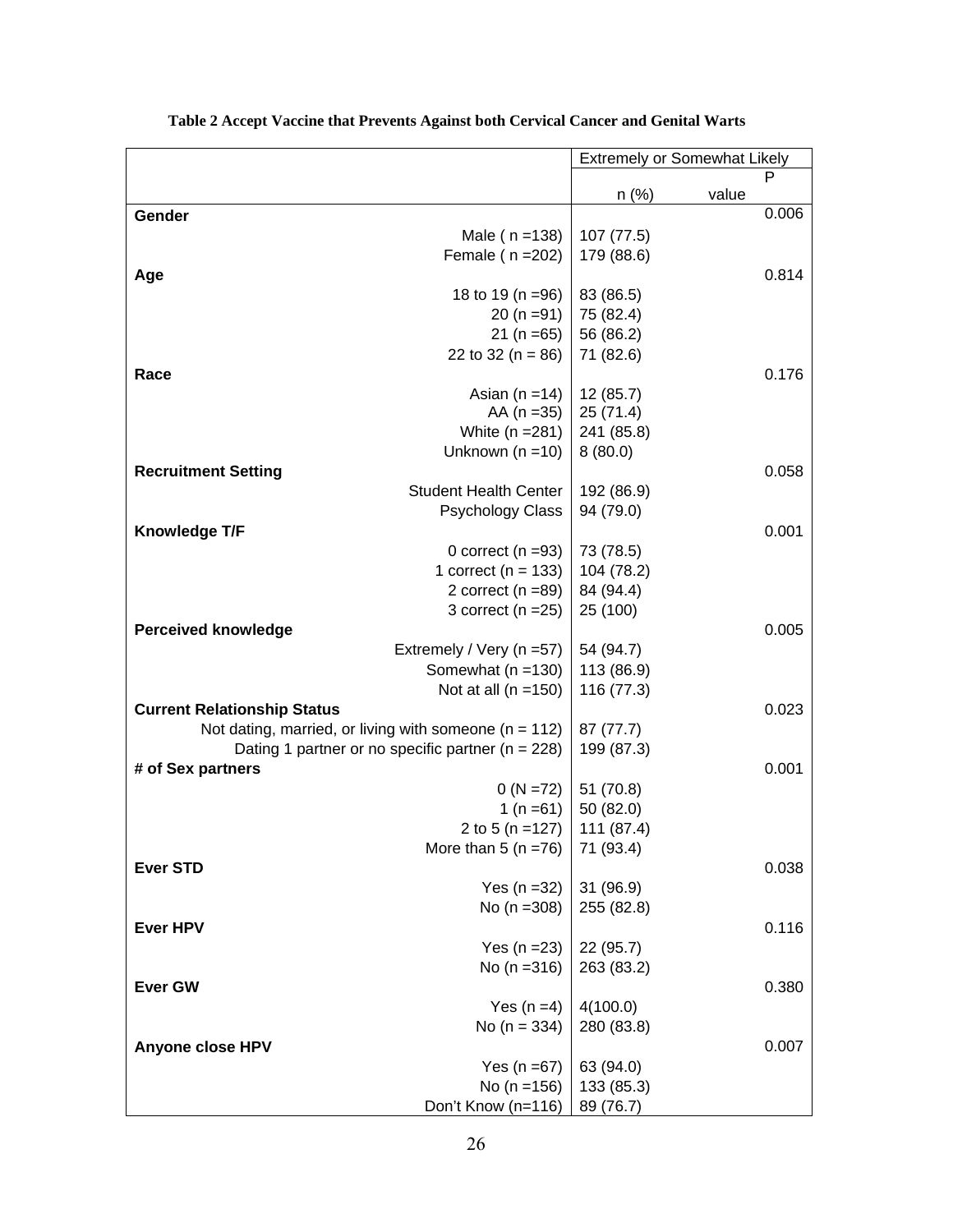#### <span id="page-36-0"></span>**Table 2 (continued)**

| <b>Perceived Risk</b>            |                                                                                        |            | 0.000 |
|----------------------------------|----------------------------------------------------------------------------------------|------------|-------|
|                                  | 0 to 20% (n = $158$ )                                                                  | 119 (75.3) |       |
|                                  | 21 to 60% (n = 125)                                                                    | 111 (88.8) |       |
|                                  | 61 to 100% (n = $56$ )                                                                 | 55 (98.2)  |       |
| <b>Perceived severity of HPV</b> |                                                                                        |            | 0.730 |
|                                  | Worst thing that could happen                                                          | 14 (77.8)  |       |
|                                  | Extremely upset                                                                        | 120 (84.5) |       |
|                                  | Very upset                                                                             | 95 (82.6)  |       |
|                                  | Somewhat upset                                                                         | 56 (87.5)  |       |
|                                  | Not at all upset $\vert 0 \rangle$                                                     |            |       |
|                                  | <i>Note.</i> STD = Sexually Transmitted Diseases; $HPV = Human$ papillomavirus; $GW =$ |            |       |
| Genital warts                    |                                                                                        |            |       |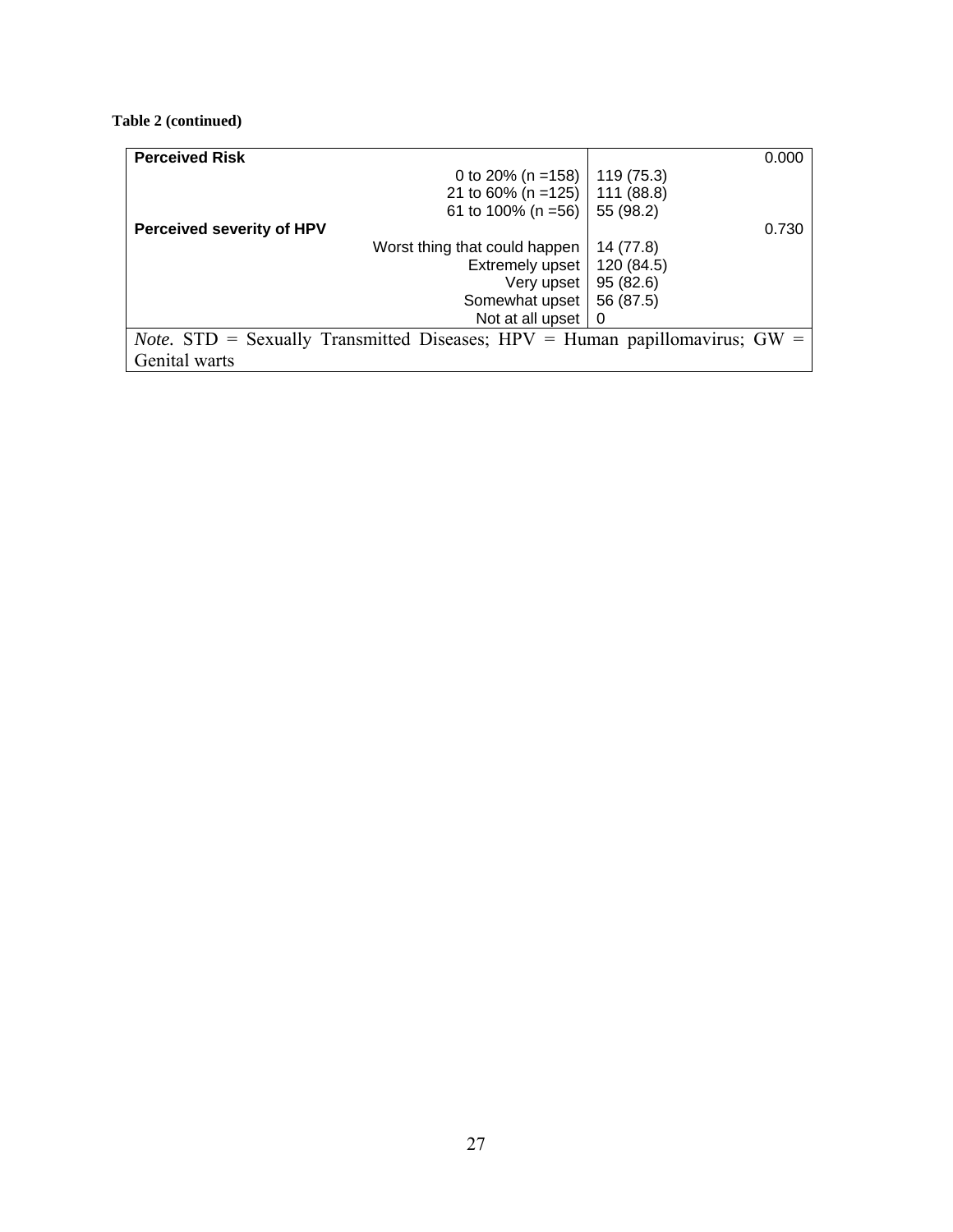#### **3.3 GENDER COMPARISONS**

<span id="page-37-0"></span>When examined by gender differences emerged (see Figure 1). Males were more likely to accept the vaccine if it prevented both genital warts and cervical cancer, rather than one for cervical cancer alone (77.5% vs. 34.1%;  $p < .001$ ). Females were significantly more likely than men to accept an HPV vaccine that prevented both genital warts and cervical cancer (88.6% vs. 77.5%;  $p < .01$ ).

Men who were married, living with someone, or not dating were significantly less likely to accept the vaccine than those dating one partner or no specific partner  $(64.0\%$  vs.  $85.2\%$ ; p < .01). Men who have had no sexual partners were significantly less likely to accept the vaccine compared to those with five or more partners  $(51.6\% \text{ vs. } 88.9\%, \text{ p} < .001)$ . Lastly, men who have ever had an STD were significantly more likely to accept the vaccine than those who never had an STD (100% vs. 80.4%;  $p < .05$ ).

Concerning women, answering two or three of the three knowledge questions correctly was significantly associated with accepting the vaccine compared to getting none or one correct  $(97.6\% \text{ vs. } 82.2\%; \text{ p} < .001)$ . Both men and women with higher perceived risk of getting HPV were more likely to receive the vaccine; those who answered they were "61 to 100%" likely to get HPV some point in their life were significantly more likely to get an HPV vaccine than those who felt they were only "0 to 20%" likely to get HPV (men,  $93.3\%$  vs.  $68.7\%$ ,  $p < .05$ ; women, 100% vs. 80.2%,  $p< 0.01$ ). Intention to receive the vaccine was not significantly associated with age or race after stratifying by gender.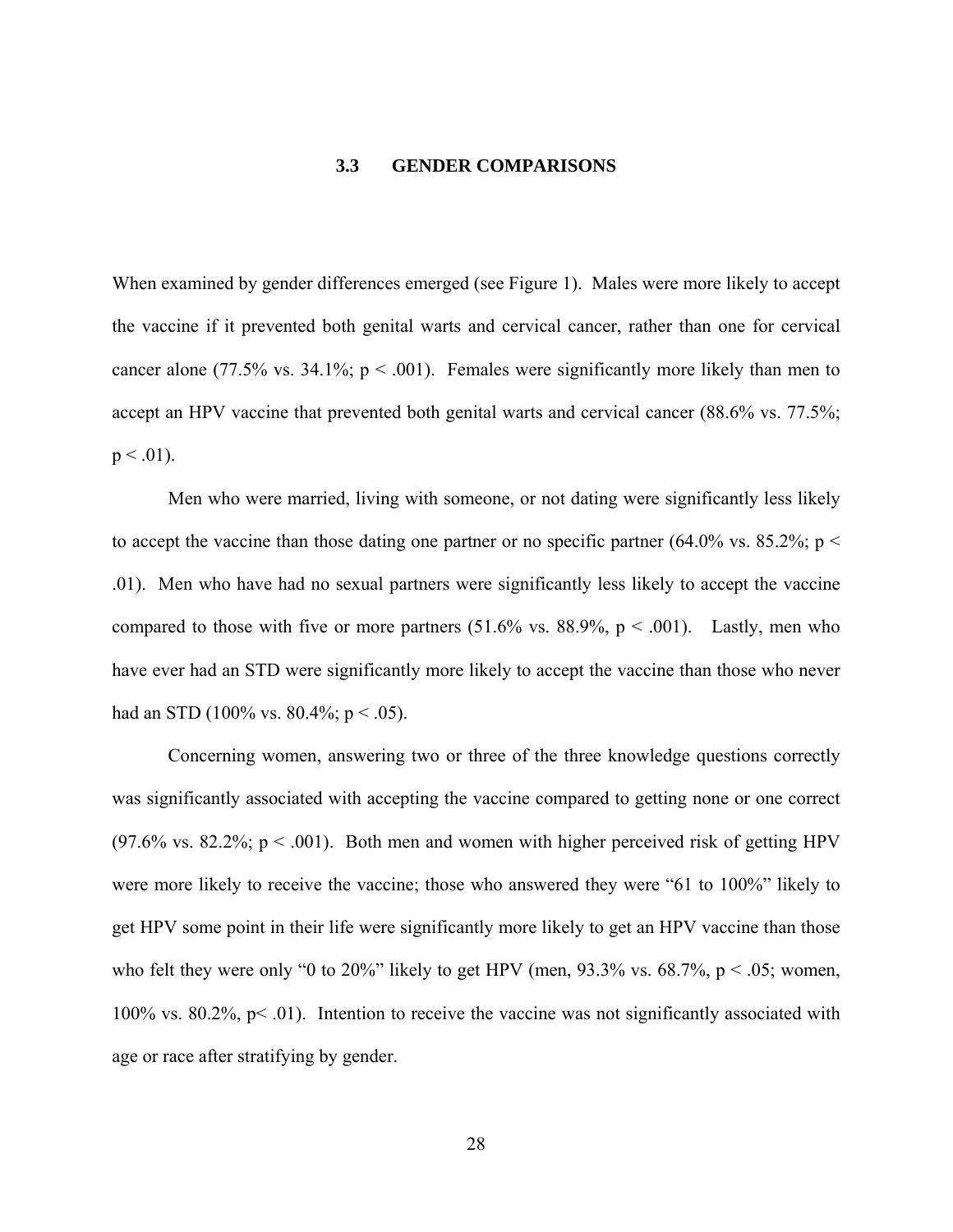<span id="page-38-0"></span>

**Figure 1 Proportion of university men and women who reported they would be "somewhat likely" or "extremely likely" to accept an HPV vaccine if it prevented various conditions.** 

In the multivariate regression, both men and women were significantly more likely to accept an HPV vaccine if they had more than five sexual partners and higher HPV knowledge (see Table 3). Participants having more than five partners were about four times more likely than those having no partners to accept the vaccine ( $OR = 4.43$ ;  $95\%$  CI = 1.36, 14.39). Participants answering two or three of the three knowledge questions correctly were about three times more likely to get the vaccine as compared to those answering no or only one knowledge question correctly  $(OR = 3.59; 95\% \text{ CI} = 1.3, 9.93)$ . After stratifying by gender, women who answered two or three knowledge questions correctly were significantly more likely to accept the vaccine  $(OR = 8.17; 95\% CI = 1.57, 42.61)$  and women who were ages 18 to 19 were significantly more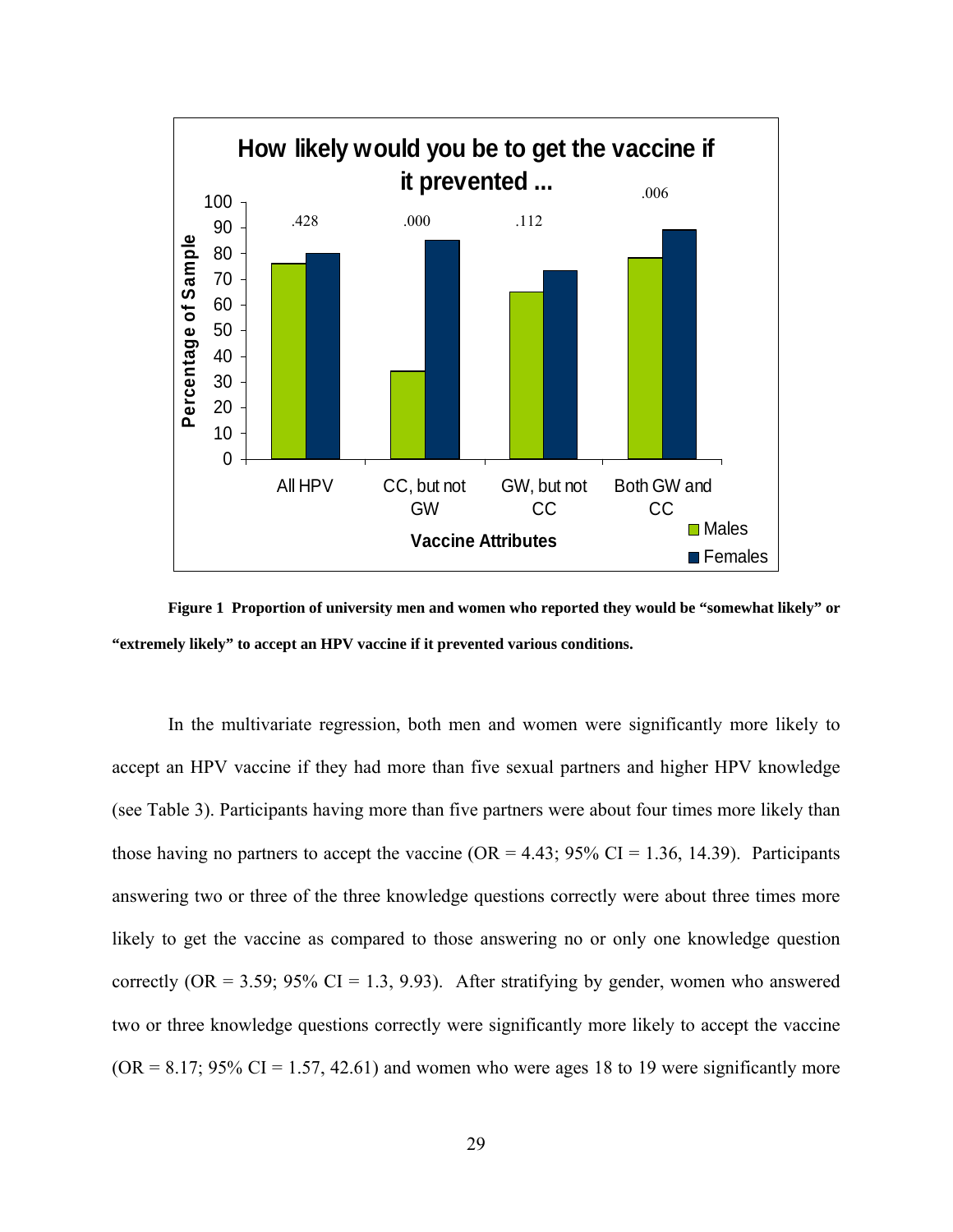<span id="page-39-0"></span>likely than those 22 to 32 years old (OR = 5.36; 95% CI = 1.02, 28.04). Though not significant, those who were ages 20 and 21 were more likely than those 22 to 32 years old (OR =  $5.08$ ; CI = .95, 27.12; OR = 1.78; CI = .39, 8.18, respectively). Non-white women were almost half as likely as whites (OR = 0.2; 95% CI = 0.06, 0.63) to accept the vaccine. Men who had one or two partners were about five times more likely  $(OR = 5.13; 95\% CI = 1.27, 20.67)$ , those with three to five partners were about 14 times more likely (OR =  $14.14$ ; 95% CI = 3.48, 57.37), and those with more than five partners ( $OR = 9.34$ ;  $95\%$   $CI = 2.22$ , 44.53) were nine times more likely than those with no partners to accept the vaccine.

|                                                                                    | Overall              | Male                | Female             |  |
|------------------------------------------------------------------------------------|----------------------|---------------------|--------------------|--|
| Gender (female)                                                                    | 1.94(0.99, 3.77)     |                     |                    |  |
| Age                                                                                |                      |                     |                    |  |
| 18 to 19                                                                           | 2.36(.89, 6.28)      | $1.56$ (.39, 6.24)  | 5.36 (1.02, 28.04) |  |
| 20                                                                                 | 1.31(.53, 3.24)      | .4(0.11, 1.41)      | 5.08 (.95, 27.12)  |  |
| 21                                                                                 | $1.63$ $(.59, 4.52)$ | 4.9(0.73, 32.86)    | 1.78(.39, 8.18)    |  |
| 22 to 32                                                                           |                      |                     |                    |  |
| Race (non-                                                                         |                      |                     |                    |  |
| white/unknown)                                                                     | $.62$ $(.28, 1.37)$  | 2.45 (.55, 10.98)   | .2(0.06, 0.63)     |  |
| # partners                                                                         |                      |                     |                    |  |
|                                                                                    |                      |                     |                    |  |
| $1$ to $2$                                                                         | $1.65$ (.66, 4.08)   | 5.13 (1.27, 20.67)  | .57(.12, 2.83)     |  |
| $3$ to $5$                                                                         | 2.30(.99, 5.35)      | 14.14 (3.48, 57.37) | .51(.13, 2.02)     |  |
| More than 5                                                                        | 4.43 (1.36, 14.39)   | 9.34(2.22, 44.53)   | 3.16(.27, 36.92)   |  |
| Knowledge (2 or 3)                                                                 |                      |                     |                    |  |
| correct)                                                                           | 3.59(1.30, 9.93)     | 1.87(0.42, 8.27)    | 8.17 (1.57, 42.61) |  |
| <b>Risk of HPV</b>                                                                 |                      |                     |                    |  |
| 0 to $20\%$                                                                        |                      |                     |                    |  |
| 21 to $60\%$                                                                       | $2.02$ (.96, 4.25)   | $1.84$ (.62, 5.47)  | 5.47 (1.39, 21.49) |  |
| 61 to 100%                                                                         | 7.51(.94, 60.1)      | 7.88 (.67, 92.52)   |                    |  |
| * Not put in model because 100% of women who answered 61 to 100% chose to take the |                      |                     |                    |  |
| vaccine                                                                            |                      |                     |                    |  |

**Table 3 Binary Logistic Regression of HPV Vaccination Acceptability**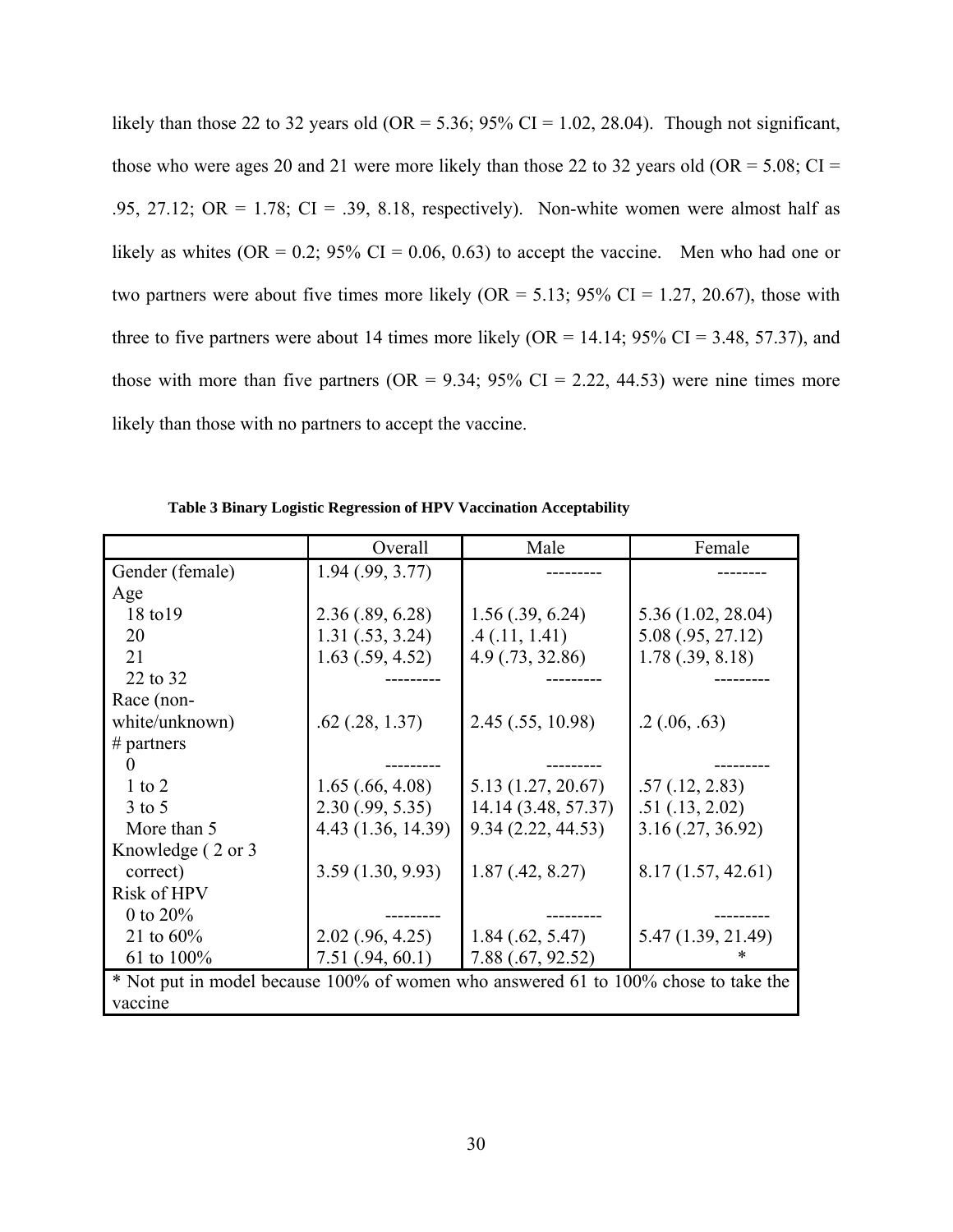#### **4.0 DISCUSSION**

<span id="page-40-0"></span>This study suggests that in order to enhance the success and uptake of an HPV vaccine, promotional strategies and educational campaigns need to be specific with regard to gender, and should be tailored according to characteristics such as sexual experience, relationship status, and knowledge.

This study's results suggest that intention to receive an HPV vaccine is high among this cohort of university men and women, though slightly higher in women, supporting the first hypothesis. Findings also suggest that potential vaccine attributes, particularly prevention against both genital warts and cervical cancer, notably influence intention to receive the vaccine among both young men and women, though not in relation to age as was stated in the second hypothesis. Men in particular are significantly more likely to intend to get the HPV vaccine when it is described as preventing both cervical cancer and genital warts versus one that prevents against cervical cancer alone, as was stated it the third hypothesis. This implies that the wording used in the promotion of the vaccine may play a significant role in how the vaccine is perceived, especially due to the previously mentioned finding that physicians are more likely to recommend the vaccine if it prevents cervical cancer and genital warts versus one that prevents cervical cancer alone (Riedesel et al., 2005). This information can aid in the decision-making process of the current policy debate on whether to emphasize the benefits of the vaccine in terms of both cancer and STD prevention, versus placing emphasis on the prevention of cancer only.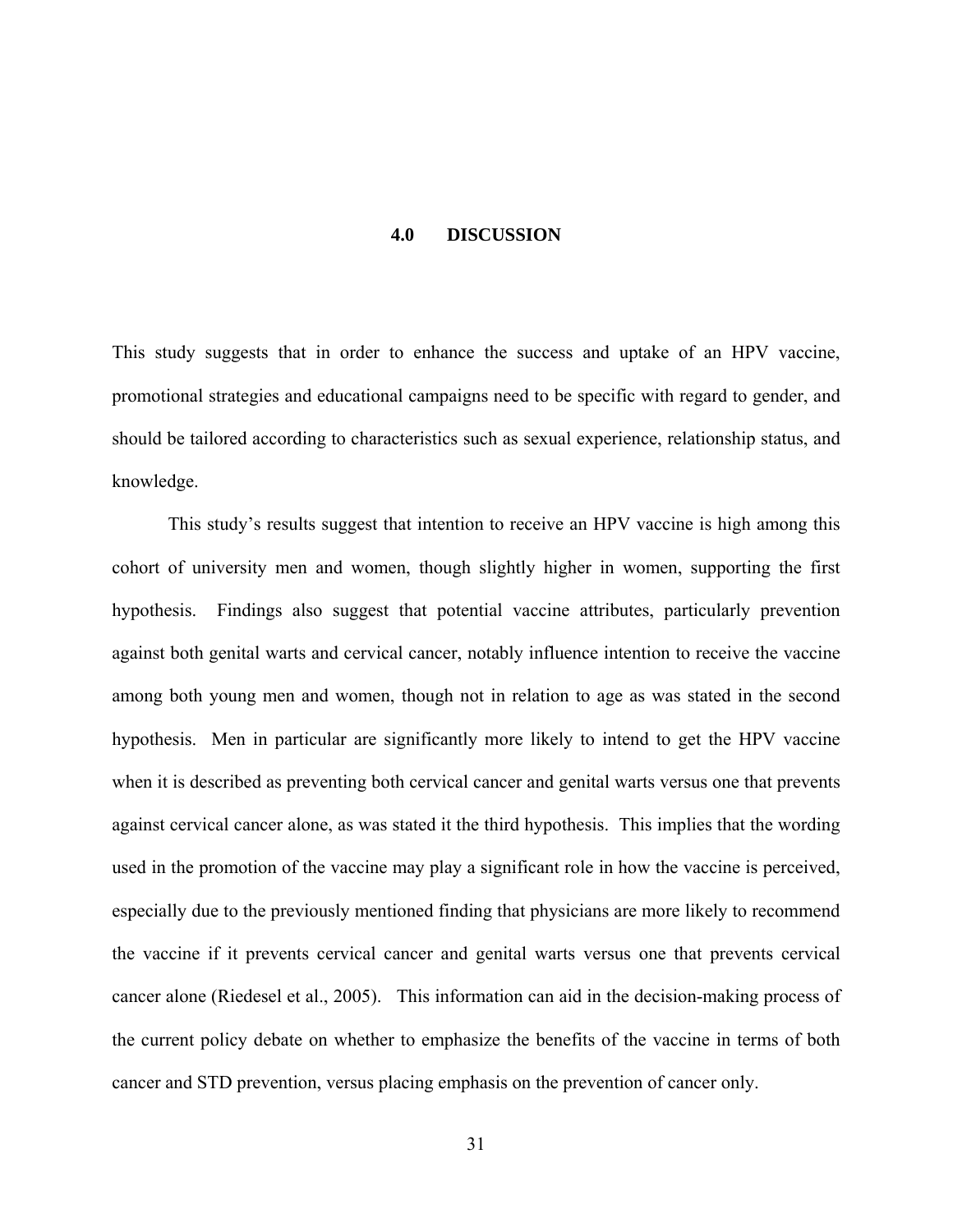These findings also reveal that gender differences in intention to receive the vaccine do exist, and that overall, students who are dating, sexually experienced, have had more sexual partners, or have ever had an STD have higher intention to receive the vaccine. Higher knowledge in terms of HPV, and consequently an increase in perceived risk of acquiring an HPV infection, also leads to increased intention to receive the vaccine. Though age is not significantly related to intention to receive the vaccine in regards to specific vaccine attributes, the regression analysis reveals that younger women are more likely to be interested in getting the vaccine compared to older women. Each of these results may help determine how the vaccine should be promoted to maximize vaccine uptake.

The findings that sexually inexperienced individuals are less likely to accept an HPV vaccine has implications that need to be addressed since these are the very people who should be targeted to receive the vaccine given that they are least likely to already be infected with the disease. Recommendations by the FDA and ACIP have been made to encourage vaccination before the initiation of sexual activity because vaccinating individuals before they become sexually active is most effective in preventing the acquisition of HPV (Kaiser Family Foundation, 2006). This means it is imperative to educate adolescent and young adults about HPV even if they are not sexually active since they may be less likely to agree to receive the vaccine. The results show that education can increase the likelihood of accepting the vaccine as those who were more educated on HPV were more likely to accept the vaccine.

Previous research has shown that physician recommendation is one of the strongest factors that contribute to vaccine acceptability (Rosenthal, Kottenhahn, Biro, & Succop, 1995; Zimet, Mays, Winston, et al., 2000). It is also important to note here that individuals in this study were much more willing to receive the vaccine should their doctor recommend it, which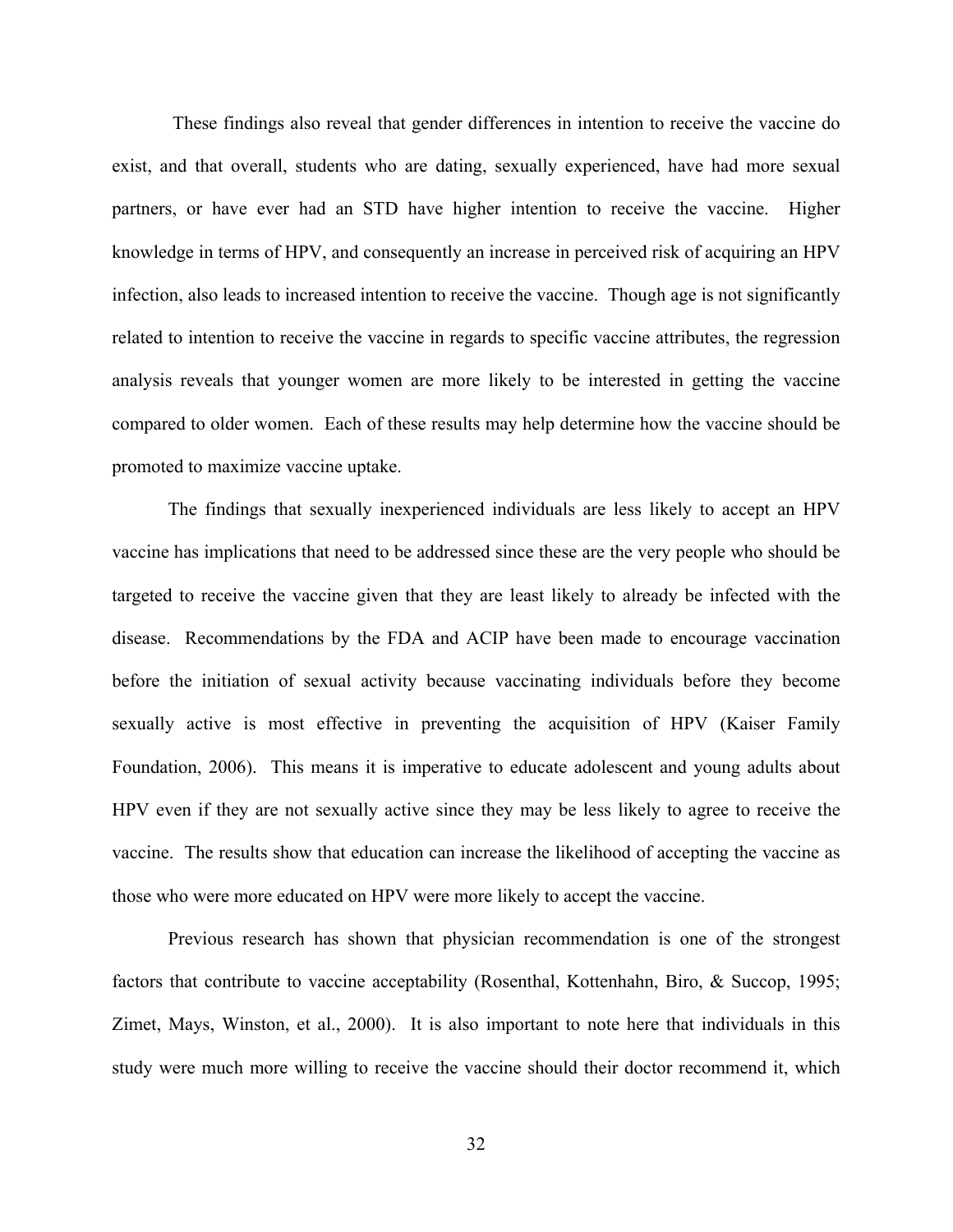points out the pivotal role health care providers play in educating individuals about HPV and encouraging them to receive the vaccine. Vaccine recommendations among physicians has been found to be high, depending on factors such as patient's age, gender, sexual history, and vaccine efficacy (Raley, Followwill, Zimet, & Ault, 2004; Riedesel, et al., 2005). Therefore, healthcare providers must be informed about their pivotal role in the decision making process for many individuals as well as vaccine safety, efficacy and consequences of an HPV infection.

The data presented here suggest that insurance coverage for the vaccine would significantly increase actual vaccine acceptance. These finding are similar to that of Hoover, Carfioli, and Moench (2000), who found that only 15% of respondents would be extremely likely to pay for an HPV vaccine if the costs were not covered by insurance, and 31.7% would be either somewhat or extremely unlikely to pay for an HPV vaccine.

A vaccine protecting against the most common types of HPV will not only improve the health of millions of women, but also reduce the health care costs associated with this disease. One study found that if a vaccine that was 75% effective in preventing high-risk HPV infections were administered to two million 12-year-old girls, it would prevent 224,255 infections, 3,317 cases of cancer, and 1,340 cervical cancer-related deaths (Sanders & Taira, 2003). Another study predicted that a vaccine preventing HPV types 16 and 18 would decrease cervical cancer cases associated with these two types by 95% (Taira, Neukermans, & Sanders, 2004). Baer, Allen, and Braun (2000) predicted that vaccinating women only would be 68% as effective as vaccinating both genders. It is expected that the vaccine would not only be effective economically by reducing healthcare costs, but also by reducing the emotional burden of anxiety, fear, and embarrassment caused by a diagnosis with genital warts or an abnormal Pap test.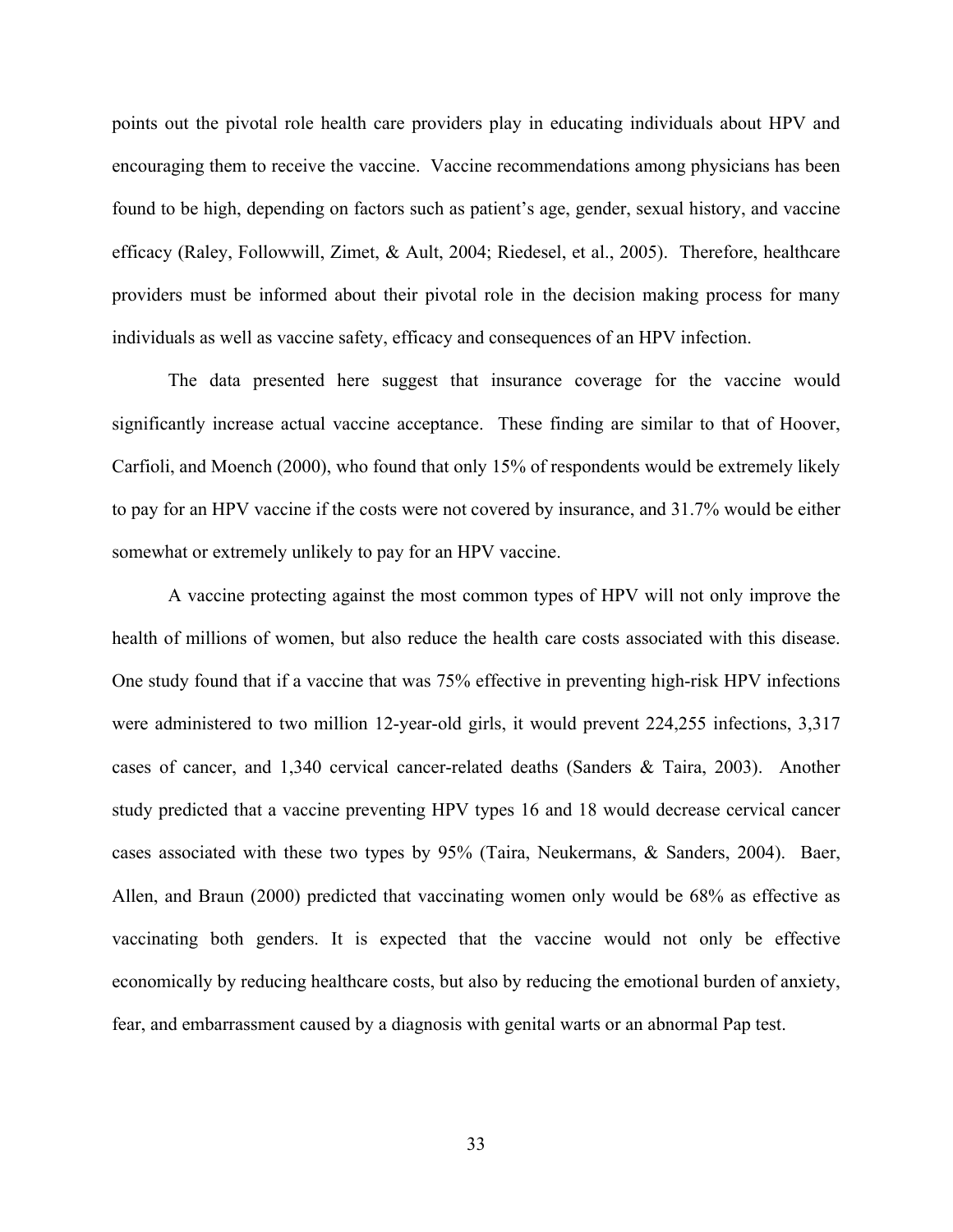These benefits of vaccination are obvious for the developed world. However, women in developing countries may benefit even more. In many developing countries, cervical cancer is the leading cause of death and often screening programs are very difficult to implement and maintain. Vaccine administration is expected to be cost-effective, though issues still do exist such as acceptance and most importantly having the necessary infrastructure available for providing access to all three shots (Goldie, et al., 2004).

The findings presented here correspond with those of other researchers, though with some differences. One study found that the disease targeted by the vaccine (i.e., genital warts or cervical cancer) did not appear to play a key role in evaluation of the vaccine, though these findings were based on interviews with 40 adolescent and adult women (Zimet, Mays, Winston, et al., 2000). Another study of 60 women ages 15 to 28 found that they preferred a vaccine that protected against 70% of cancer and 100% of genital warts to one that protected against 85% of cancer only. Concern about cervical cancer did not entirely overshadow apprehensions about other HPV infections such as genital warts as over half of the respondents were equally concerned about both infections and 7% were more concerned about genital warts. Most respondents preferred a vaccine that protected against genital warts even if coverage against cervical cancer was reduced (Hoover, Carfioli, & Moench, 2000).

Other research found that sexual experience and an increased number of sexual partners increased hypothetical vaccine acceptance, while race and gender did not (Boehner, Howe, Bernstein, & Rosenthal, 2003; Kahn, Rosenthal, Hamann, & Bernstein, 2003). Boehner and colleagues (2003) concluded that presenting the vaccine as preventing sexually related problems, instead of reproductive problems, does not significantly affect or deter vaccine acceptance.

34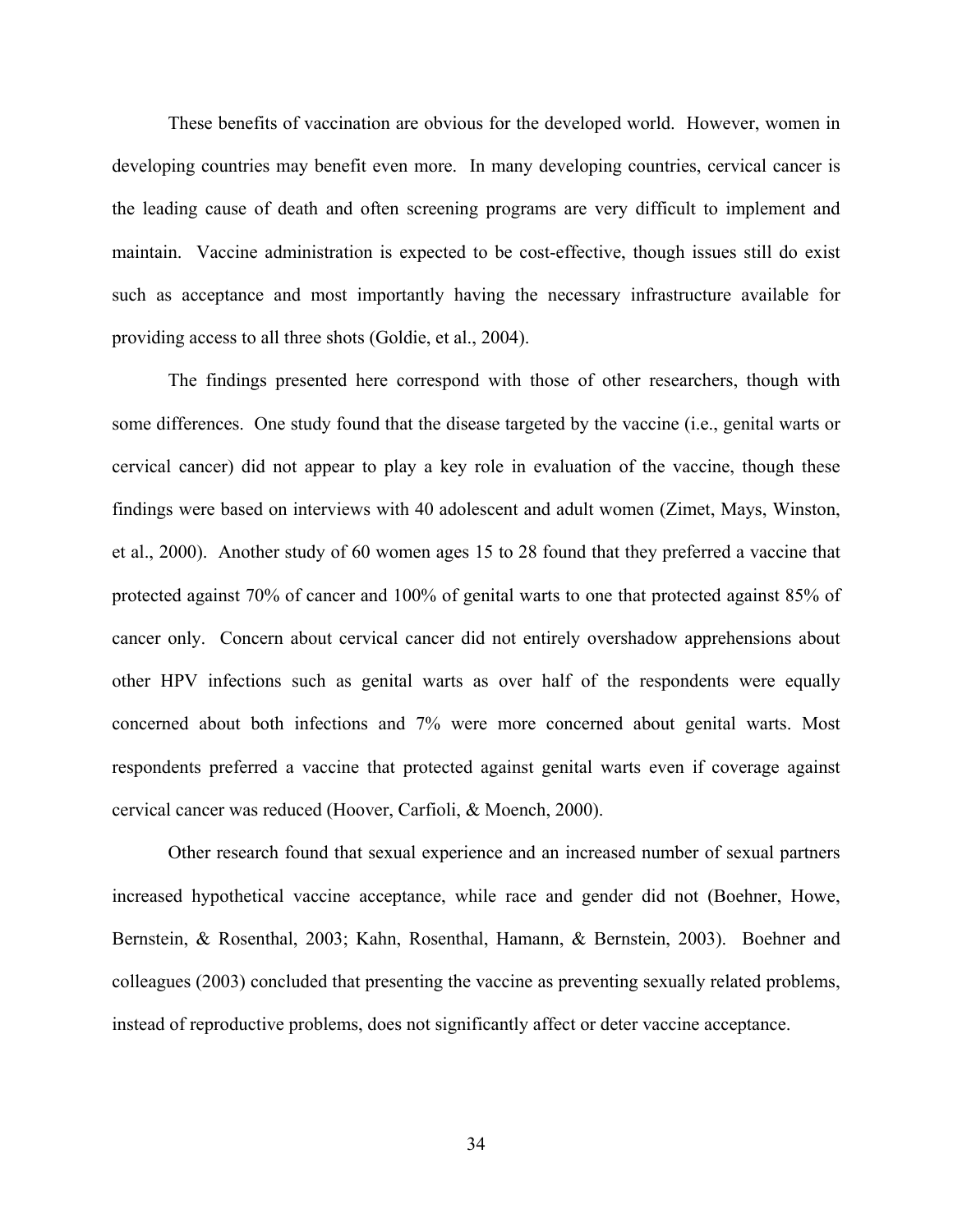#### **5.0 CONCLUSIONS**

<span id="page-44-0"></span>The development and approval of an HPV vaccine provides great potential for improving the health of millions of women, as well as men, but the key to success is in the administration of this vaccine. Focusing on women alone undermines the significance of HPV infection for men and downplays the fact that men are major players in transmission of the virus. Preventing the transmission of HPV requires both men and women to be cognizant of the infection and the complexity of prevention tactics. Public health initiatives that want to facilitate HPV vaccine administration may be more successful if programs are designed to educate both sexes about the infection, the vaccine, and HPV-related complications.

Limitations of this study include the fact that it is based on a hypothetical vaccine, though intention is often associated with actual behavior (Glanz, Rimer, & Lewis, 2002). In addition, cost was not assessed directly since this study was conducted before the vaccine was approved by the FDA and the cost of the vaccine was not known yet. Thus, the survey question assessing cost asked about paying \$50 for the vaccine, when in reality the vaccine will cost about \$360.

Other limitations include the difference in the number of men and women, a relatively small number of non-white participants, and the use of convenience sampling involving men and women from only one large university. Another limitation is the small number of students reporting having same sex partners, thus not allowing the examination of vaccine acceptability among gay men or lesbian women, which is an additional public health challenge that is not well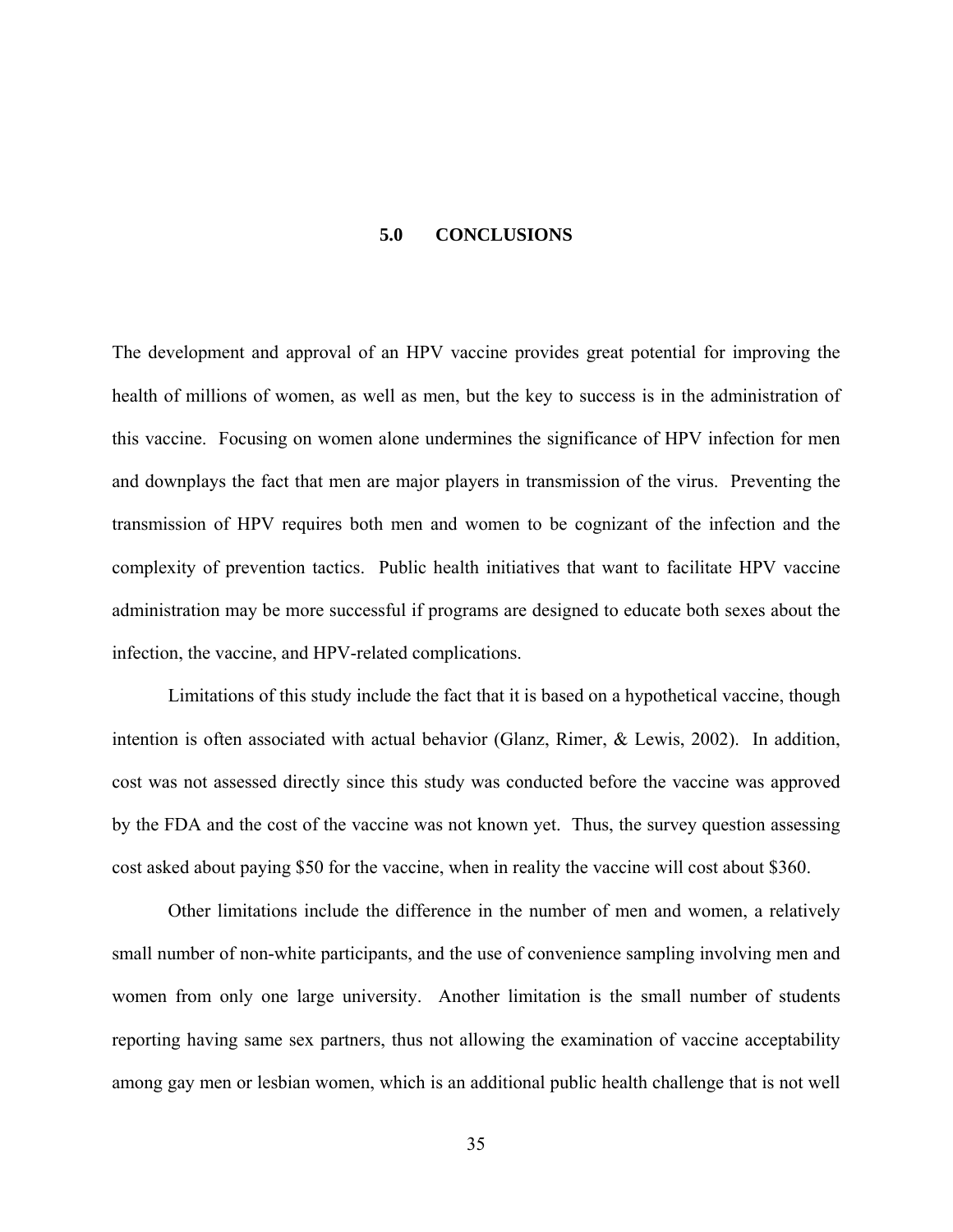understood. Additionally, those individuals who were willing to fill out the survey while waiting in the Student Health Center may have been different from those who refused. Those who were willing may have had a higher interest in the topic, and felt more comfortable answering questions regarding sexual and reproductive health. Those who refused may have been less educated about HPV, or their own history may have made them less comfortable with the topic. The very fact that the students were recruited in a health center may make them different from others as they may take a more active role in their healthcare, possibly explaining why the study sample consisted of more women than men. Though the generalizability of these results may be limited, the findings have implications for future research as well for the design and implementation of a vaccine administration plan. More studies are needed at various colleges of different sizes and in different areas, as well as with individuals of the same age who are not students. Now that the vaccine is becoming available, researchers will also want to determine who is actually receiving the vaccine and the reasons why or why not.

An HPV vaccination programs must still overcome many barriers. One major barrier to a successful HPV vaccine administration program is the price of the vaccine. At \$360 for three doses, this vaccine is one of the most costly. The CDC's Advisory Committee on Immunization Practices expects the cost of the vaccine to be covered by most federal and private insurance companies, but this is no help to those who are uninsured or underinsured. However, the federal Vaccines for Children Program will provide the vaccine free for disadvantaged children under the age of 19 who are uninsured, on Medicaid, Alaska Natives or American Indians (CDC, 2006c). Other barriers include identifying appropriate candidates, determining if and when boosters will be needed in case immunity wanes over time, and how health professionals can overcome the potential individual, parental, and social barriers to vaccine acceptance.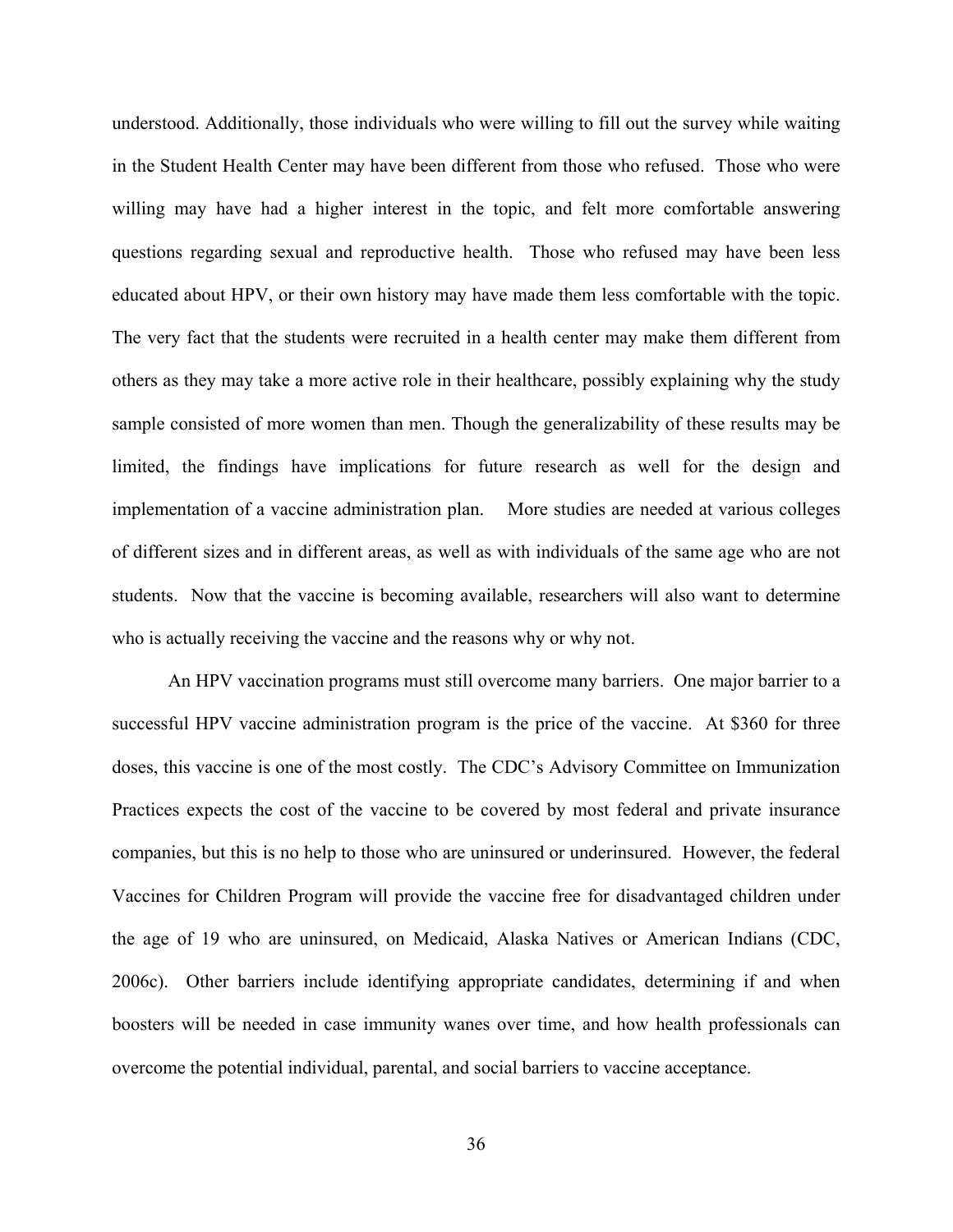One strategy to promoting the vaccination would be to perform universal vaccination so that no one feels stigmatized. Most health care professional associations develop their own policies on the recommendations made by the ACIP, though after the ACIP makes the recommendations, it is up to the state to decide whether the vaccine will be mandated for children upon entry into school or if Medicaid will cover the cost of the vaccine. Should a state decide to require vaccination upon entering school, legal exemptions due exist on the basis of medical, religious, or philosophical grounds, which also vary from state to state (CDC, 2006d; National Vaccine Information Center, 2006). As is the case with most vaccinations of individuals 18 and under, parental consent is required. This is a dilemma as most states will provide family planning and STD preventive services to young adults without parental consent. The facilities that do so may find themselves in a quandary as they will not be able to provide their patients with an effective form of STD prevention.

Extensive efforts must also be made to educate the public about the pervasiveness of HPV and advantages of vaccination. Thus, if both men and women believe they are at risk for becoming infected with HPV, and perceive HPV infection as severe, they may be more likely to receive a vaccine that prevents HPV. These conclusions speak to the importance of finding innovative ways to educate young men and women, no matter the age and sexual experience, about the prevalence and consequences of HPV.

Lastly, it is important to note that although an effective vaccine is a major development in the prevention of HPV and cervical cancer, it should not replace other prevention strategies such as routine cancer screening and practicing safer sex. Women should continue to get Pap tests as the vaccine will not protect against all types of HPV; thus 30% of cervical cancers and 10% of genital warts will not be prevented. Rather than replacing previous cervical cancer prevention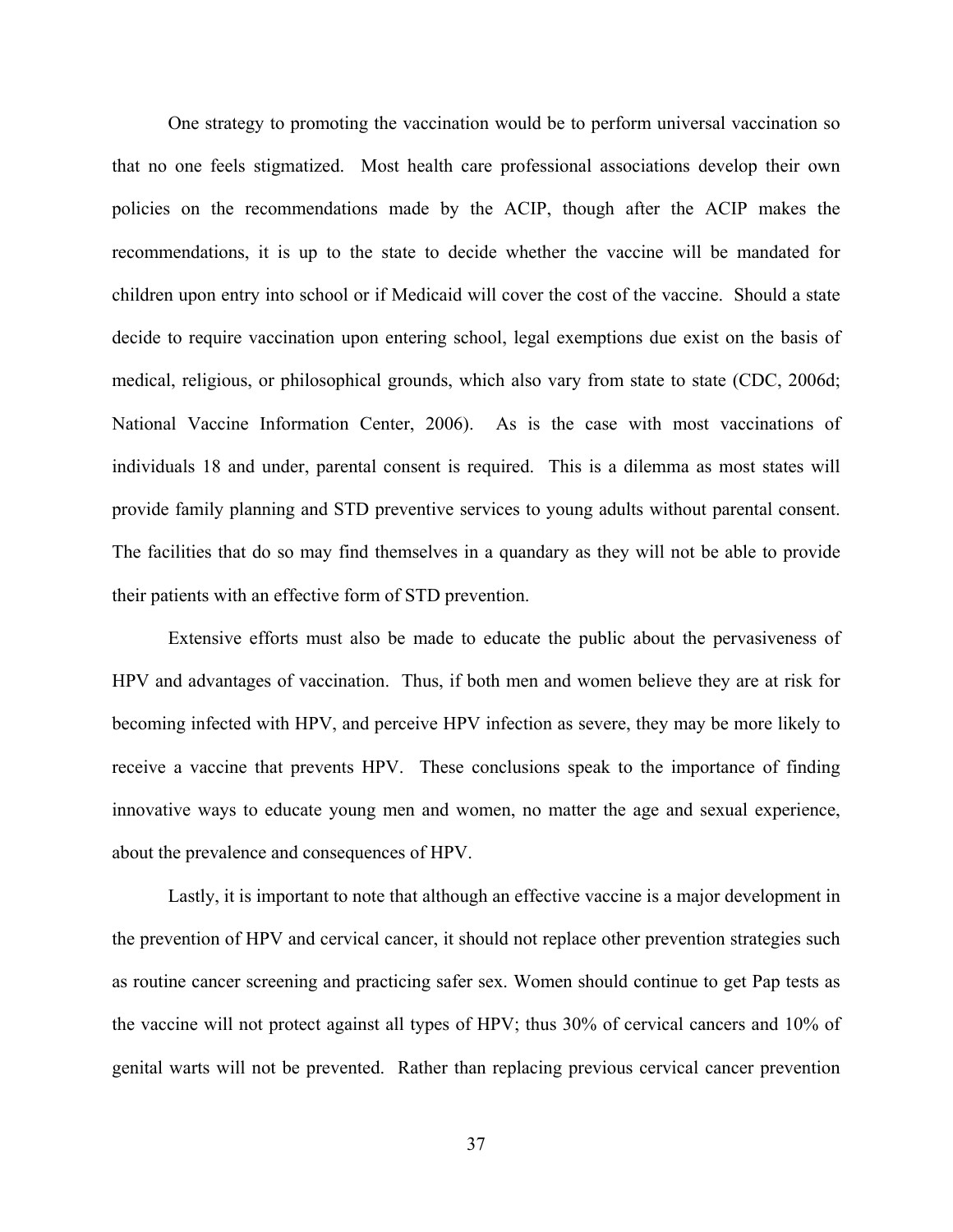programs, the administration of an HPV vaccine at the primary prevention level should lead health professionals to re-examine secondary prevention efforts such as the existing screening procedures and guidelines.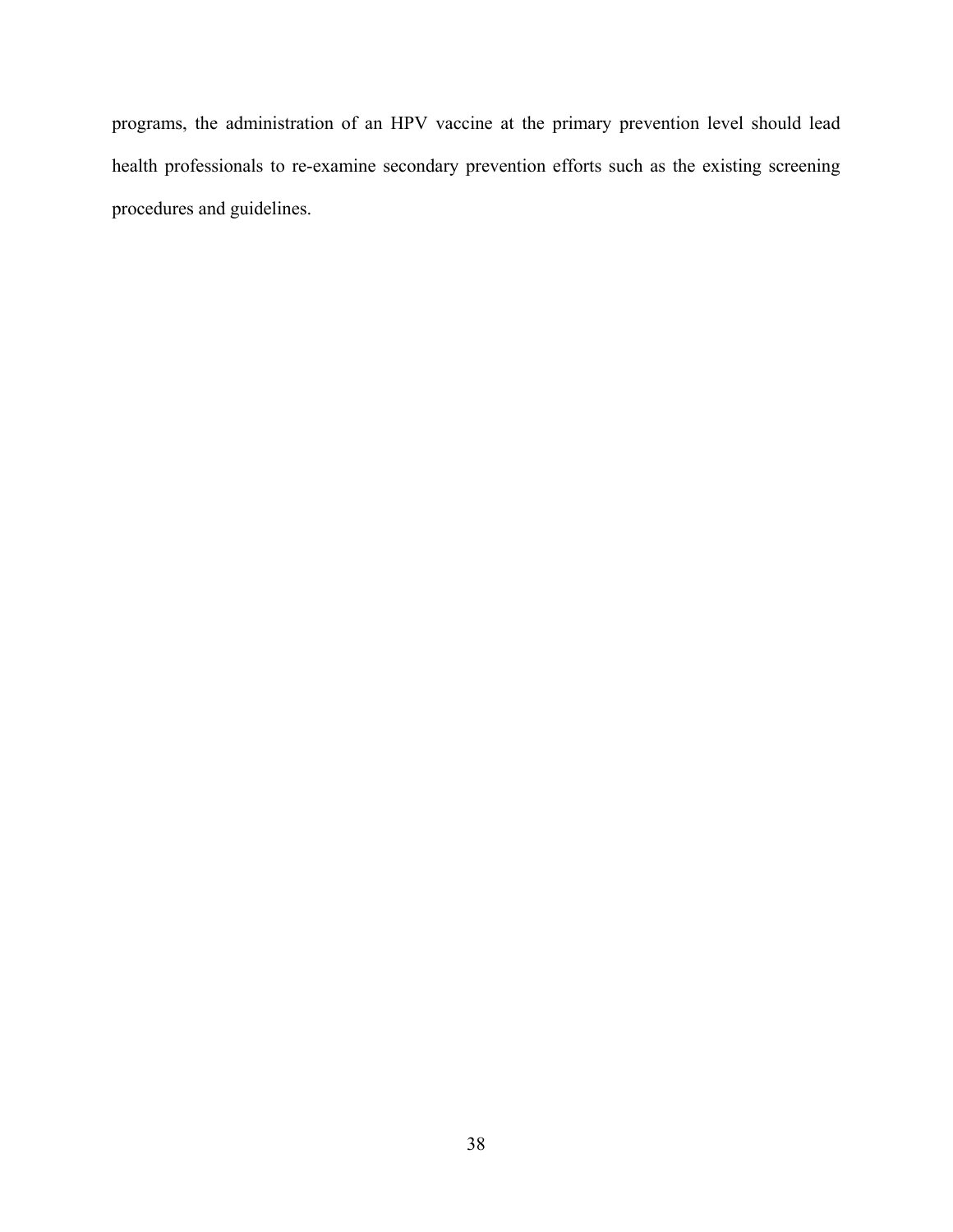#### **APPENDIX A**

#### **EXAMPLE SURVEY**

<span id="page-48-0"></span>The purpose of this research study is to determine the acceptability of the HPV (Human Papillomavirus), vaccine among university students. For that reason, we will be surveying University of Pittsburgh students and asking them to complete a brief (approximately 10 minutes) questionnaire. If you are willing to participate, our questionnaire will ask about your background (e.g., race, ethnicity, age, years of education), as well as your feelings concerning the HPV vaccine. There are no foreseeable risks associated with this project, nor are there any direct benefits to you. You will not be paid for your participation, although you will receive a \$1 PA lottery ticket as a token of our appreciation for completing this survey. This is an entirely anonymous questionnaire, and so your responses will not be identified in any way. All responses are confidential, and results will be kept under lock and key. Your participation is voluntary, and you may withdraw from this project at any time. This study is being conducted by Melissa Jones, who can be reached at 412.901.3073 or  $\text{maj17}(a)$  pitt.edu, if you have any questions.

 **You must be at least 18 to complete this survey.**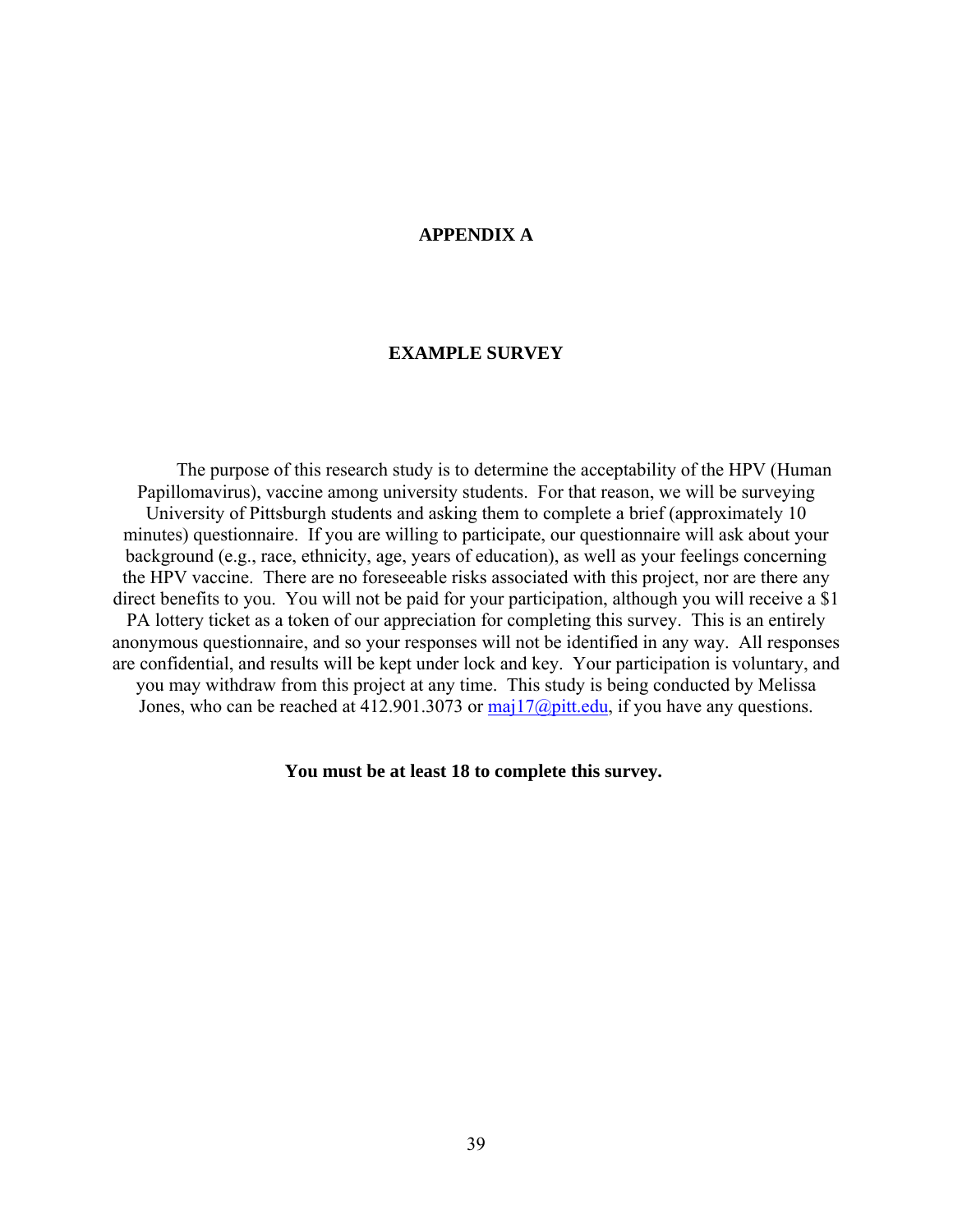#### **Thank you for taking the time to take this survey. Your answers are very important to us.**

*HPV is a sexually transmitted virus that can cause genital warts or cancer.* 

1. How knowledgeable would you describe yourself when it comes to Human Papillomavirus or HPV?

| $\Box$ Extremely | $\Box$ Very   | $\Box$ Somewhat | $\Box$ Not at all |
|------------------|---------------|-----------------|-------------------|
| Knowledgeable    | knowledgeable | knowledgeable   | knowledgeable     |

*The following are some specific questions about an HPV vaccine. Right now a vaccine for HPV in not available, but is in the clinical trial stage. We are interested in how people might feel about these vaccines should we get them. So for now, please pretend the vaccine is available.*

2. Have you ever been told that you have HPV? (1) **Yes** (2) **No** 

3. Have you ever been told that you have genital warts? (1) **Yes** (2) **No** 

4. Has anyone that you were close to ever had HPV (family, friends, significant others)? (1) **Yes** (2) **No** (3) **Don't Know**

5. If you do not get an HPV vaccine, what do you think your chances are of getting HPV sometime in your life (or in the future)? (1) **0 to 20%** (2) **21-40%** (3) **41-60%** (4) **61-80%** (5) **81%-100%**

6. How likely is it that you would get a complication (i.e. warts or an abnormal Pap smear) from HPV if you became infected with it? (1) **0 to 20%** (2) **21-40%** (3) **41-60%** (4) **61-80%** (5) **81%-100%**

7. How upset would you be if you were told that you:

| that could happen                             | upset           | upset      | upset               | upset            |  |  |  |  |
|-----------------------------------------------|-----------------|------------|---------------------|------------------|--|--|--|--|
| $(1)$ Worst thing                             | $(2)$ Extremely | $(3)$ Very | (4) <b>Somewhat</b> | $(5)$ Not at all |  |  |  |  |
| b) Have genital warts?                        |                 |            |                     |                  |  |  |  |  |
| that could happen                             | upset           | upset      | upset               | upset            |  |  |  |  |
| $(1)$ Worst thing                             | $(2)$ Extremely | $(3)$ Very | (4) <b>Somewhat</b> | $(5)$ Not at all |  |  |  |  |
| a) Have genital HPV but you have no symptoms? |                 |            |                     |                  |  |  |  |  |

8. How severe do you think genital HPV infection is for yourself?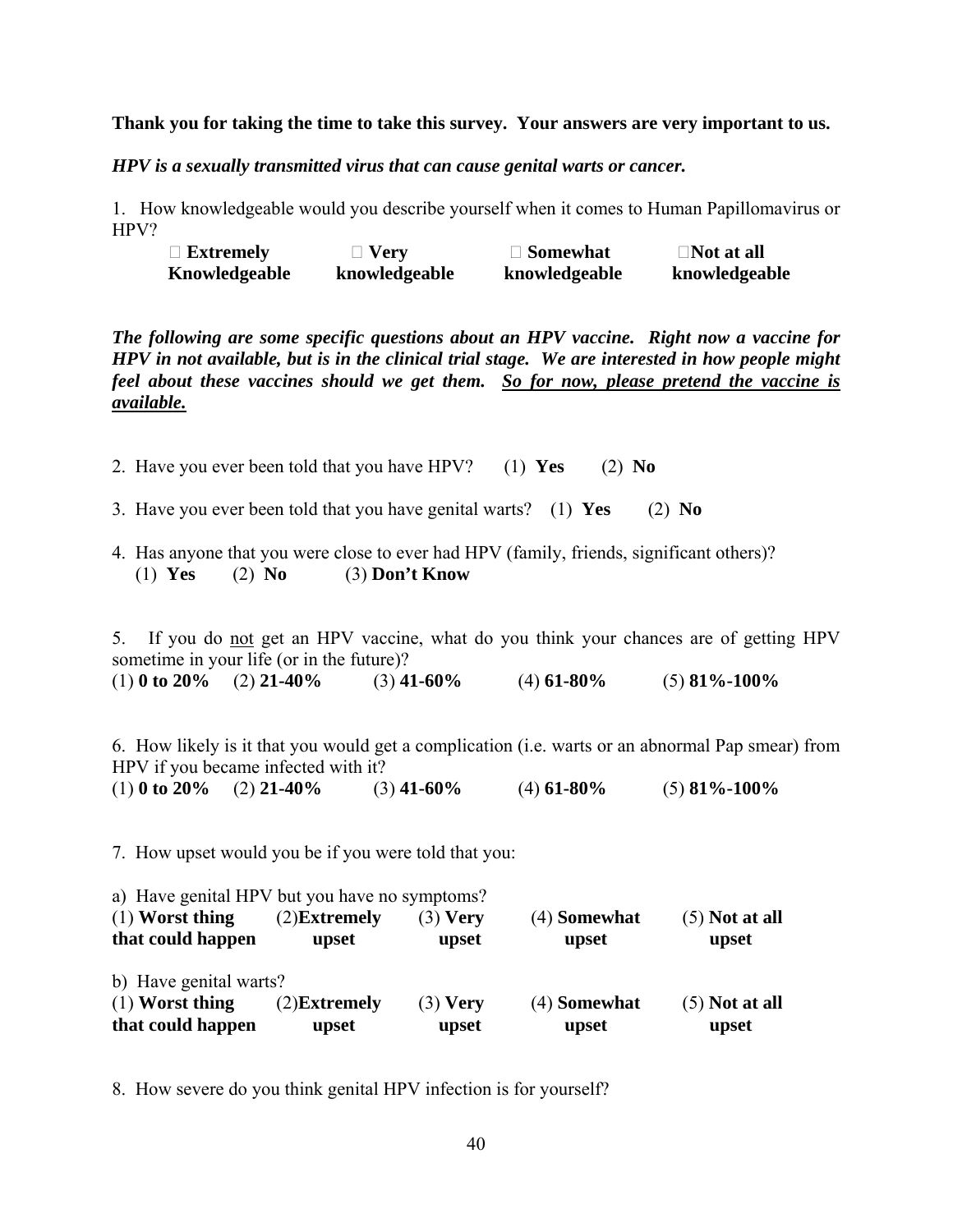|                                                                 | $(1)$ Extremely $(2)$ Very                                   | $(3)$ Severe | (4) Somewhat   | $(5)$ Not at all |  |  |  |
|-----------------------------------------------------------------|--------------------------------------------------------------|--------------|----------------|------------------|--|--|--|
| severe                                                          | severe                                                       |              | severe         | severe           |  |  |  |
|                                                                 | 9. How severe do you think genital HPV infection is for men? |              |                |                  |  |  |  |
| $(1)$ Extremely                                                 | $(2)$ Very                                                   | $(3)$ Severe | $(4)$ Somewhat | $(5)$ Not at all |  |  |  |
| severe                                                          | severe                                                       |              | severe         | severe           |  |  |  |
| 10. How severe do you think genital HPV infection is for women? |                                                              |              |                |                  |  |  |  |
| $(1)$ Extremely                                                 | $(2)$ Very $(3)$ Severe                                      |              | $(4)$ Somewhat | $(5)$ Not at all |  |  |  |
| severe                                                          | severe                                                       |              | severe         | severe           |  |  |  |

11. Please state whether you agree or disagree with the following statements:

|                                                                                                  | <b>Strongly</b><br>agree | Agree | <b>Neutral</b> | <b>Disagree</b> | <b>Strongly</b><br><b>Disagree</b> |
|--------------------------------------------------------------------------------------------------|--------------------------|-------|----------------|-----------------|------------------------------------|
| a. HPV is not serious enough for a<br>vaccine.                                                   | (1)                      | (2)   | (3)            | (4)             | (5)                                |
| b. HPV can be asymptomatic.                                                                      | (1)                      | (2)   | (3)            | (4)             | (5)                                |
| <b>HPV</b><br>spontaneously<br>resolve<br>$c_{-}$<br>can<br>completely without treatment.        | (1)                      | (2)   | (3)            | (4)             | (5)                                |
| d. Greater than 50% of sexually active<br>college students will have HVP once<br>during college. | (1)                      | (2)   | (3)            | (4)             | (5)                                |
| e. I can use condoms less with my<br>partners if I get an HPV vaccine.                           | (1)                      | (2)   | (3)            | (4)             | (5)                                |
| f. I may get HPV as a result of the<br>vaccine.                                                  | (1)                      | (2)   | (3)            | (4)             | (5)                                |
| g. Getting the HPV vaccine would<br>make me sick.                                                | (1)                      | (2)   | (3)            | (4)             | (5)                                |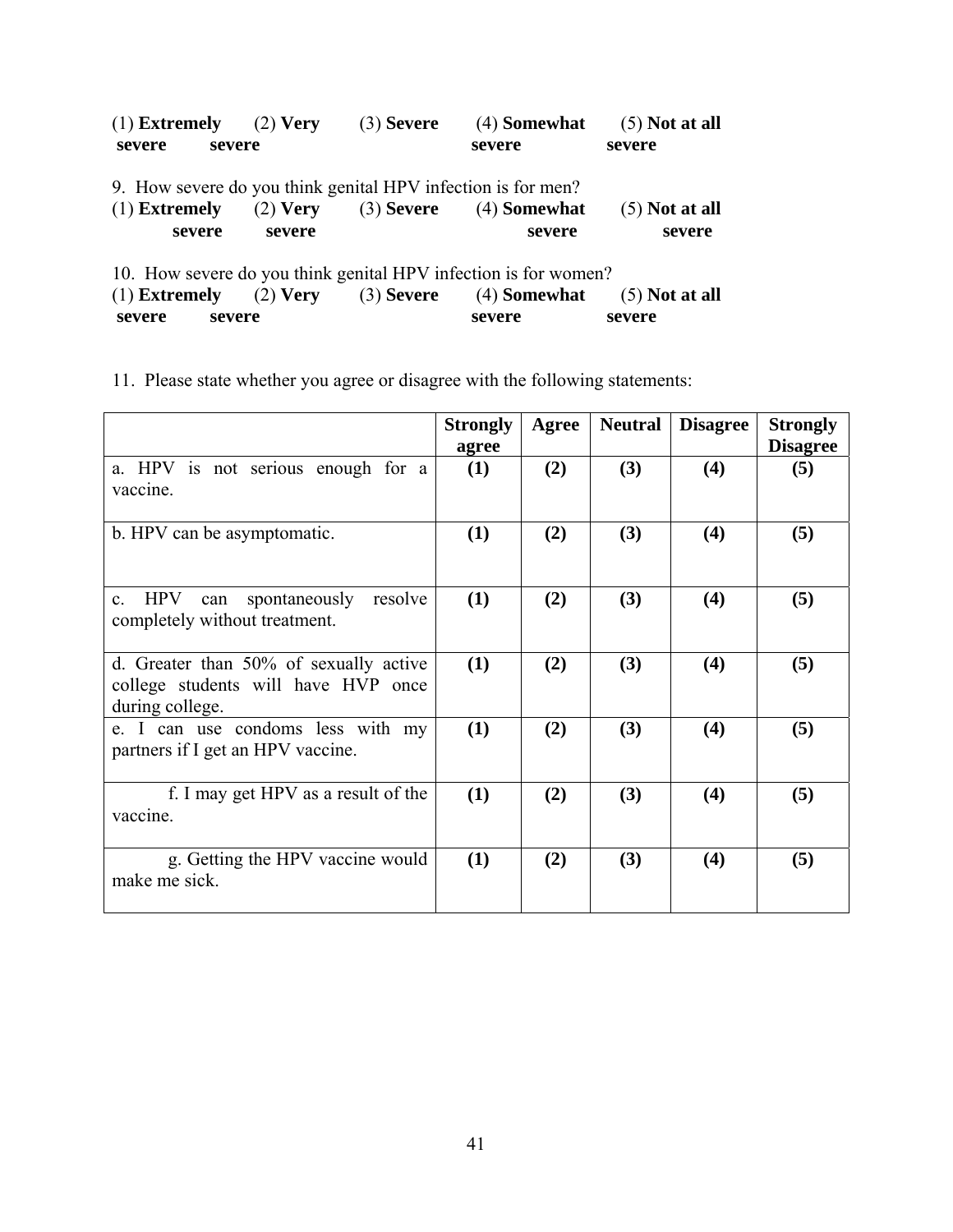|                                                                                           | <b>Extremely</b><br>likely | <b>Somewhat</b><br>likely | <b>Unsure</b> | <b>Somewhat</b><br>unlikely | <b>Extremely</b><br>unlikely |
|-------------------------------------------------------------------------------------------|----------------------------|---------------------------|---------------|-----------------------------|------------------------------|
| a. It prevented all HPV                                                                   | $\bf(1)$                   | (2)                       | (3)           | $\left( 4\right)$           | (5)                          |
| $b_{-}$<br>It prevented cervical<br>cancer in women, but did not<br>prevent genital warts | (1)                        | (2)                       | (3)           | $\left( 4\right)$           | (5)                          |
| c. It prevented genital warts,<br>but did not prevent cervical<br>cancer in women         | (1)                        | (2)                       | (3)           | $\left( 4\right)$           | (5)                          |
| d. It prevented both genital<br>warts and cervical cancer                                 | (1)                        | (2)                       | (3)           | $\left( 4\right)$           | (5)                          |

12. Assuming the HPV vaccine was available now, how likely would you be to get the vaccine if:

*Would the following potential features make you less likely or more likely to get an HPV vaccine?* 

|                                         | <b>Much</b><br><b>less</b> | <b>Slightly</b><br>less | <b>Neutral</b> | <b>Slightly</b><br>more | <b>Much</b><br>more |
|-----------------------------------------|----------------------------|-------------------------|----------------|-------------------------|---------------------|
|                                         | likely to                  | likely to               |                | likely<br>to            | likely to           |
|                                         | get                        | get                     |                | get                     | get                 |
| Having to pay \$50 for the HPV<br>13.   | (1)                        | (2)                     | (3)            | (4)                     | (5)                 |
| vaccine myself                          |                            |                         |                |                         |                     |
| 14. Having the HPV vaccine be free      | (1)                        | (2)                     | (3)            | (4)                     | (5)                 |
| 15. The HPV vaccine would work in only  | (1)                        | (2)                     | (3)            | (4)                     | (5)                 |
| 70% of persons                          |                            |                         |                |                         |                     |
| 16. Family or friends would know that I | (1)                        | (2)                     | (3)            | (4)                     | (5)                 |
| got the HPV vaccine                     |                            |                         |                |                         |                     |
| 17. The HPV vaccine was recommended     | (1)                        | (2)                     | (3)            | (4)                     | (5)                 |
| to me by my doctor                      |                            |                         |                |                         |                     |
| 18. The HPV vaccine was recommended to  | (1)                        | (2)                     | (3)            | (4)                     | (5)                 |
| me by my spouse/partner                 |                            |                         |                |                         |                     |
| 19. The HPV vaccine was recommended     | (1)                        | (2)                     | (3)            | (4)                     | (5)                 |
| to me by my friends                     |                            |                         |                |                         |                     |
| 20. The HPV vaccine was recommended to  | (1)                        | (2)                     | (3)            | (4)                     | (5)                 |
| me by my parents                        |                            |                         |                |                         |                     |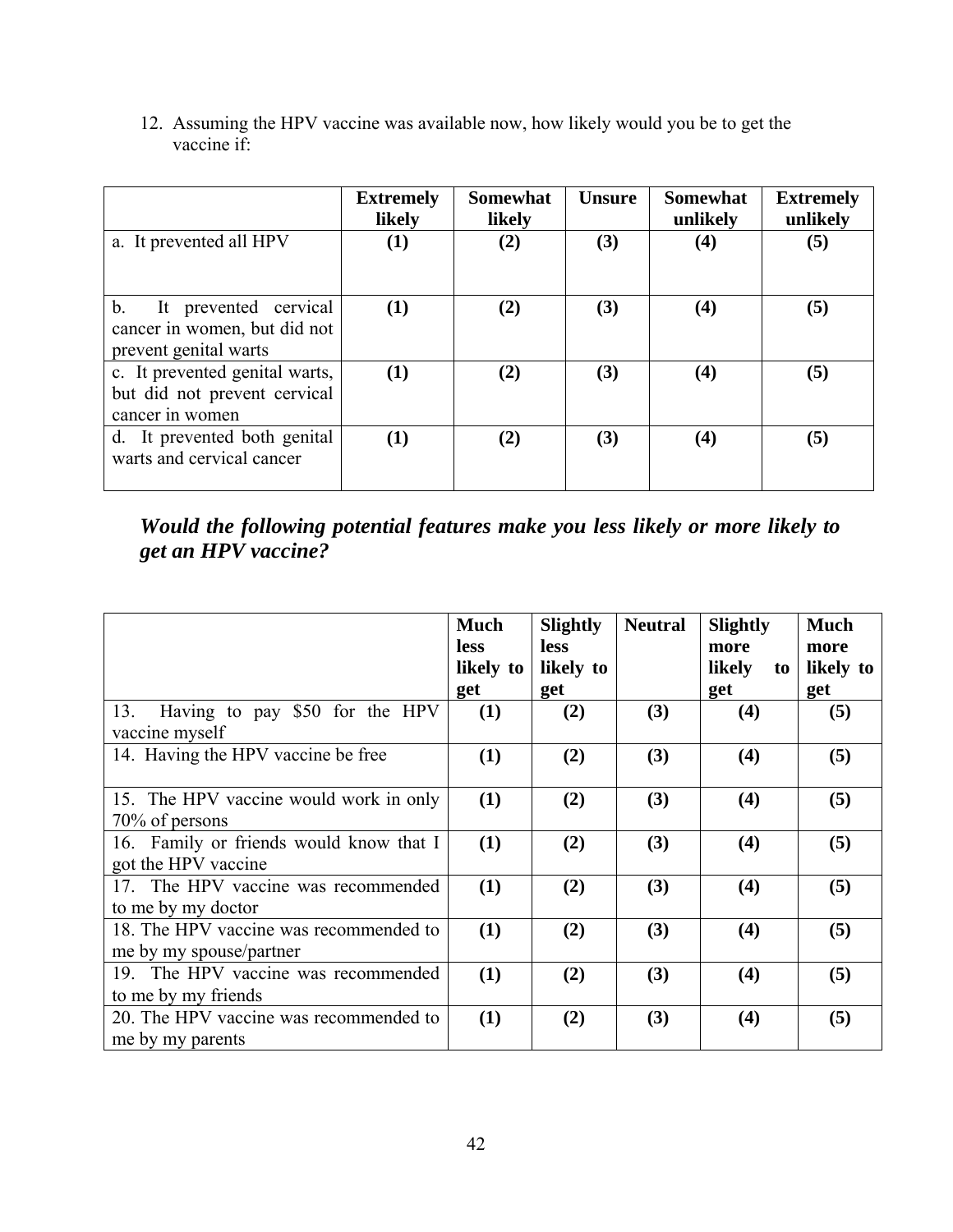

### **THIS PAGE IS FOR WOMEN ONLY. MEN PLEASE GO TO THE NEXT PAGE.**

21. Have you ever had an abnormal Pap smear? (1) **Yes** (2) **No**

22. Have you ever had a colposcopy? (1) **Yes** (2) **No**

- 23. Have you ever had treatment for dysplasia (e.g. excision, LEEP)? (1) **Yes** (2) **No** (3) **Don't Know**
- 24. Has anyone in your immediate family (e.g. Parents, Siblings) ever had cervical cancer? (1) **Yes** (2) **No** (3) **Don't know**

24. How upset would you be if you were told that you have an abnormal Pap smear due to HPV?

| $(1)$ Worst thing | $(2)$ <b>Extremely</b> | $(3)$ Very | (4) Somewhat | $(5)$ Not at all |
|-------------------|------------------------|------------|--------------|------------------|
| that could happen | upset                  | upset      | upset        | upset            |

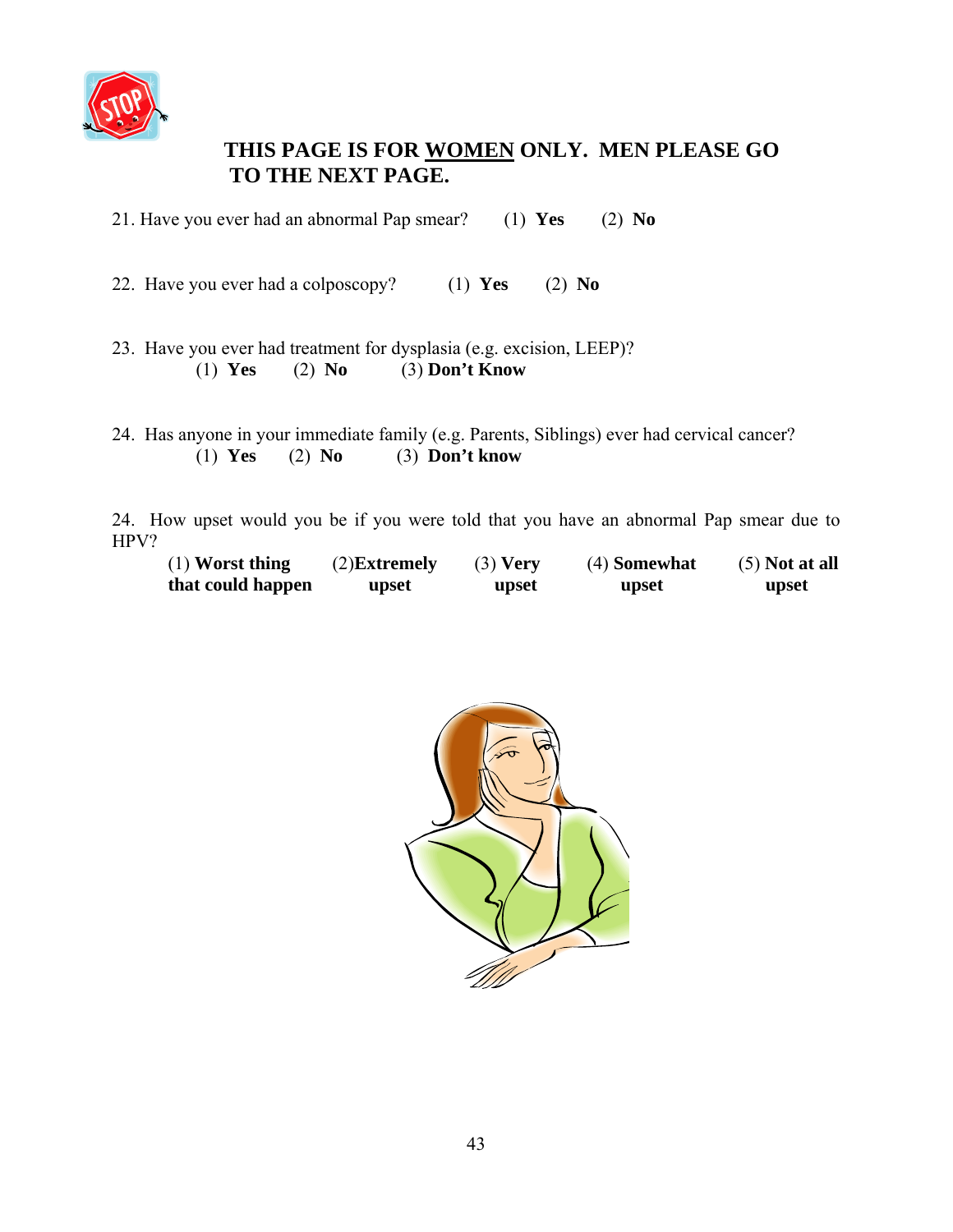### **Finally, please tell us a little bit about yourself.**

| 25. Current Age: _______ (years)                                                                                                                                                                                                                                                                         |
|----------------------------------------------------------------------------------------------------------------------------------------------------------------------------------------------------------------------------------------------------------------------------------------------------------|
| 26. Sex/Gender:<br>$(1)$ Male $(2)$ Female                                                                                                                                                                                                                                                               |
| 27. Current year in College:<br>(1) Freshman (2) Sophomore (3) Junior (4) Senior 5) Grad Student<br>$(6)$ Other                                                                                                                                                                                          |
| 28. Ethnicity (please check one):<br>$(1)$ Non-Hispanic $(2)$ Hispanic or Latino<br>(3) Unknown or prefer not to answer                                                                                                                                                                                  |
| 29. Race (please circle all that apply):<br>(1) American Indian or Alaska Native<br>(4) Black or African American<br>$(2)$ Asian<br>$(5)$ White<br>(3) Native American or Other Pacific Islander<br>(6) Unknown or prefer not to<br>answer                                                               |
| 30. Current relationship status (please check one):<br>$(1)$ Not dating<br>(5) Single, never married<br>(6) Married<br>(2) Dating, no specific partner<br>(3) Dating, one steady partner (not living together) (7) Divorced/Separated<br>(4) Dating, one steady partner (living together)<br>(8) Widowed |
| 31. Have you ever had:<br>a.) vaginal or anal sex? (1) Yes (2) No<br>b.) oral sex? (1) Yes (2) No                                                                                                                                                                                                        |
| If yes to either question, please continue on. If no to both questions, please stop.<br>Thank you very much for your time. We really appreciate it.                                                                                                                                                      |
| 32. You are sexually experienced with (circle only one):<br>(1) The opposite sex $(2)$ The same sex<br>$(3)$ Both                                                                                                                                                                                        |

33. In your life how many different people have you had sexual intercourse with?

34. Have you ever had a sexually transmitted disease (Chlamydia, Trichomonas (trich), Gonorrhea (GC), Pubic lice/"crabs", Genital herpes, Syphilis, Condyloma (genital warts), Human papilloma virus (HPV))? (1) **Yes** (2) **No**

> **That's it! You're done! We appreciate your willingness to answer these questions.**

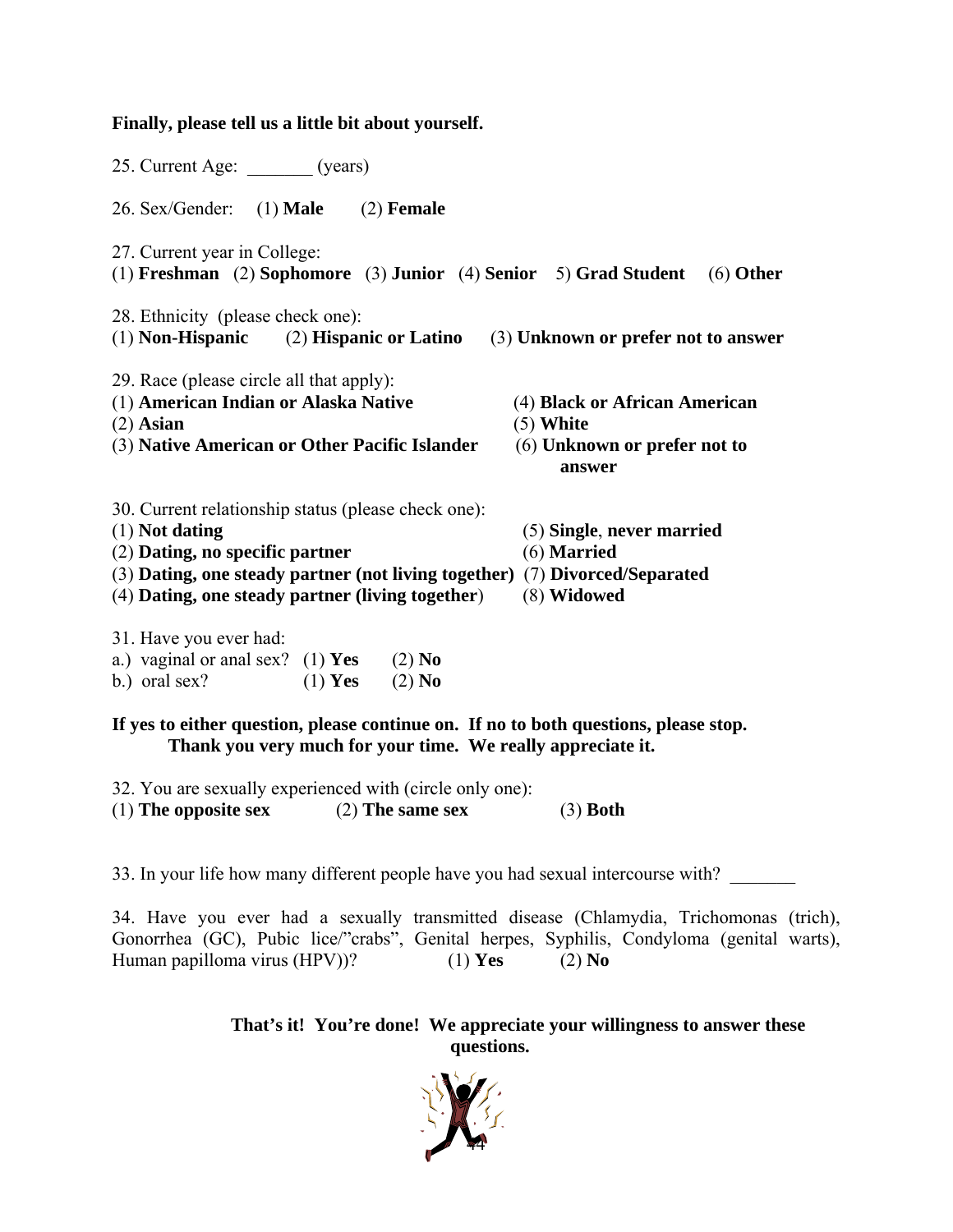#### **BIBLIOGRAPHY**

- <span id="page-54-0"></span>Agarwal S. S., Sehgal A., Sardana S., Kumar, A., & Luthra, U. K. (1993). Role of male behavior in cervical carcinogenesis among women with one lifetime sexual partner. *Cancer*, *72*(5), 1666-1669.
- Albizu-Garcia, C. E., Alegria, M., Freeman, D., & Vera, M. (2001). Gender and health services use for a mental health problem. *Social Science Medicine, 53,* 865-878.
- Alvey, J. (1995). Genital warts and contagious cancers. Jefferson, NC: McFarland and Company, Inc. Publishers.
- American Cancer Society. (2003). Cancer Facts and Figures.
- American Cancer Society. (2005). Detailed Guide: Cervical Cancer. Atlanta, GA: American Cancer Society.
- Aten, M. J., Siegal, D. M., & Roghmann, K. J. (1996). Use of health services by urban youth: a school-based survey to assess differences by grade level, gender, and risk behavior. *Journal of Adolescent Health, 19,* 258-266.
- Auslander, B. A., Rosenthal, S. L., Succop, P. A., Mills, L. M., Stanberry, L. R., & Bernstein, D. I. (2005). Gender-specific predictors of genital herpes vaccine acceptance in a college population. *International Journal of STD & AIDS, 16,* 27-30.
- Baer, H., Allen, S., & Braun, L. (2000) Knowledge of human papillomavirus infection among young adult men and women: Implications for health education and research. *Journal of Community Health, 25*(1), 67-78.
- Barie, P. S., Dellinger, E. P., Dougherty, S. H., & Fink, M. P. (1994). Assessment of hepatitis B virus immunization status among North American surgeons. *Archives of Surgery, 129,*  27-32.
- Basen-Engquist, K., Pasket, E. D., Buzaglo, J., Miller, S. M., Schover, L., Wenzel, L. B., et al. (2003). Cervical cancer. *Cancer, 98*(suppl. 9)*,* 2009-2014.
- Bates, A. S., Fitzgerald, J. F., Dittus, R. S., & Wolinsky, F. D. (1994). Risk factors for underimmunization in poor urban infants. *Journal of American Medical Association, 272,*  1105-1110.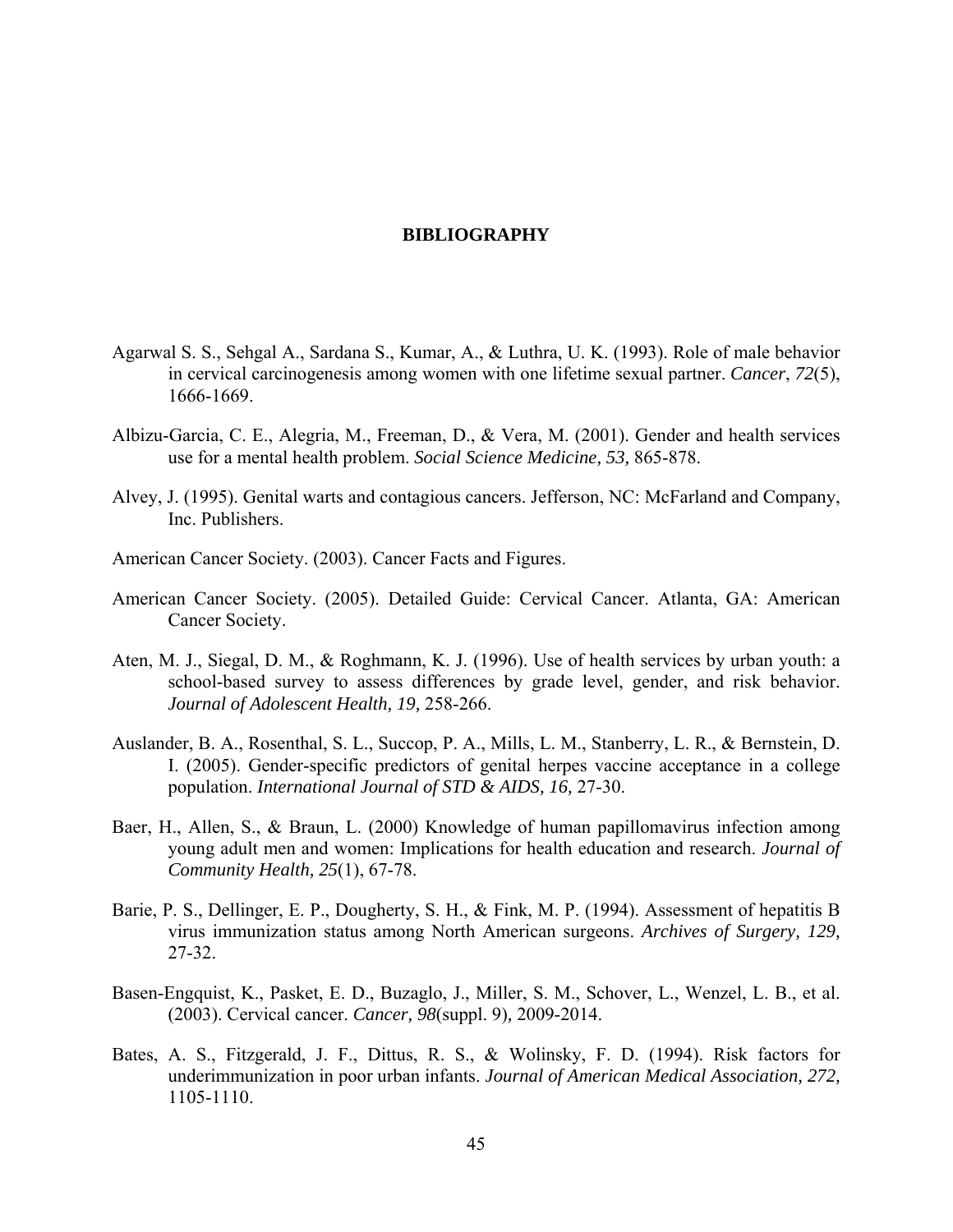- Bell, S., Porter, M., Kitchener, H., Fraser, C., Fisher, P., & Mann, E. (1995). Psychological response to cervical screening. *Preventative Medicine, 24,* 610-616.
- Bergler, W. F., & Gotte, K. (2000). Current advances in the basic research and clinical management of juvenile-onset recurrent respiratory papillomatosis. *European Archives ofOto-rhino-laryngology 257,* 263-269.
- Berkow, R., Beers, M. H., & Fletcher, A. J. (1997). *The Merck manual of medical information.*  Whitehouse Station, NJ: Merck Research Laboratories.
- Biro, F. M., Rosenthal, S. L., Kollar, L. M., & Hillard, P. J. (1997). Adolescent girl's understanding of Papanicolau smear results. *Journal of Pediatric and Adolescent Gynecology, 10,* 209-212.
- Bodenheimer, H. C., Fulton, J. P., & Kramer, P. D. (1986). Acceptance of hepatitis B vaccine among hospital workers. *American Journal of Public Health, 76,* 252-255.
- Boehner C. W., Howe S. R., Bernstein D. I., & Rosenthal, S. L. (2003). Viral sexually transmitted disease vaccine acceptability among college students. *Sexually Transmitted Diseases, 30*(10), 774-778.
- Bosch, F. X., Castellsague, X., Munoz, N., de Sanjose, S., Ghaffari, A. M., Gonzalez, L. C., et al. (1996). Male sexual behavior and human papillomavirus DNA: key risk factors for cervical cancer in Spain. *Journal of National Cancer Institute, 88*(15*),* 1060-1070.
- Brandt, A. M. (1985). *No magic bullet: A social history of venereal disease in the United States since 1880.* New York: Oxford University Press.
- Brinton L. A., Reeves W. C., Brenes, M. M., Herrero, R., Gaitan, E., Tenorio, F., et al. (1989). The male factor in the etiology of cervical cancer among sexually monogamous women*. International Journal of Cancer*, *44*(2), 199-203.
- Buckley J. D., Harris R. W., Doll R., Vessey, M. P., & Williams, P. T. (1981). Case-control study of the husbands of women with dysplasia or carcinoma of the cervix uteri. *Lancet*, *2*(8254), 1010-1015.
- Burak L. J. & Meyer, M. (1997). Using the Health Belief Model to examine and predict college women's cervical cancer screening beliefs and behaviors. *Healthcare for Women International, 18*(3), 251-62.
- Burk, R. D., Ho, G. Y. F., Beardsley, L., Lempa, M., Peters, M., & Bierman, R. (1996). Sexual behavior and partner characteristics are the predominant risk factors for genital human papillomavirus infection in young women. *Journal of Infectious Diseases, 174*(4)*,* 679- 689.
- Campion, M. J., Brown, J. R., McCance, D. J., Atia, W., Edwards, R., Cuzick, J., et al. (1988). Psychosexual trauma of an abnormal cervical smear. *British Journal of Obstetrics & Gynaecology, 95*(2)*,* 175-181.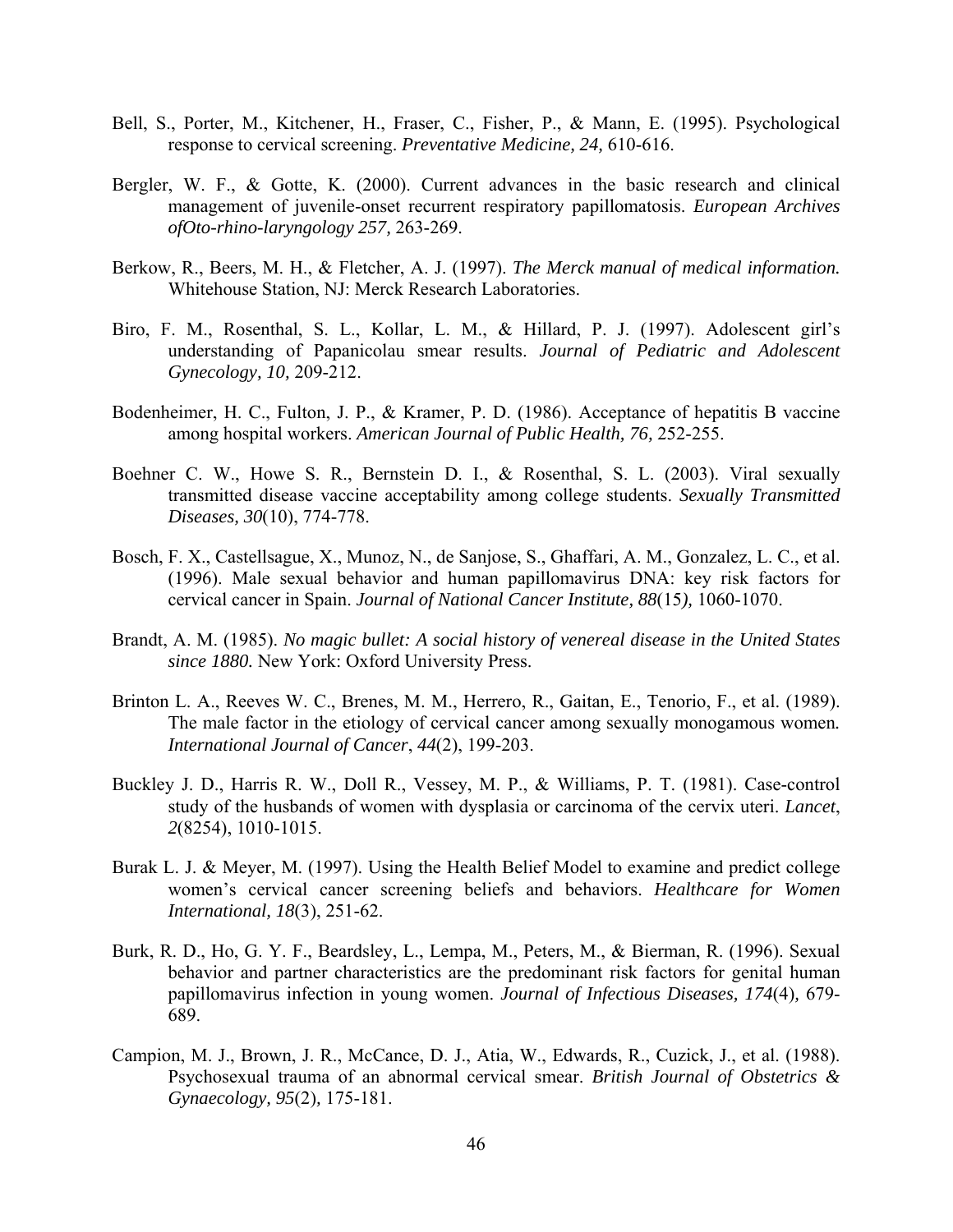- Castellsague, X., Bosch, F. X, & Munoz, N. (2002). Environmental co-factors in HPV carcinogenesis. *Viral Research, 89*(2), 191-199.
- Castellsague, X. & Munoz, N. (2003). Cofactors in human papillomavirus carcinogenesis-role of parity, oral contraceptives, and tobacco smoking. *Journal of the National Cancer Institute Monographs, 31*, 20-28.
- Castle, P. E. & Giuliano, A. R. (2003). Genital tract infections, cervical inflammation, and antioxidant nutrients-assessing their roles as human papillomavirus cofactors. *Journal of the National Cancer Institute Monographs, 31,* 29-34.
- Castle, P. E., Schiffman, M., Bratti, M. C., Hildesheim, A., Herrero R., Hutchinson, M. L., et al. (2004). A population-based study of vaginal human papillomavirus infection in hysterectomized women. *Journal of Infectious Diseases, 190*(3)*,* 458-467.
- Centers for Disease Control and Prevention. (1998). Influenza and pneumococcal vaccination levels among adults ages ≥65 years-United States, 1997. *Morbidity and Mortality Weekly Report, 47, 797-802.*
- Centers for Disease Control and Prevention. (1999). Division of STD Prevention, HPV Report.
- Center for Disease Control. (2004).Youth Risk Behavior Survey- United States 2003. *Morbidity and Mortality Weekly Report, 5*(Suppl. S02)*,*1-96.
- Centers for Disease Control and Prevention. (2006a). STD fact sheet. Available at [http://www.cdc.gov/std/hpv/STDFact-HPV-vaccine.htm.](http://www.cdc.gov/std/hpv/STDFact-HPV-vaccine.htm) Accessed October 10th, 2006.
- Centers for Disease Control and Prevention. (2006b). HPV Vaccine Questions & Answers. Available at <http://www.cdc.gov/std/HPV/hpv-vaccine.pdf>. Accessed October 10th, 2006.
- Centers for Disease Control and Prevention. (2006c). Vaccines for Children (VFC) Program.
- Centers for Disease Control and Prevention. (2006d). Advisory Committee on Immunization Practices (ACIP).
- Chandler, M. G. (1996). Genital warts: a study of patient anxiety and information needs. *British Journal of Nursing, 5,* 174-179.
- Chesson, H. W., Blandford, J. M., Gift, T. L., Tao, G., & Irwin, K. L. (2000). The estimated direct medical cost of sexually transmitted diseases among American youth, 2000. *Perspectives on Sexual and Reproductive Health, 36*(1), 11-19.
- Chuang T. Y., Perry H. O., Kurland L. T., & Ilstrup, D. M. (1984). Condyloma acuminatum in Rochester, Minn., 1950-1978. I. Epidemiology and clinical features. *Archives of Dermatology, 120*(4), 469-475.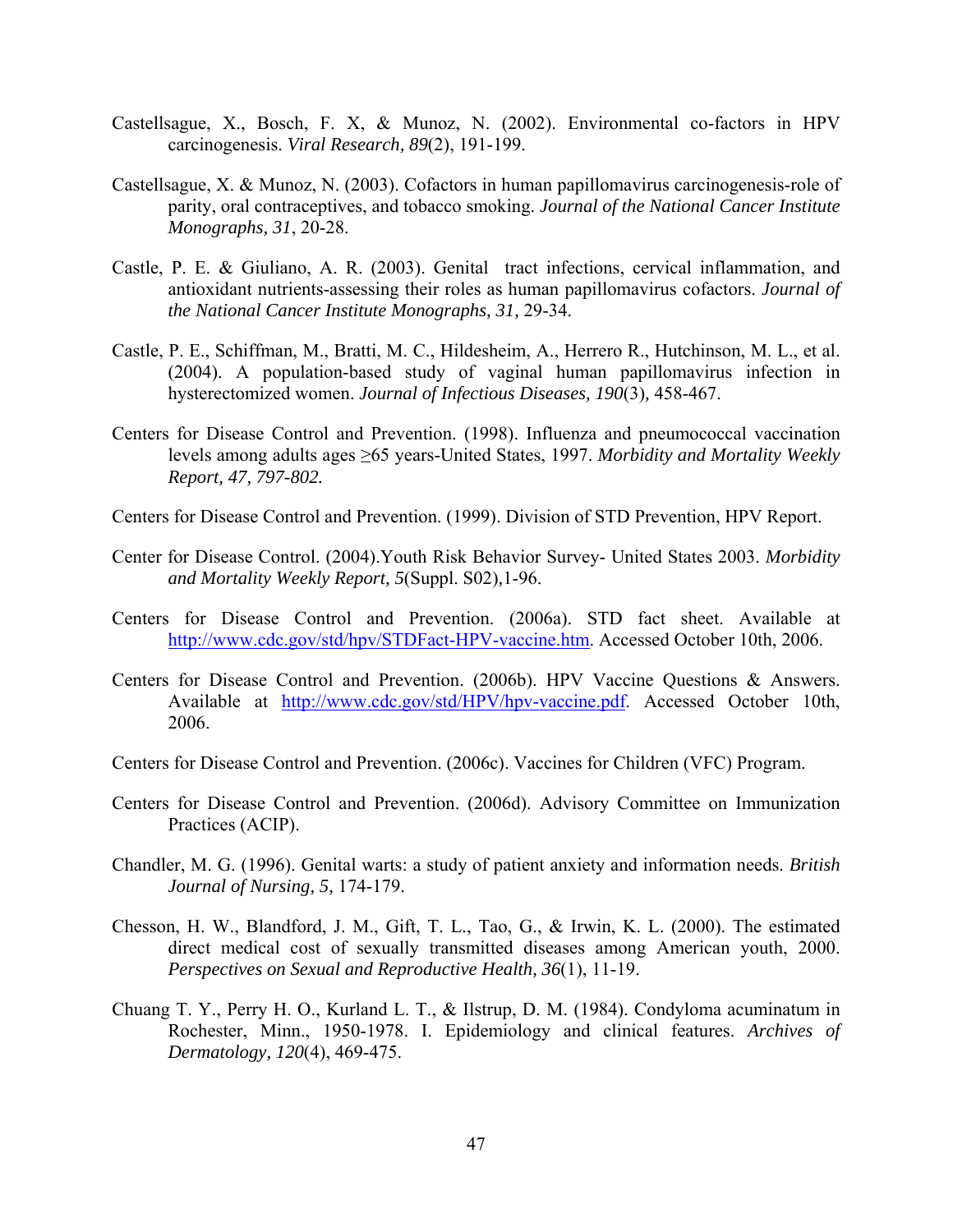- Crossley, K. B., Gerding, D. N., & Petzel, R. A. (1985). Acceptance of hepatitis B vaccine by hospital personnel. *Infectious Control,* 6, *147-149.*
- Daley, E. M. (1998). Clinical update on the role of HPV and cervical cancer. *Cancer Nursing, 21,* 31-35.
- Daling, J. R., Madeleine, M. M., Johnson, L. G., Schwartz, S. M., Shera, K. A., Wurscher, M. A., et al. (2004). Human papillomavirus, smoking, and sexual practices in the etiology of anal cancer. *Cancer, 101*(2)*,* 270-280.
- Davis, K., Dickman, E. D., Ferris, D., Dias, J. K. (2004). Human papillomavirus vaccine acceptability among parents of 10- to 15-year old adolescents. *Journal of Lower Genital Tract Disease, 8*(3)*,* 188-94.
- Dell, D. L., Chen, H., Ahmad, F., & Stewart, D. E. (2000). Knowledge about human papillomavirus among adolescents. *Obstetrics & Gynecology,* 96, 653-656.
- Fedson, D. S. (1987). Influenza prevention and control: past practices and future prospects. *American Journal of Medicine, 82*(suppl. 6A), 42-47.
- Fedson, D. S. (1994). Adult immunization: Summary of the national vaccine advisory committee report. *Journal of the American Medical Association, 272,* 1133-1137.
- Franco, E. L., Villa, L. L., Sobrinho, J. P., Prado, J. M., Rousseau, M. C., Desy, M., et al. (1999). Epidemiology of acquisition and clearance of cervical human papillomavirus infection in women from high-risk area for cervical cancer. *Journal of Infectious Diseases, 180*(5), 1415-1423.
- Frank, J. W., Henderson, M., & McMurray, L, (1985). Influenza vaccination in the elderly: 1. Determinants of acceptance. *Canadian Medical Association Journal, 132,* 371-375.
- Friedman, L. S., Kahn, J., Middleman, A. B., Rosenthal, S. L., & Zimet, G. D. (2006). Human papillomavirus (HPV) vaccine: a position statement of the Society for Adolescent Medicine. *Journal of Adolescent Health, 39,* 620.
- Frisch M. (2002). On the etiology of anal squamous carcinoma. *Danish Medical Bulletin, 49,*  194-209.
- Geipert N. (2005). Vaccinating men for HPV: new strategy for preventing cervical cancer in women? *Journal of National Cancer Institute, 97*(9), 630-631.
- Gillison, M. L. & Lowy D. R. (2004). A causal role for human papillomavirus in head and neck cancer. *Lancet, 363,* 1488-1489.
- Glanz K, Rimer, B. K., & Lewis, F. M. *Health behavior and health education: Theory, Research and Practice*, 3rd ed. Jossey-Bass: San Francisco, 2002.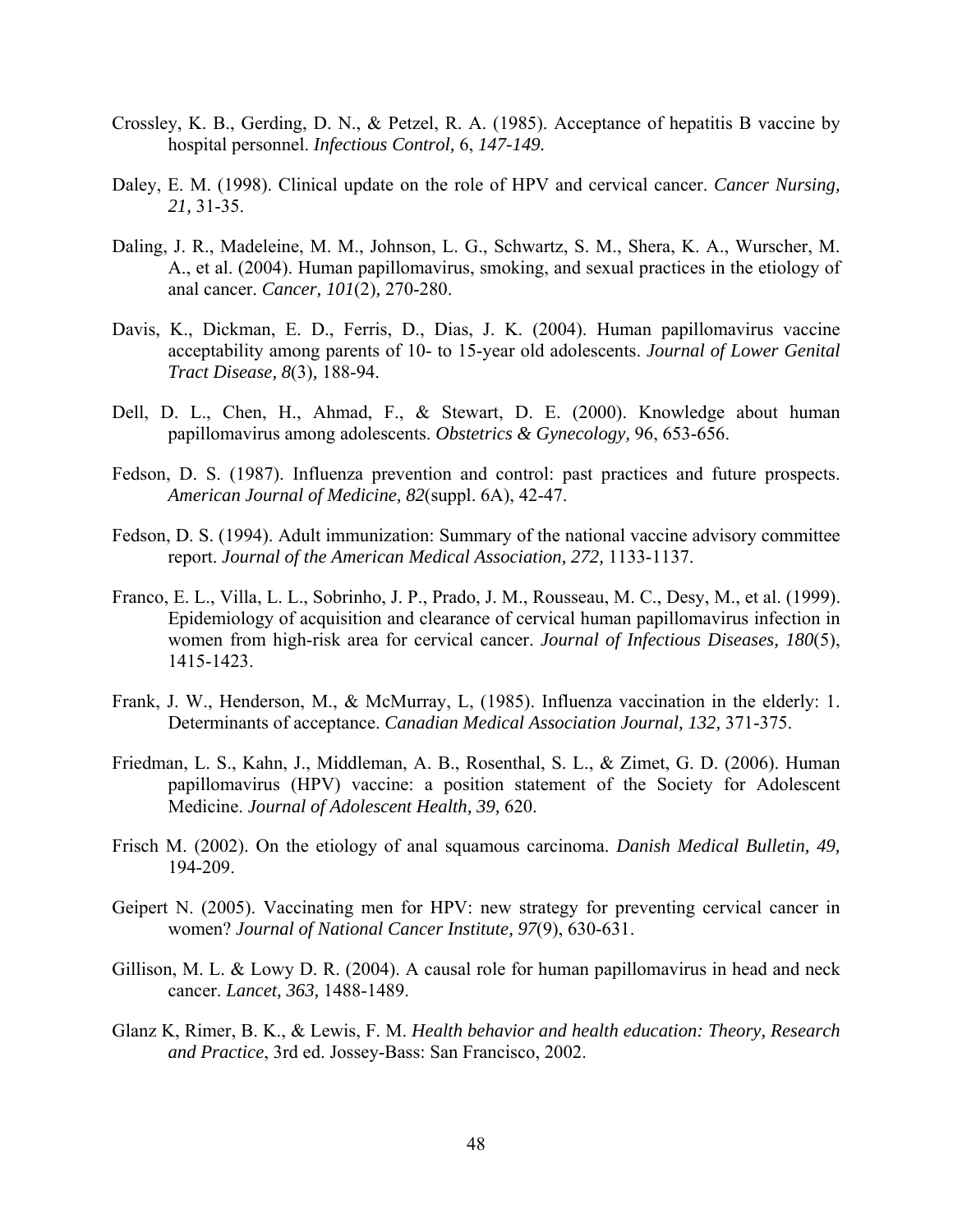- Goldie, S. J., Kohli, M., Grima, D., Weinstein, M. C., Wright, T. C., Bosch, X., et al. (2004). Projected clinical benefits and cost-effectiveness of a human papillomavirus 16/18 vaccine. *Journal of the National Cancer Institute, 96*(8)*,* 604-615.
- Haley, N., Maheux, B., Rivard, M., & Gervais, A. (1999). Sexual health risk assessment and counseling in primary care: how involved are general practitioners and obstetriciangynecologists? *American Journal of Public Health, 89*(6), 899-902.
- Harper, D. M. (2004). Why am I scared of HPV? *CA A Cancer Journal for Clinicians, 54,* 245- 247.
- Herek, G. M., Capitanio, J. P & Wideaman, K. F. (2002). HIV-related stigma and knowledge in the United States: Prevalence and trends, 1991-1999. *American Journal of Public Health, 92,* 371-377.
- Herrero, R., Castellsague, X., Pawlita, M., Lissowska, J., Kee, F., Balaram, P., et al. (2003). Human papillomavirus and oral cancer: the International Agency for Research on Cancer multicenter study. *Journal of the National Cancer Institute, 95*(23), 1772-1783.
- Hildesheim, A., Herrero, R., Castle, P. E., Wacholder, S., Bratti, M. C., Sherman, M. E., et al. (2001). HPV co-factors related to the development of cervical cancer: results from population-bases study in Costa Rica. *British Journal of Cancer, 84*(9), 1219-1226.
- Hildesheim, A., Schiffman, M. H., Gravitt, P. E., Glass, A. G., Greer, C. E., Zhang, T., et al. (1994). Persistence of type-specific human papillomavirus infection among cytologically normal women. *Journal of Infectious Diseases, 169*(2), 235-240.
- Hippelainen M., Syrjanen S., Hippelainen M., Koskela H., Pulkkinen, J., Saarikoski, S., et al. (1993). Prevalence and risk factors of genital human papillomavirus (HPV) infections in healthy males: a study on Finnish conscripts. *Sexually Transmitted Diseases, 20*(6), 321- 328.
- [Hippelainen M. I.](http://online5.hsls.pitt.edu:2059/entrez/query.fcgi?db=pubmed&cmd=Search&itool=pubmed_AbstractPlus&term=%22Hippelainen+MI%22%5BAuthor%5D), [Yliskoski M](http://online5.hsls.pitt.edu:2059/entrez/query.fcgi?db=pubmed&cmd=Search&itool=pubmed_AbstractPlus&term=%22Yliskoski+M%22%5BAuthor%5D)., [Syrjanen S](http://online5.hsls.pitt.edu:2059/entrez/query.fcgi?db=pubmed&cmd=Search&itool=pubmed_AbstractPlus&term=%22Syrjanen+S%22%5BAuthor%5D)., [Saastamoinen J](http://online5.hsls.pitt.edu:2059/entrez/query.fcgi?db=pubmed&cmd=Search&itool=pubmed_AbstractPlus&term=%22Saastamoinen+J%22%5BAuthor%5D)., [Hippelainen M](http://online5.hsls.pitt.edu:2059/entrez/query.fcgi?db=pubmed&cmd=Search&itool=pubmed_AbstractPlus&term=%22Hippelainen+M%22%5BAuthor%5D)., [Saarikoski S.](http://online5.hsls.pitt.edu:2059/entrez/query.fcgi?db=pubmed&cmd=Search&itool=pubmed_AbstractPlus&term=%22Saarikoski+S%22%5BAuthor%5D), [Syrjanen K](http://online5.hsls.pitt.edu:2059/entrez/query.fcgi?db=pubmed&cmd=Search&itool=pubmed_AbstractPlus&term=%22Syrjanen+K%22%5BAuthor%5D). (1994). Low concordance of genital human papillomavirus (HPV) lesions and viral types in HPV-infected women and their male sexual partners. *Sexually Transmitted Diseases, 21*(2), 76-82.
- Hjelm, K., Nyberg, P., & Apelqvist, J. (2002). Gender influences beliefs about health and illness in diabetic subjects with severe foot lesions. *Journal of Advanced Nursing, 40*(6)*,* 673- 684.
- Ho, G. Y., Beirman, R., Beardsley, L., Change, C. J., & Burk, R. D. (1998). Natural history of cervicovaginal papillomavirus infection in young women. *New England Journal of Medicine, 338,* 423-428.
- Ho, G. Y., Burk, R. D., Klein, S., Kadish, A. S., Chang, C. J., Palan, P., et al. (1995). Persistent genital human papillomavirus infection as a risk factor for persistent cervical dysplasia. *Journal of the National Cancer Institute, 87*(18), 1365-1371.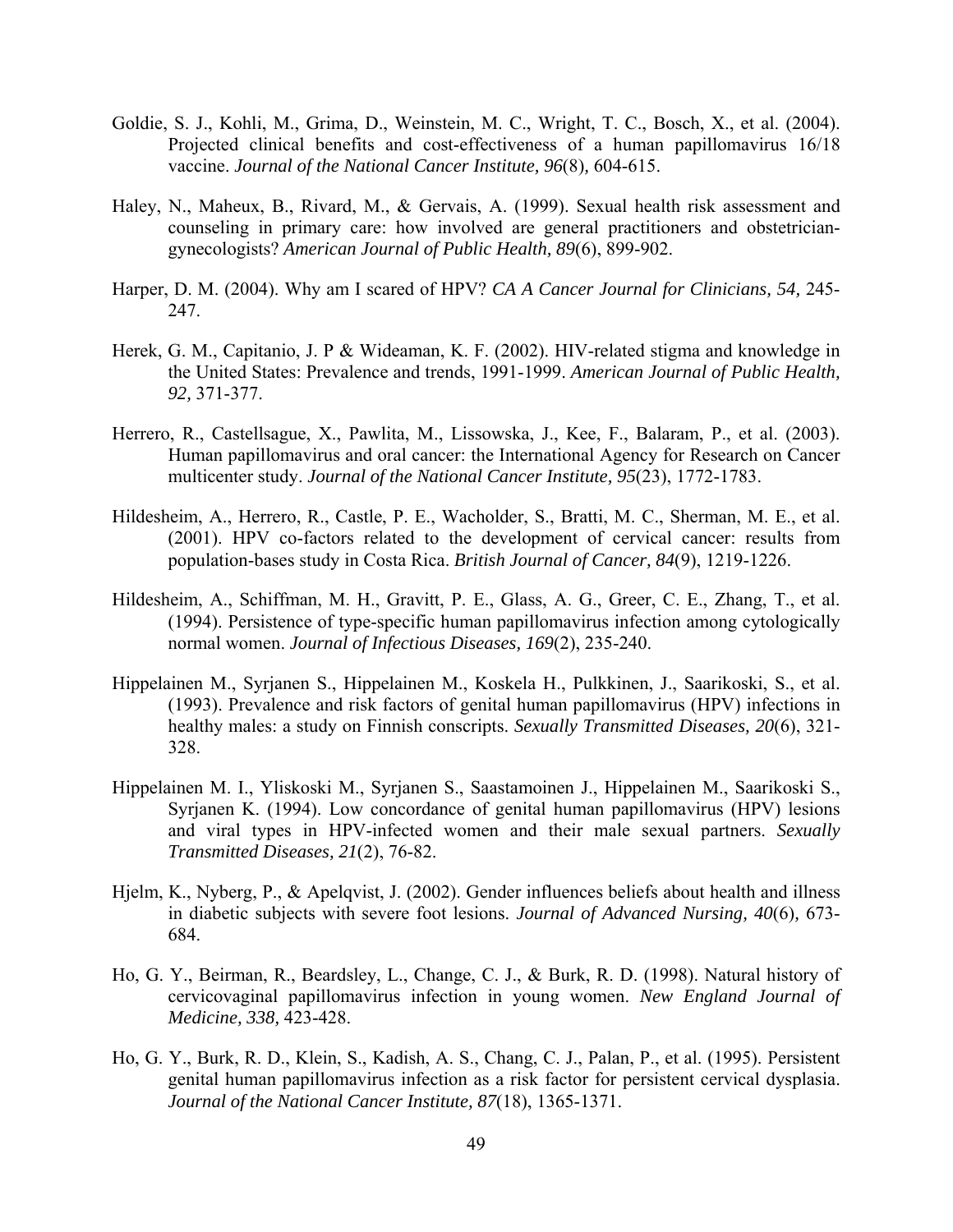- Holcomb, B., Bailey, J. M., Crawford, K., & Ruffin, M. T. IV. (2004). Adult's knowledge and behaviors related to human papillomavirus infection. *Journal of the American Board of Family Practice, 17*(1)*,* 26-31.
- Hoover D. R, Carfioli B., & Moench E. A. (2000). Attitudes of adolescent/young adult women toward human papillomavirus vaccination and clinical trials. *Healthcare for Women International, 21*(5), 375-391.
- Horn, J. E., Mcquillan, G. M., Ray, P. A., & Hook, E. W. (1990). Reproductive health practices in women attending an inner city STD clinic. *Sexually Transmitted Diseases, 17,* 133- 137.
- Insinga, R. P., Glass, A. G., & Rush, B. B. (2004). The health care costs of cervical human papillomavirus-related disease. *American Journal of Obstetrics & Gynecology, 191,* 114- 120.
- International Agency for Research on Cancer (IARC). (1995). IARC Monographs on the evaluation of carcinogenic risks to humans: Volume 64 human papillomaviruses. Lyon France: IARC.
- Israsena, S., Kamolratanakul, P., & Sakulramrung, R. (1992). Factors influencing acceptance of hepatitis B vaccination by hospital personnel in an area hyperendemic for hepatitis B. *American Journal of Gastroenterology, 87,* 1807-1809.
- Jennings, K. M. (1997). Getting a Pap smear: Focus group responses of African American and Latino women. *Oncology Nursing Forum, 24,* 827-835.
- Johansson, E., Long, N. H., Diwan, V. K., & Winkvist, A. (2000). Gender and tuberculosis control: perspectives on health seeking behavior among men and women in Vietnam. *Health Policy, 52,* 33-51.
- Jubelirer, S. J., Blanton, P. D., Zhang, J., Foster, D., Monk, J., Kuhn, G., et al. (1996). Assessment of knowledge, attitudes and behaviors relative to cervical cancer and Pap smears among adolescent girls in West Virginia. *Journal of Cancer Education, 11,* 230- 232.
- Kahn, J. A., Rosenthal, S. L., Hamann, T., & Bernstein, D. I. (2003). Attitudes about human papillomavirus vaccine in young women. *International Journal of STD & AIDS, 14*(5), 300-306.
- Kaiser Family Foundation. (2006). Available at [http://www.kaisernetwork.org/.](http://www.kaisernetwork.org/) Accessed October  $10^{th}$ , 2006.
- Koutsky, L., Galloway, D., & Holmes, K. (1988). Epidemiology of genital human papillomavirus infection. *Epidemiological Review*, *10,* 122-163.
- Koutsky, L. (1997). Epidemiology of genital human papillomavirus infection. *American Journal of Medicine, 102*(5A), 3-8.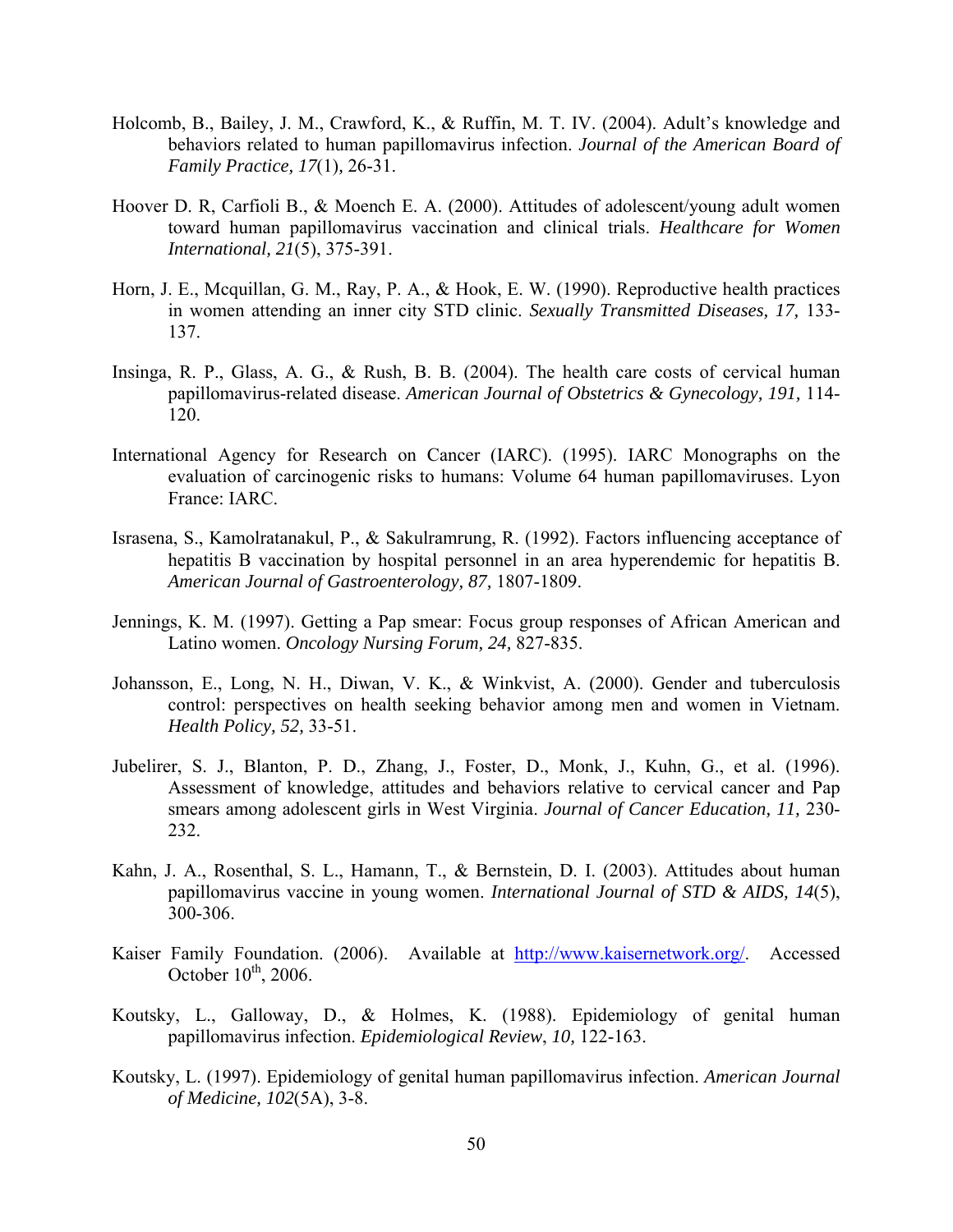- Kulasingam, S. L. & Myers, E. R. (2003). Potential health and economic impact of adding a human papillomavirus vaccine to screening programs. *Journal of the American Medical Association, 290,* 781-789.
- Lambert, E. C. (2001). College students' knowledge of human papillomavirus and effectiveness of a brief educational intervention. *Journal of the American Board of Family Practice, 14*(3)*,* 178-183.
- Lerman, C., Miller, S. M., Scarborough, R., Hanjani, P., Nolte, S., & Smith, D. (1991). Adverse psychological consequences of positive cytologic cervical screening. *American Journal of Obstetrics & Gynecology, 165*(3)*,* 658-662.
- Lettau, L. A., Blackhurst, D. W., & Steed, C. (1992). Human immunodeficiency virus testing experience and hepatitis B vaccination and testing status of healthcare workers in SouthCarolina: Implications for compliance with US Public Health Service guidelines. *Infectious Control Hospital Epidemiology, 13,* 336-342.
- Lewis, L. M., Bernstein, D. I., Rosenthal, S. L., & Stanberry, L. R. (1999). Seroprevalence of herpes simplex virus type 2 in African American college women. *Journal of National Medical Association, 91,* 210-212.
- Lewis, L. M., Stanberry, L. R., Rosenthal, S. L., Stewart, D. A., Succop, P. A., & Bernstein, D. I. (2000). Attitudes regarding vaccinations of STDs and other diseases. *International Journal of STD & AIDS, 11,* 170-172.
- Liau, A. & Zimet, G. D. (2000). Undergraduates' perception of HIV immunization: attitudes and behaviors as determining factors. *International Journal of STD & AIDS, 11,* 445-450.
- Liau, A., Zimet, G. D., & Fortenberry, J. D. (1998). Attitudes about HIV immunization: The influence of health beliefs and vaccine characteristics. *Sexually Transmitted Diseases, 25,*  76-81.
- Maheux, B., Haley, N., Rivard, M., & Gervais, A. (1995). STD risk assessment and riskreduction counseling by recently trained family physicians. *Academic Medicine, 70(*8)*,*  726-8.
- Maissi, E., Marteau, T. M., Hankins, M., Moss, S., Legwood, R., & Grey, A. (2005). Psychological impact of human papillomavirus testing in women with borderline or mildly dyskaryotic cervical smear test results: cross sectional questionnaire study. *British Medical Journal, 328,* 1293-1299.
- Manian, F. A. (1991). Hepatitis vaccination among physicians: A decade later. *Infectious Control Hospital Epidemiology, 12,* 576.
- Masad, L., Meyer, P., & Hobbs, J. (1997). Knowledge of cervical cancer screening among women attending urban colposcopy clinics. *Cancer Detection and Prevention, 21,* 102- 109.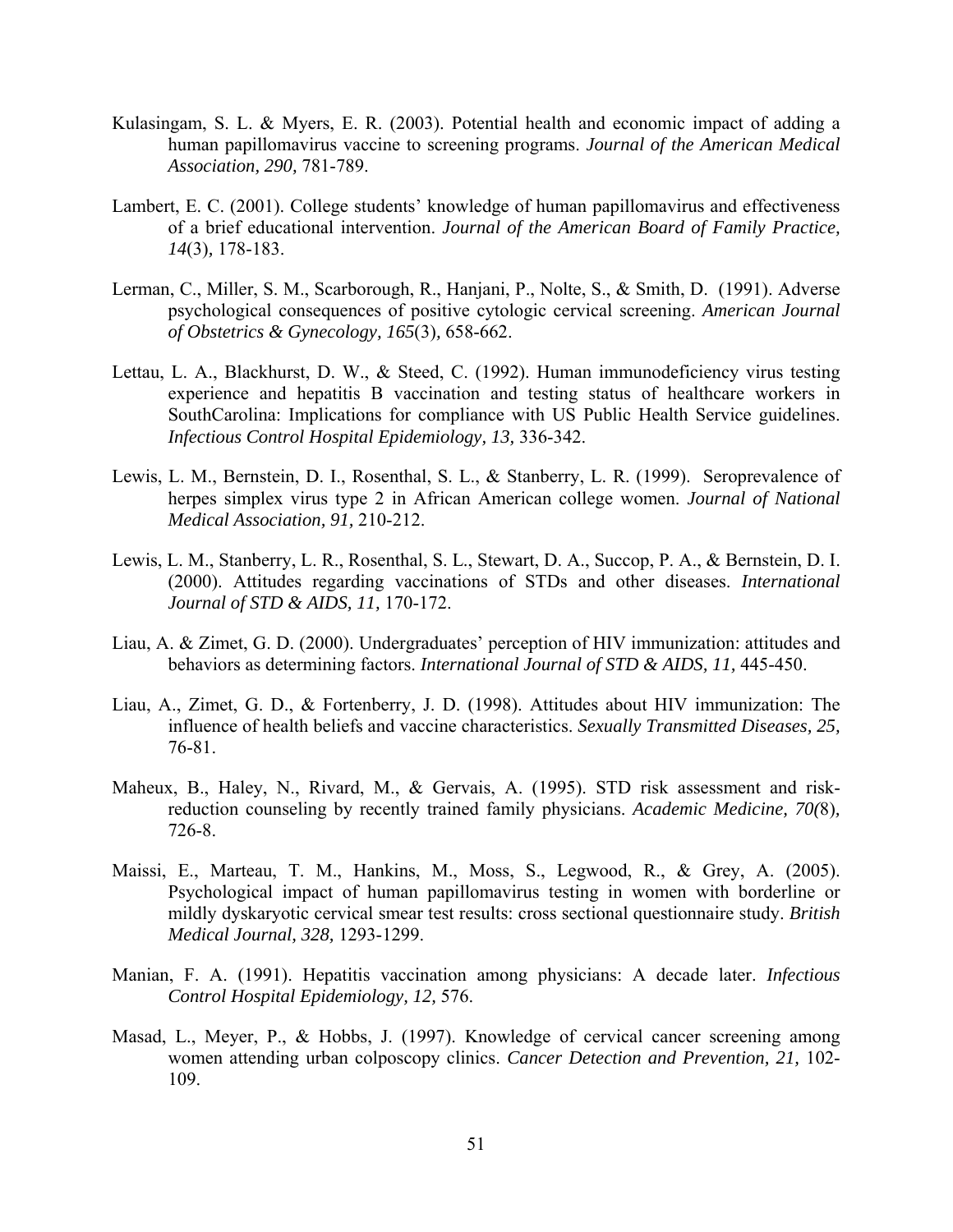- Mays, R. M, Sturm, L. A., & Zimet, G. D. (2004). Parental perspectives on vaccinating children against sexually transmitted infections. *Social Science Medicine*, *58*(7), 1405-1413.
- Mays, R. M., Zimet, G. D., Winston, Y., Kee, R., Dickes, J., & Su, L. (2000). Human papillomavirus, genital warts, pap smears, and cervical cancer: knowledge and beliefs of adolescent and adult women. *Healthcare for Women International, 21*(5)*,* 361-374.
- McKenzie, C. (1992). Hepatitis B vaccination: A survey of health care workers' knowledge and acceptance. *American Association of Occupational Health Nurses, 40,* 517-520.
- McPartland T. S., Weaver B. A., Lee S. K., & Koutsky, L. A. (2005). Men's perceptions and knowledge of human papillomavirus (HPV) infection and cervical cancer. *Journal of American College Health*, 53(5):225-230.
- Molano, M., Ven den, B. A., Plummer, M., Weiderpass, E., Posso, H., Arslan, A., et al. (2003). Determinants of clearance of human papillomavirus infections in Colombian women with normal cytology: a population-based, 5-year follow-up study. *American Journal of Epidemiology, 158*(5), 486-494.
- Moscicki, A. B., Shiboski, S., Broering, J., Powell, K., Clayton, L., Jay, N., et al. (1998). The natural history of human papillomavirus infection as measured by repeated DNA testing in adolescent and young women. *Journal of Pediatrics, 132*(2), 277-284.
- Mundt, D. B. (1992). Hepatitis B vaccine: Acceptance among occupational health nurses practicing in hospital employee health settings. *American Association of Occupational Health Nurses, 40,* 568-576.
- Munoz, N. (2000). Human papillomavirus and cancer: the epidemiological evidence. *Journal of Clinical Virology, 19*(1-2), 1-5.
- Munoz, N. & Bosch, F. X. (1989). Epidemiology of cervical cancer. *IARC Scientific Publications, 94,* 9-39.
- National Vaccine Information Center. (2006). *State Exemptions.*
- Norcross, W. A., Ramirez, C., & Palinkas, L. A. (1996). The influence of women on the health care-seeking behavior of men. *Journal of Family Practice, 43,* 475-480.
- Oliver, R. L. & Berger, P. K. (1979). A path analysis of preventive health care decision models. *Journal of Consumer Research, 6,* 113-122.
- Olshen, E., Woods, E. R., Austin, S. B., Luskin, M., & Bauchner, H. (2005). Parental acceptance of the human papillomavirus vaccine. *Journal of Adolescent Health*, *37*(3), 248-251.
- Ostor, A. G. (1993). Natural history of cervical intraepithelial neoplasia: a critical review. *International Journal of Gynecological Pathology, 12*(2), 186-192.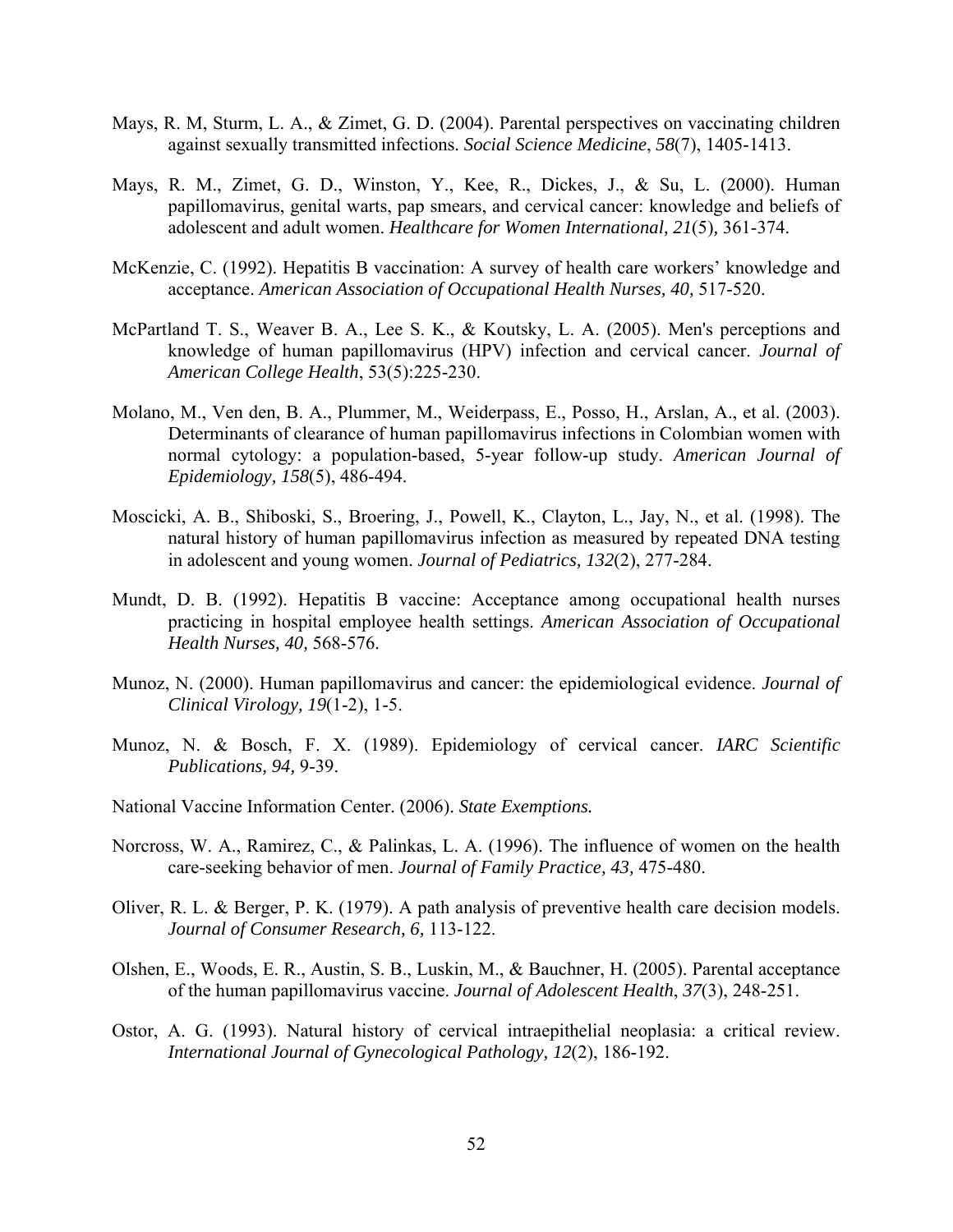- Persson, G., Dahlof, L. G., & Krantz, I. (1993). Physical and psychological effects of anogenital warts on female patients. *Sexually Transmitted Diseases, 20,* 10-13.
- Persson, G. & Krantz, I. (2002). Symptomatic genital papillomavirus infection in a community. Incidence and clinical picture. *Acta Obstetricia et Gynecologica Scandinavica, 75*, 287- 290.
- Pitts, M. & Clarke, T. (2002). Human papillomavirus infections and risks of cervical cancer: what do women know? *Health Education Research, 17,* 706-714.
- Pridan, H. & Lilienfeld, A.M. (1971). Carcinoma of the cervix in Jewish women in Israel, 1960- 1967. An epidemiological study. *Israel Journal of Medical Sciences*, *7*(12), 1465-1470.
- Ralefsky, J. M. & Barraasso R. (1996). HPV infection and disease in men. *Obstetrics & Gynecology Clinics of North America, 4,* 895-916.
- Raley, J. C., Followwill, K. A., Zimet, G. D., & Ault, K. A. (2004). Gynecologists attitudes regarding Human Papillomavirus vaccination: A survey of fellows of the American College of Obstetricians and Gynecologists. *Infectious Diseases in Obstetrics & Gynecology, 12*, 127-133.
- Ramirez, J. E., Ramos, D. M., Clayton, L., Kanowitz, S., & Moscicki, B. (1997). Genital Human Papillomavirus infections: Knowledge, perceptions or risk, and actual risk in a nonclinic population of young women. *Journal of Women's Health, 6,* 113-121.
- Riedesel, J. M., Rosenthal, S. L., Zimet, G. D., Bernstein, D. I., Huang, B., Lan, D., et al. (2005). Attitudes about Human Papillomavirus vaccine among family physicians. *Journal of Pediatric & Adolescent Gynecology, 18*(6), 391-8.
- Rosenstock, I. M., Derryberry, M., & Carriger, B. K. (1959). Why people fail to seek poliomyelitis vaccination. *Public Health Reports, 74,* 98-103.
- Rosenthal, S. L., Kottenhahn, R. K., Biro, F. M., & Succop, P. A. (1995). Hepatitis B vaccine acceptance among adolescents and their parents. *Journal of Adolescent Health, 17,* 248- 254.
- Rosenthal, S. L., Lewis, L. M., Succop, P. A., Bernstein, D. I., & Stanberry, L. R. (1999). College students' attitudes regarding vaccination to prevent genital herpes. *Sexually Transmitted Diseases,26*(8), 438-443.
- Sanders G. D. & Taira, A. V. (2003). Cost-effectiveness of a potential vaccine for Human Papillomavirus. *Emerging Infectious Diseases, 9*(1), 37-48.
- Scapa, E., Karpuch, J., Waron, M., & Eshchar, J. (1989). Attitudes of hospital personnel toward hepatitis B vaccination. *American Journal of Gastroenterology, 84,* 400-402.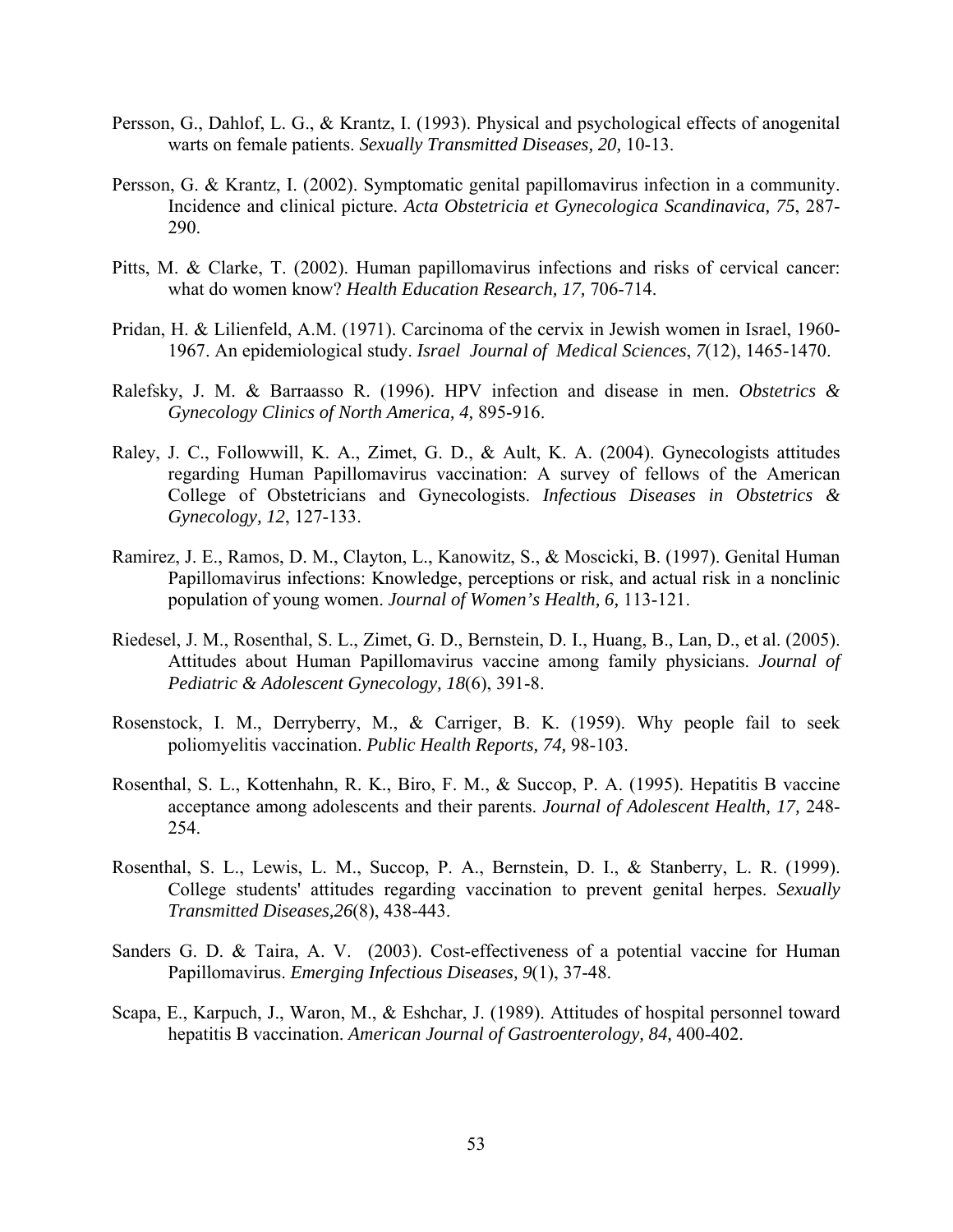- Sedjo, R. L., Fowler, B. M., Schneider, A., Henning, S. M., Hatch, K., & Giuliano, A. R. (2003). Folate, vitamin B12, and homocysteine status. Findings of no relation between human papillomavirus persistence and cervical dysplasia. *Nutrition, 19*(6), 497-502.
- Sharp, P. C., Dignan, M. B., Dammers, P. M., Michielutte, R., & Jackson, D. S. (1990). Knowledge and attitudes about cervical cancer and Pap smear among  $10<sup>th</sup>$ -grade girls. *Southern Medical Journal, 83*, 1016-1018.
- Silverberg, M. J., Thorsen, P., Lindeberg, H., Grant, L. A., & Shah K. V. (2003). Condyloma in pregnancy is strongly predictive of juvenile-onset recurrent respiratory papillomatosis. *Obstetrics & Gynecology, 101,* 645-652.
- Simms, I. & Fairley, C. K.(1997). Epidemiology of genital warts in England and Wales: 1971 to 1994. *Genitourin Med*, *73*(5), 365-367.
- Slattery, M. L., Overall, J. C., Abbott, T. M., French, T. K., Robinson, L. M., & Gardner, J. (1989). Sexual activity, contraception, genital infections, and cervical cancer: support for a sexually transmitted disease hypothesis. *American Journal of Epidemiology, 130*(2), 248-258.
- Smith, J. S., Green, J., Berrington, D. G., Appleby, P., Peto, J., Plummer, M., et al. (2003). Cervical cancer and use of hormonal contraceptives: a systematic review. *Lancet, 361*(9364), 1159-1167.
- Smith, J. S., Munoz, N., Herrero, R., Eluf-Neto, J., Ngelangel, C., Franceschi, S., et al. (2002). Evidence for Chlamydia trachomatis as a human papillomavirus cofactor in the etiology of invasive cervical cancer in Brazil and the Philippines. *Journal of Infectious Diseases, 185*(3), 324-331.
- Syrjanen, K. J. (2002). HPV infections and oesophageal cancer. *Journal of Clinical Pathology, 55*(10), 721-728.
- Taira, A. V, Neukermans, C. P., & Sanders, G. D. (2004). Evaluating human papillomavirus vaccination programs. *Emerging Infectious Diseases, 10(11),* 1915-1923.
- Thomas, D. B., Ray, R.M., Pardthaisong, T., Chutivangse, S., Koetsawang, S., Silpisornkosol, S.,

 et al. (1996). Prostitution, condom use, and invasive squamous cell cervical cancer in Thailand. *American Journal of Epidemiology, 143(*8), 779-786.

- Twombly, R. (2006). U.S. girls to receive HPV vaccine but picture unclear on potential worldwide use, acceptance. *Journal of the National Cancer Institute, 98*(15), 1030-1032.
- US Dept of Health and Human Services (2000). Healthy People 2010. Available at <http://www.healthypeople.gov/>.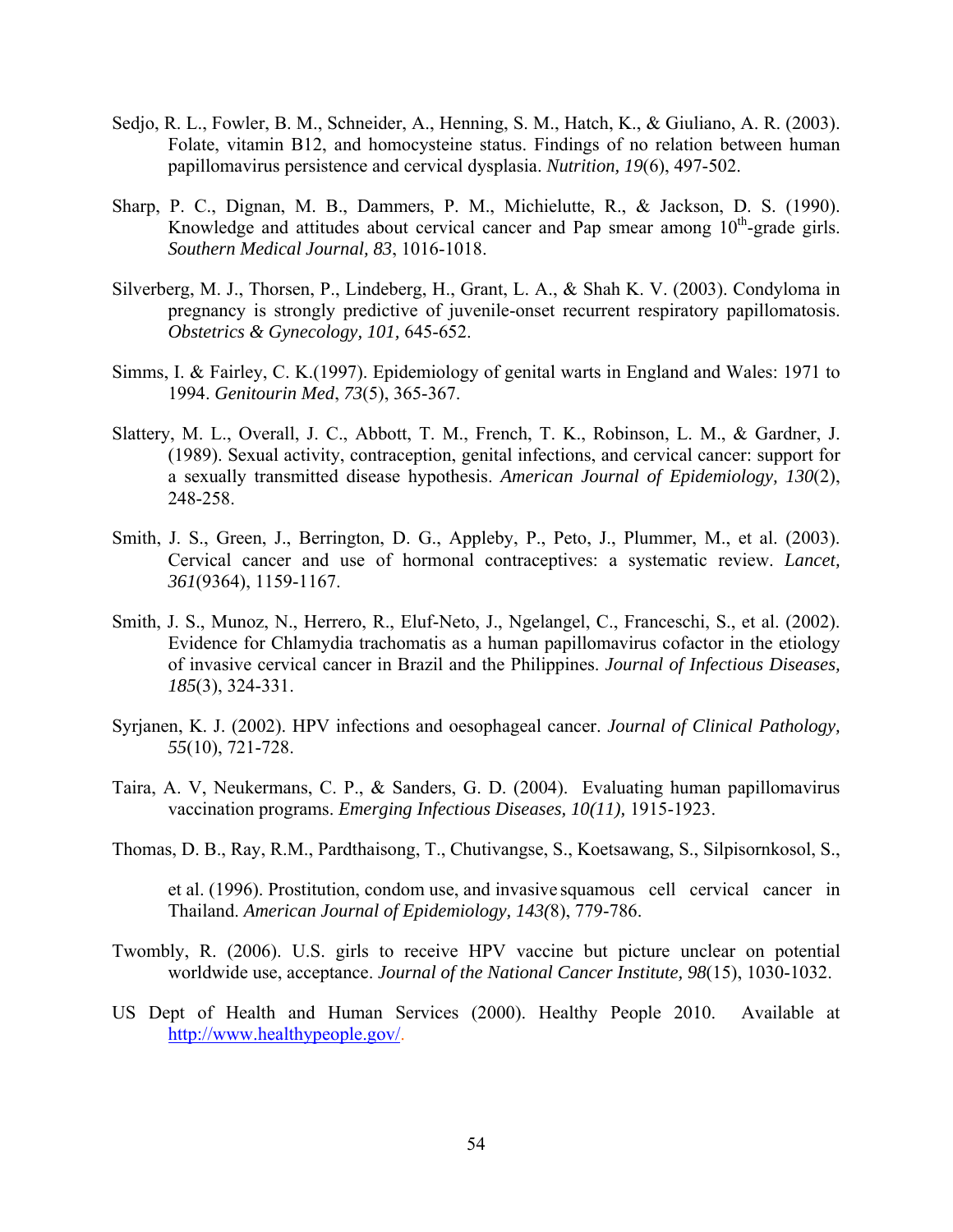- U.S. Food & Drug Administration [FDA]. (2006). FDA News: FDA liscenses new vaccine for prevention of cervical cancer and other diseases in females caused by human papillomavirus. Available from FDA website, <http://www.fda.gov/bbs/topics/NEWS/2006/NEW01385.html>.
- Walboomers, J. M., Jacobs, M. V., Manos, M. M., Bosch, F. X., Kummer, J. A., Shah, K. V., et al. (1999). Human papillomavirus is a necessary cause of invasive cervical cancer worldwide. *Journal of Pathology, 189*(1), 12-19.
- Waller, J., McCaffery, K., Forrest, S., Szarewski, A., Cadman, L., & Wardle, J. (2003). Awareness of human papillomavirus among women attending a well woman clinic. *Sexually Transmitted Infecttions, 79*(4)*,* 320-322.
- Weinstock, H., Berman, S., & Cates, W., Jr. (2004). Sexually transmitted diseases among American youth: incidence and prevalence estimates, 2000. *Perspectives on Sexual & Reproductive Health*, *36*(1), 6-10.
- Wood, D., Pereyra, M., Halfon, N., Hamlin J., & Grabowsky, M. (1995). Vaccination levels in Los Angeles public health centers: The contribution of missed opportunities to vaccinate and other factors. *American Journal of Public Health, 85,* 850-853.
- Yacobi, E., Tennant, C., Ferrante, J., Pal, N., & Roetzheim, R. (1999). University student's knowledge and awareness of HPV. *Preventative Medicine, 28,* 535-541.
- Zimet, G. D., Fortenberry, J. D., Fife, K. F., Trying, S. K., Herne, K., & Douglas, J. M. (1997). Acceptability of genital herpes immunization: The role of health beliefs and health behaviors. *Sexually Transmitted Diseases, 24,* 555-560.
- Zimet, G. D., Kee, R., Winston, Y., Perkins, S. M., & Maharry, K. (2001). Acceptance of hepatitis B vaccination in adult STD patients. *Sexually Transmitted D*isease*s, 28,* 678- 680.
- Zimet, G. D., Liau, A., & Fortnenberry, J. D. (1997). Health beliefs and intention to get immunized for HIV. *Journal of Adolescent Health, 20,* 354-359.
- Zimet, G. D., Mays, R. M., & Fortnenberry, J. D. (2000). Vaccines against sexually transmitted infections: Promise and problems of the magic bullets for prevention and control. *Sexually Transmitted Diseases, 27,* 49-52.
- Zimet, G. D., Mays, R. M., Sturm, L. A., Ravert, A. A., Perkins, S. M., & Juliar, B. E. (2005). Parental attitudes about sexually transmitted infection vaccination for their adolescent children. *Archives of Pediatric and Adolescent Medicine, 159*(2), 132-137.
- Zimet, G. D., Mays, R. M., Winston, Y., Kee, R., Dickes, J., & Su, L. (2000). Acceptability of human papillomavirus immunization. *Journal of Women's Health Gender-based Medicine*, *9*(1), 47-50.